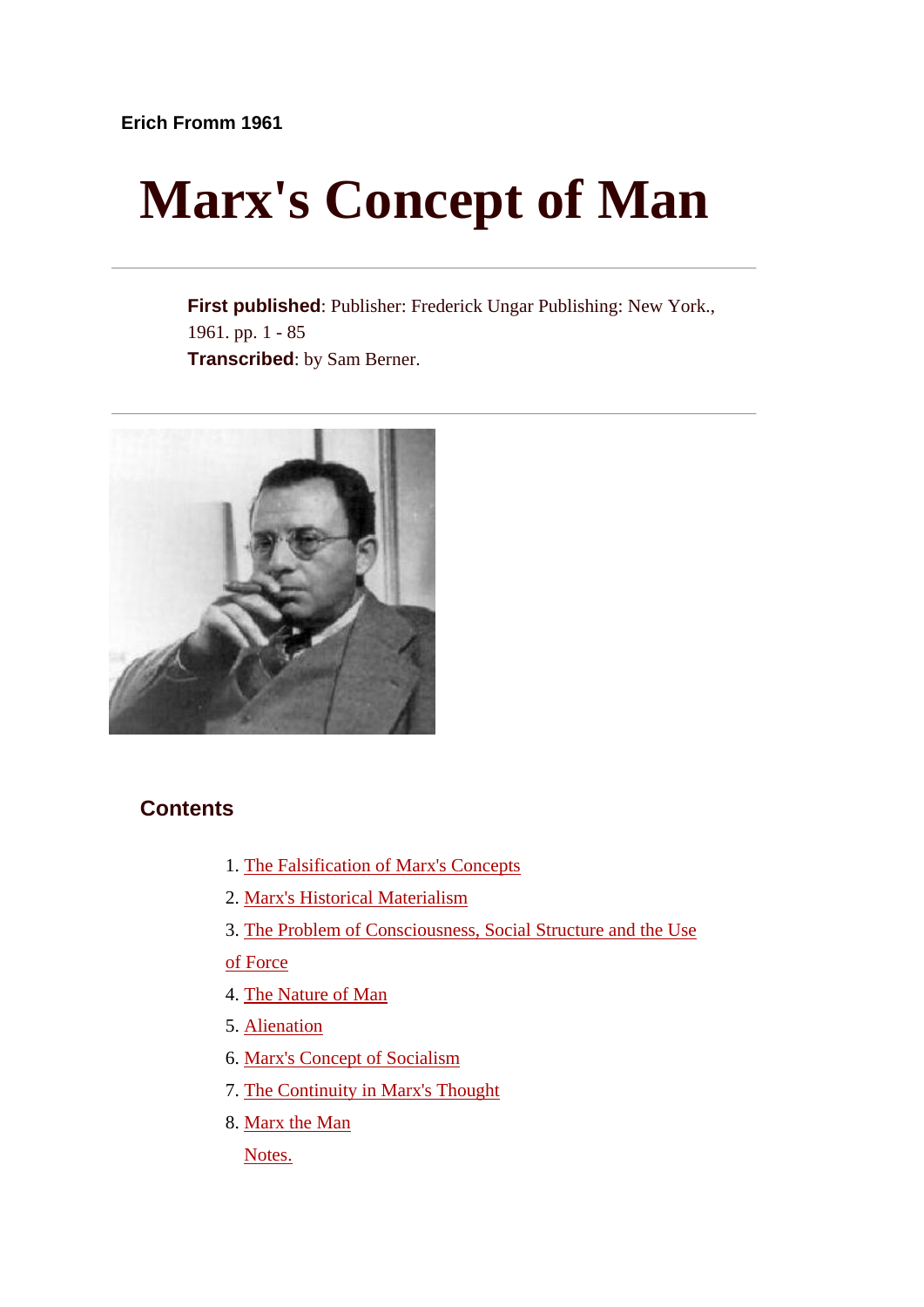#### 1. The Falsification of Marx's Concepts

It is one of the peculiar ironies of history that there are no limits to the misunderstanding and distortion of theories, even in an age when there is unlimited access to the sources; there is no more drastic example of this phenomenon than what has happened to the theory of Karl Marx in the last few decades. There is continuous reference to Marx and to Marxism in the press, in the speeches of politicians, in books and articles written by respectable social scientists and philosophers; yet with few exceptions, it seems that the politicians and newspapermen have never as much as glanced at a line written by Marx, and that the social scientists are satisfied with a minimal knowledge of Marx. Apparently they feel safe in acting as experts in this field, since nobody with power and status in the social-research empire challenges their ignorant statements. $\frac{11}{2}$ 

Among all the misunderstandings there is probably none more widespread than the idea of Marx's "materialism." Marx is supposed to have believed that the paramount psychological motive in man is his wish for monetary gain and comfort, and that this striving for maximum profit constitutes the main incentive in his personal life and in the life of the human race. Complementary to this idea is the equally widespread assumption that Marx neglected the importance of the individual; that he had neither respect nor understanding for the spiritual needs of man, and that his "ideal" was the well-fed and wellclad, but "soulless" person. Marx's criticism of religion was held to be identical with the denial of all spiritual values, and this seemed all the more apparent to those who assume that belief in God is the condition for a spiritual orientation.

This view of Marx then goes on to discuss his socialist paradise as one of millions of people who submit to an all-powerful state bureaucracy, people who have surrendered their freedom, even though they might have achieved equality; these materially satisfied "individuals" have lost their individuality and have been successfully transformed into millions of uniform robots and automatons, led by a small elite of better-fed leaders.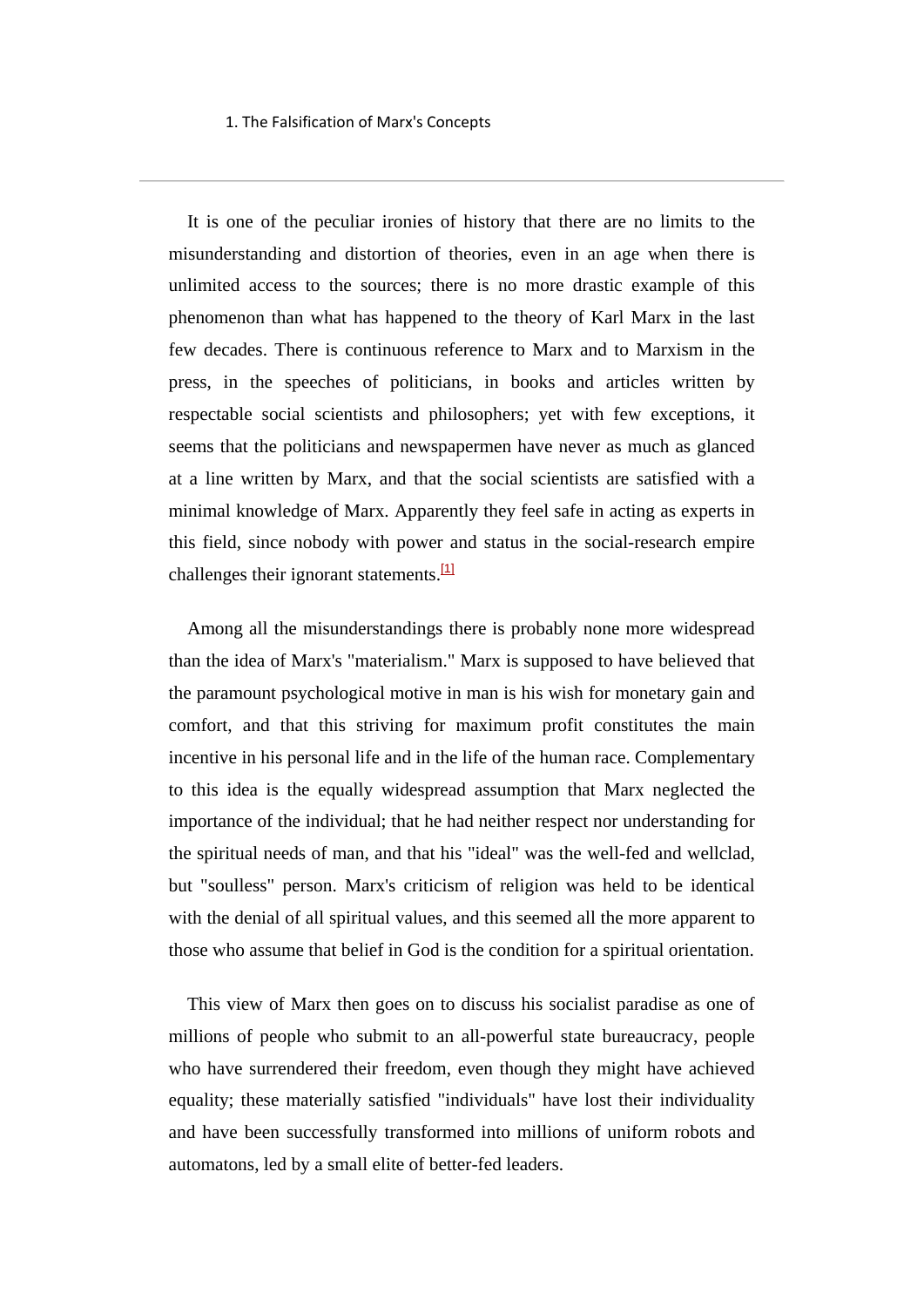Suffice it to say at the outset that this popular picture of Marx's "materialism" -- his anti-spiritual tendency, his wish for uniformity and subordination -- is utterly false. Marx's aim was that of the spiritual emancipation of man, of his liberation from the chains of economic determination, of restituting him in his human wholeness, of enabling him to find unity and harmony with his fellow man and with nature. Marx's philosophy was, in secular, nontheistic language, a new and radical step forward in the tradition of prophetic Messianism; it was aimed at the full realization of individualism, the very aim which has guided Western thinking from the Renaissance and the Reformation far into the nineteenth century.

This picture undoubtedly must shock many readers because of its incompatibility with the ideas about Marx to which they have been exposed. But before proceeding to substantiate it, I want to emphasize the irony which lies in the fact that the description given of the aim of Marx and of the content of his vision of socialism, fits almost exactly the reality of present-day Western capitalist society. The majority of people are motivated by a wish for greater material gain, for comfort and gadgets, and this wish is restricted only by the desire for security and the avoidance of risks. They are increasingly satisfied with a life regulated and manipulated, both in the sphere of production and of consumption, by the state and the big corporations and their respective bureaucracies; they have reached a degree of conformity which has wiped out individuality to a remarkable extent. They are, to use Marx's term, impotent "commodity men" serving virile machines. The very picture of midtwentieth century capitalism is hardly distinguishable from the caricature of Marxist socialism as drawn by its opponents.

What is even more surprising is the fact that the people who accuse Marx most bitterly of "materialism" attack socialism for being unrealistic because it does not recognize that the only efficient incentive for man to work lies in his desire for material gain. Man's unbounded capacity for negating blatant contradictions by rationalizations, if it suits him, could hardly be better illustrated. The very same reasons which are said to be proof that Marx's ideas are incompatible with our religious and spiritual tradition and which are used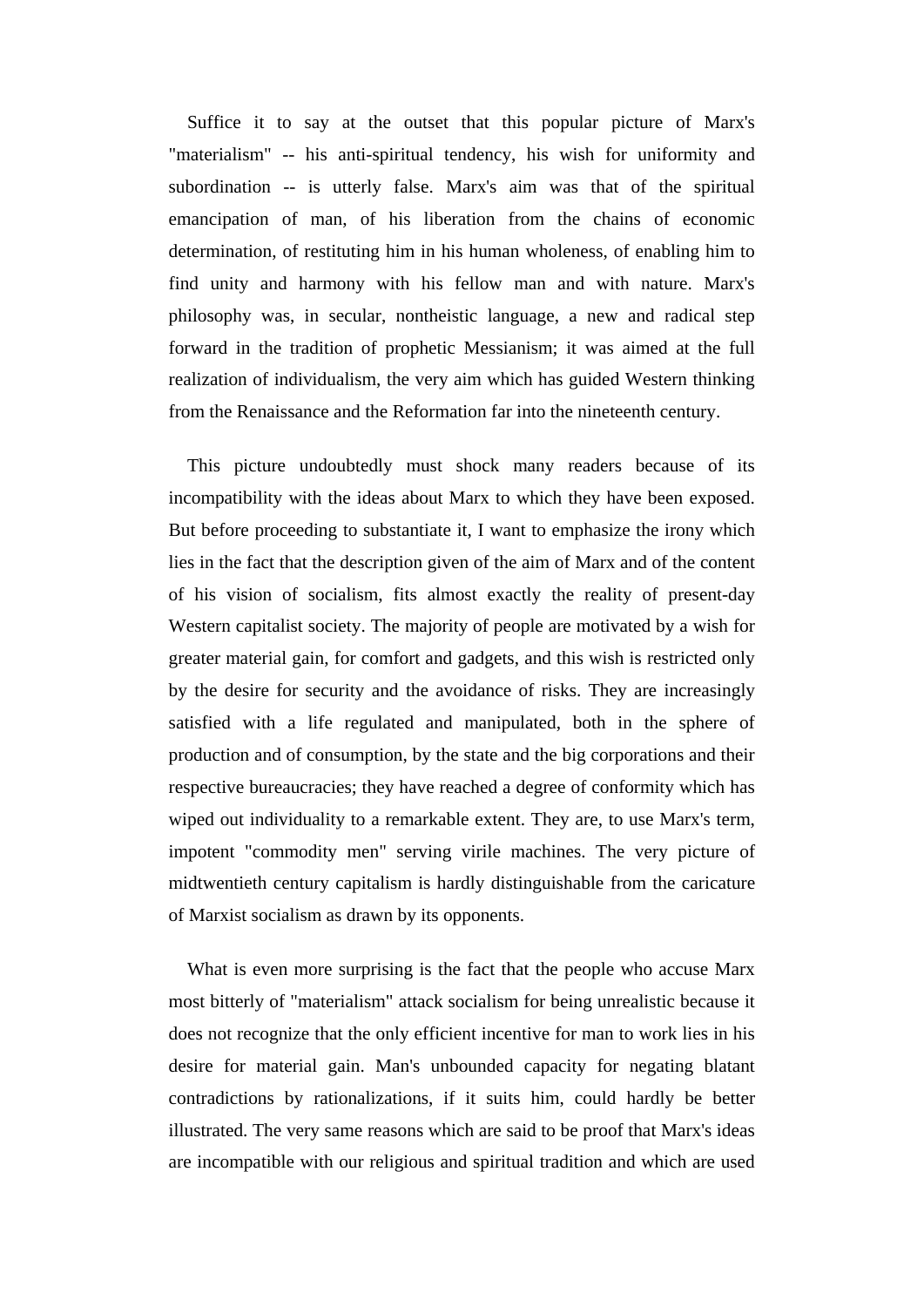to defend our present system against Marx, are at the same time employed by the same people to prove that capitalism corresponds to human nature and hence is far superior to an "unrealistic" socialism.

I shall try to demonstrate that this interpretation of Marx is completely false; that his theory does not assume that the main motive of man is one of material gain; that, furthermore, the very aim of Marx is to liberate man from the pressure of economic needs, so that he can be fully human; that Marx is primarily concerned with the emancipation of man as an individual, the overcoming of alienation, the restoration of his capacity to relate himself fully to man and to nature; that Marx's philosophy constitutes a spiritual existentialism in secular language and because of this spiritual quality is opposed to the materialistic practice and thinly disguised materialistic philosophy of our age. Marx's aim, socialism, based on his theory of man, is essentially prophetic Messianism in the language of the nineteenth century.

How can it be, then, that Marx's philosophy is so completely misunderstood and distorted into its opposite? There are several reasons. The first and most obvious one is ignorance. It seems that these are matters which, not being taught at universities and hence not being subjects for examination, are "free" for everybody to think, talk, write about as he pleases, and without any knowledge. There are no properly acknowledged authorities who would insist on respect for the facts, and for truth. Hence everybody feels entitled to talk about Marx without having read him, or at least, without having read enough to get an idea of his very complex, intricate, and subtle system of thought. It did not help matters that Marx Economic and Philosophical Manuscripts, his main philosophical work dealing with his concept of man, of alienation, of emancipation, etc., had not until now been translated into English  $\frac{2}{3}$ , and hence that some of his ideas were unknown to the English-speaking world.

This fact, however, is by no means sufficient to explain the prevailing ignorance, first, because the fact that this work of Marx's had never before been translated into English is in itself as much a symptom as a cause of the ignorance; secondly, because the main trend of Marx's philosophical thought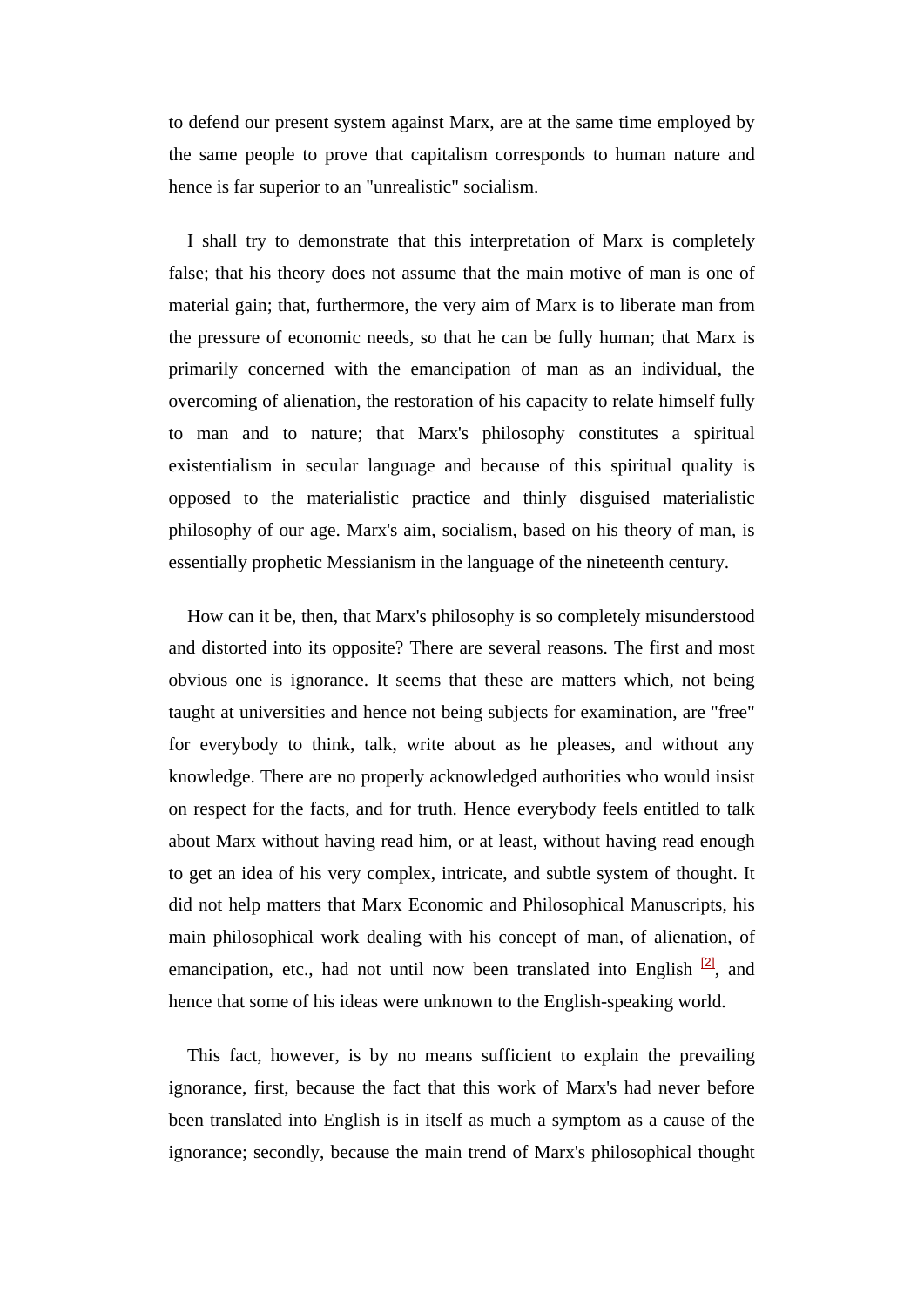is sufficiently clear in those writings previously published in English to have avoided the falsification which occurred.

Another reason lies in the fact that the Russian Communists appropriated Marx's theory and tried to convince the world that their practice and theory follow his ideas. Although the opposite is true, the West accepted their propagandistic claims and has come to assume that Marx's position corresponds to the Russian view and practice. However, the Russian Communists are not the only ones guilty of misinterpreting Marx. While the Russians' brutal contempt for individual dignity and humanistic values is, indeed, specific for them, the misinterpretation of Marx as the proponent of an economistic-hedonistic materialism has also been shared by many of the anti-Communist and reformist socialists. The reasons are not difficult to see. While Marx's theory was a critique of capitalism, many of his adherents were so deeply imbued with the spirit of capitalism that they interpreted Marx's thought in the economistic and materialistic categories that are prevalent in contemporary capitalism. Indeed, while the Soviet Communists, as well as the reformist socialists, believed they were the enemies of capitalism, they conceived of communism-or socialism -- in the spirit of capitalism. For them, socialism is not a society humanly different from capitalism, but rather, a form of capitalism in which the working class has achieved a higher status; it is, as Engels once remarked ironically, "the present-day society without its defects."

So far we have dealt with rational and realistic reasons for the distortion of Marx's theories. But, no doubt, there are also irrational reasons which help to produce this distortion. Soviet Russia has been looked upon as the very incarnation of all evil; hence her ideas have assumed the quality of the devilish. Just as in 1917, within a relatively short time, the Kaiser and the "Huns" were looked upon as the embodiment of evil, and even Mozart's music became part of the devil's territory, so the communists have taken the place of the devil, and their doctrines are not examined objectively. The reason usually given for this hate is the terror which the Stalinists practiced for many years. But there is serious reason to doubt the sincerity of this explanation; the same acts of terror and inhumanity, when practiced by the French in Algiers, by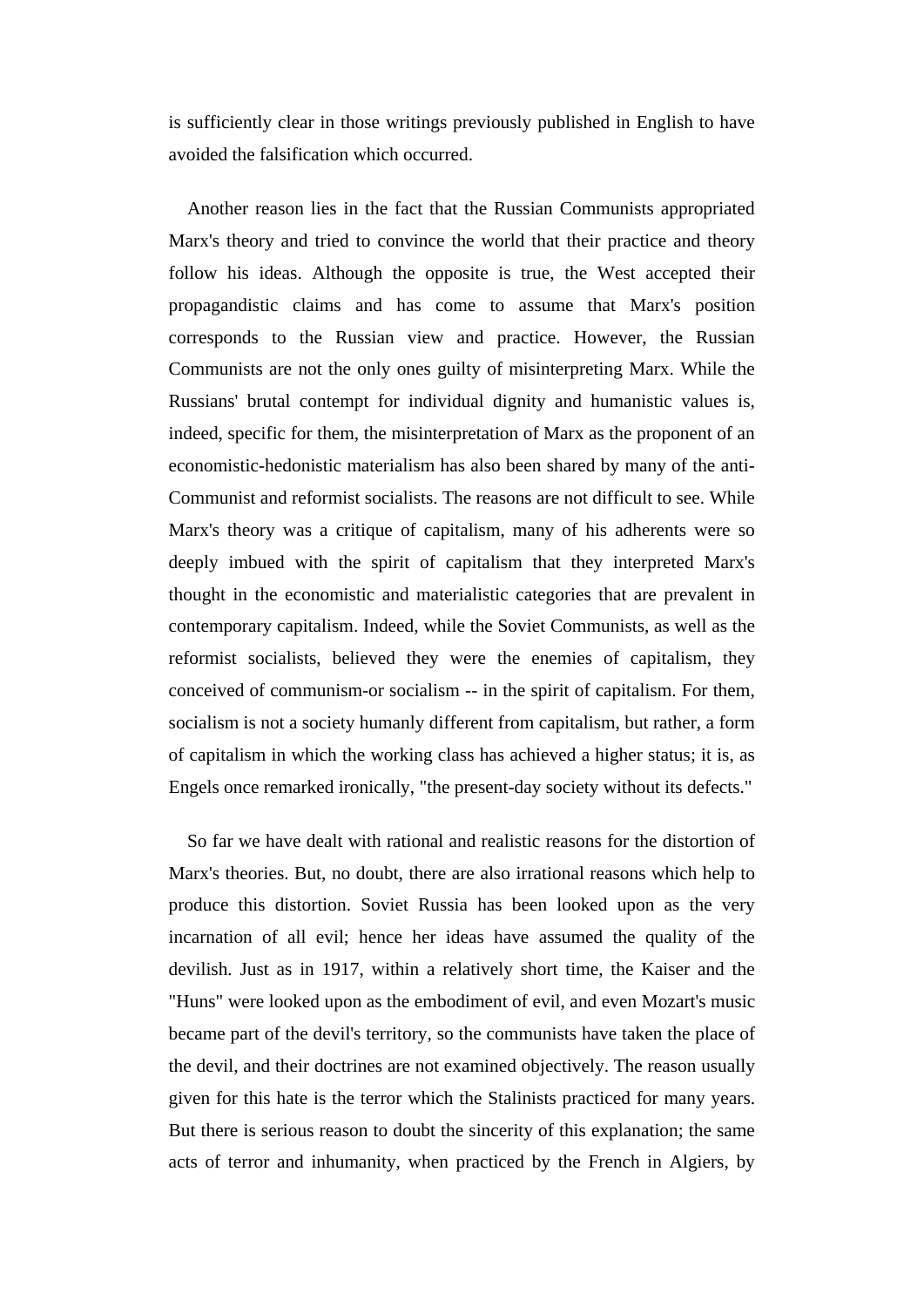Trujillo in Santo Domingo, by Franco in Spain, do not provoke any similar moral indignation; in fact, hardly any indignation at all. Furthermore, the change from Stalin's system of unbridled terror to Khrushchev's reactionary police state has received insufficient attention, although one would think anyone seriously concerned with human freedom would be aware of and happy with a change which, while by no means sufficient, is a great improvement over Stalin's naked terror. All this gives us cause to wonder whether the indignation against Russia is really rooted in moral and humanitarian feelings, or rather in the fact that a system which has no private property is considered inhuman and threatening.

It is hard to say which of the above-mentioned factors is most responsible for the distortion and misunderstandings of Marx's philosophy. They probably vary in importance with various persons and political groups, and it is unlikely that any one of them is the only responsible factor.

## **2. Marx's Historical Materialism**

The first hurdle to be cleared in order to arrive at a proper understanding of Marx's philosophy is the misunderstanding of the concept of materialism and historical materialism. Those who believe this to be a philosophy claiming that man's material interest, his wish for ever-increasing material gain and comforts, are his main motivation, forget the simple fact that the words "idealism" and "materialism" as used by Marx and all other philosophers have nothing to do with psychic motivations of a higher, spiritual level as against those of a lower and baser kind. In philosophical terminology, "materialism" (or "naturalism") refers to a philosophic view which holds that matter in motion is the fundamental constituent of the universe. In this sense the Greek pre-Socratic philosophers were "materialists," although they were by no means materialists in the abovementioned sense of the word as a value judgment or ethical principle. By idealism, on the contrary, a philosophy is understood in which it is not the everchanging world of the senses that constitutes reality, but incorporeal essences, or ideas. Plato's system is the first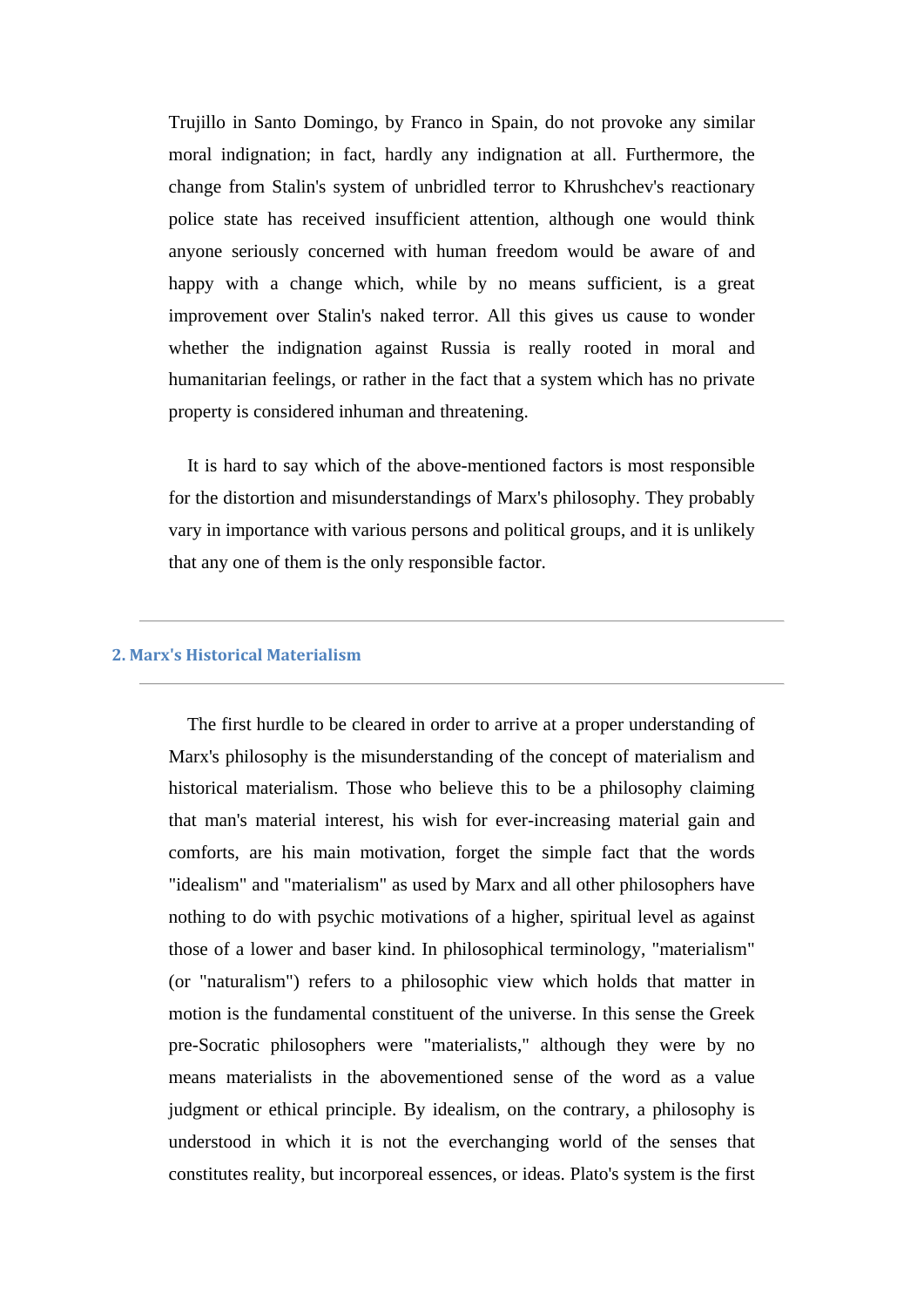philosophical system to which the name of "idealism" was applied. While Marx was, in the philosophical sense a materialist in ontology, he was not even really interested in such questions, and hardly ever dealt with them.

However, there are many kinds of materialist and idealist philosophies, and in order to understand Marx's "materialism" we have to go beyond the general definition just given. Marx actually took a firm position against a philosophical materialism which was current among many of the most progressive thinkers (especially natural scientists) of his time. This materialism claimed that "the" substratum of all mental and spiritual phenomena was to be found in matter and material processes. In its most vulgar and superficial form, this kind of materialism taught that feelings and ideas are sufficiently explained as results of chemical bodily processes, and "thought is to the brain what urine is to the kidneys."

Marx fought this type of mechanical, "bourgeois" materialism "the abstract materialism of natural science, that excludes history and its process," [3] and postulated instead what he called in the Economic and Philosophical Manuscripts "naturalism or humanism [which] is distinguished from both idealism and materialism, and at the same time constitutes their unifying truth." [4] In fact, Marx never used the terms "historical materialism" or "dialectic materialism"; he did speak of his own "dialectical method" in contrast with that of Hegel and of its "materialistic basis," by which he simply referred to the fundamental conditions of human existence.

This aspect of "materialism," Marx's "materialist method," which distinguishes his view from that of Hegel, involves the study of the real economic and social life of man and of the influence of man's actual way of life on this thinking and feeling. "In direct contrast to German philosophy," Marx wrote, "which descends from heaven to earth, here we ascend from earth to heaven. That is to say, we do not set out from what men imagine, conceive, nor from men as narrated, thought of, or imagined, conceived, in order to arrive at men in the flesh. We set out from real, active men and on the basis of their real life process we demonstrate the development of the ideological reflexes and echoes of this life process." [5] Or, as he puts it in a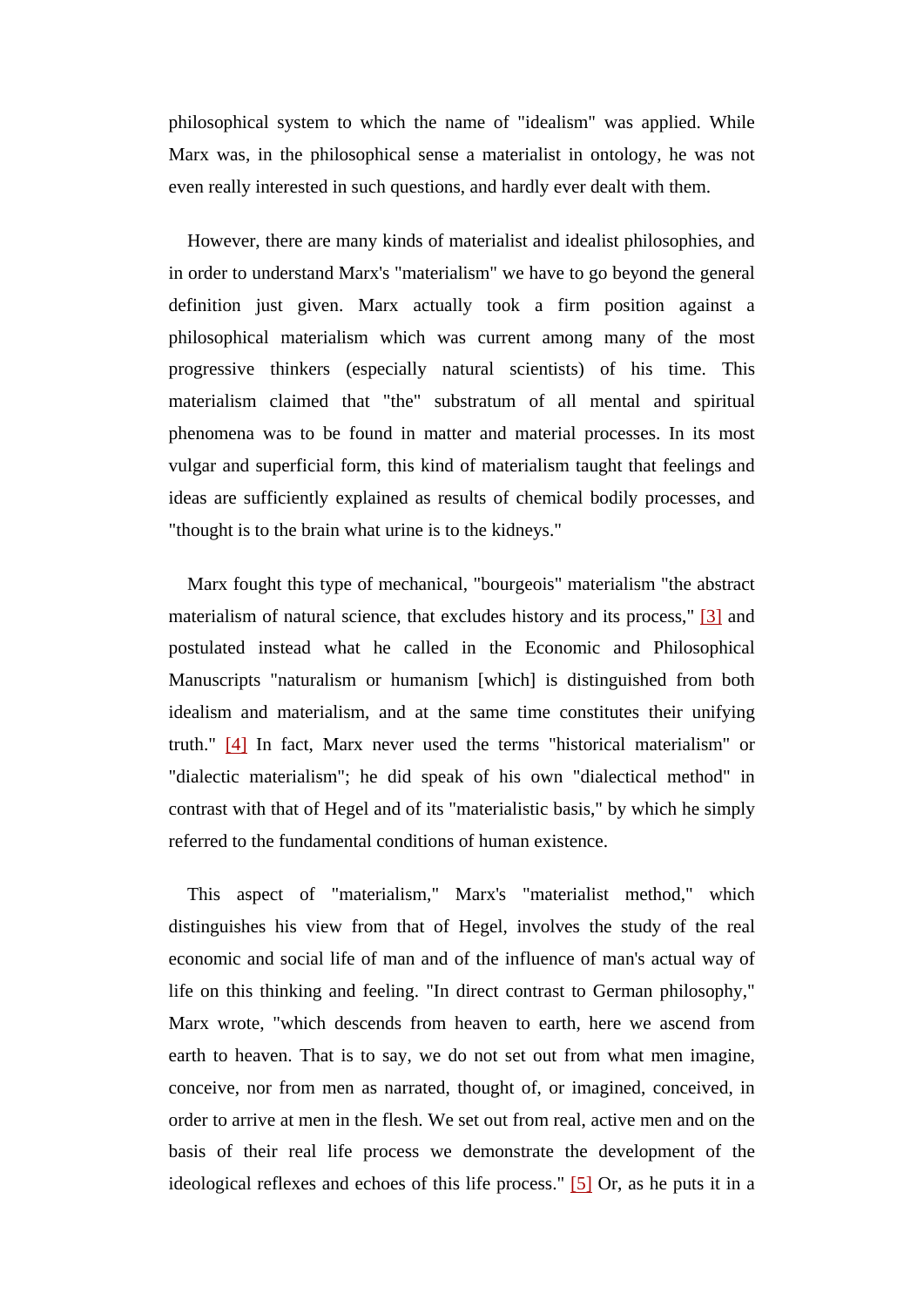slightly different way: "Hegel's philosophy of history is nothing but the philosophical expression of the Christian-Germanic dogma concerning the contradiction between spirit and matter, God and the world.... Hegel's philosophy of history presupposes an abstract or absolute spirit, which develops in such a way that mankind is only a mass which carries this spirit, consciously or unconsciously. Hegel assumes that a speculative, esoterical history precedes and underlies empirical history. The history of mankind is transformed into the history of the abstract spirit of mankind, which transcends the real man." [6]

Marx described his own historical method very succinctly: "The way in which men produce their means of subsistence depends first of all on the nature of the actual means they find in existence and have to reproduce. This mode of production must not be considered simply as being the reproduction of the physical existence of the individuals. Rather, it is a definite form of activity of these individuals, a definite form of expressing their life, a definite mode of life on their part. As individuals express their life, so they are. What they are, therefore, coincides with their production, both with what they produce and with how they produce. The nature of individuals thus depends on the material conditions determining their production." [7]

Marx made the difference between historical materialism and contemporary materialism very clear in his thesis on Feuerbach: "The chief defect of all materialism up to now (including Feuerbach's) is that the object, reality, what we apprehend through our senses, is understood only in the form of the object or contemplation (Anschauung); but not as sensuous human activity, as practice; not subjectively. Hence in opposition to materialism, the active side was developed abstractly by idealism -- which of course does not know real sensuous activity as such. Feuerbach wants sensuous objects really distinguished from the objects of thought; but he does not understand human activity itself as objective activity." [8] Marx -- like Hegel -- looks at an object in its movement, in its becoming, and not as a static "object," which can be explained by discovering the physical "cause" of it. In contrast to Hegel, Marx studies man and history by beginning with the real man and the economic and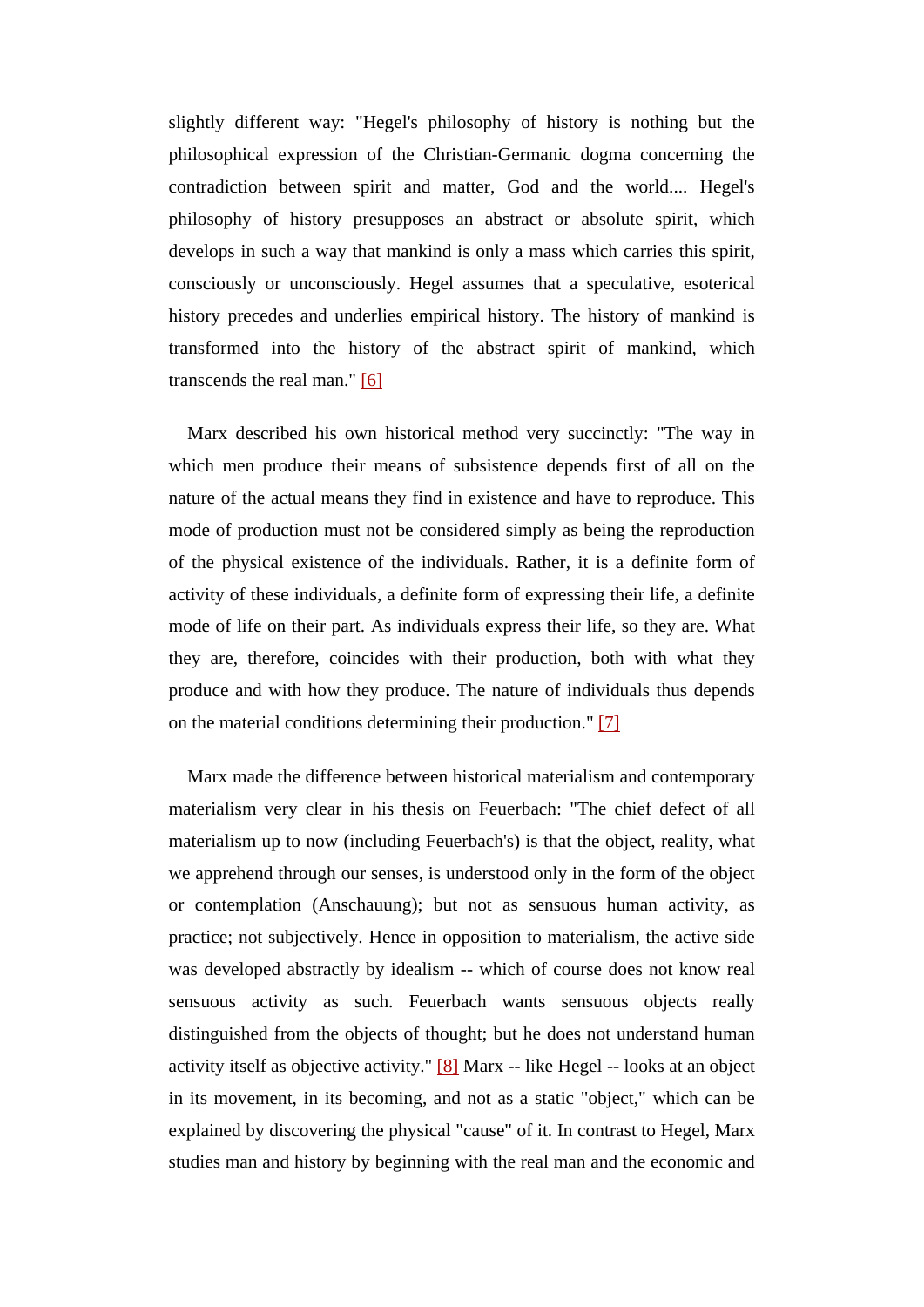social conditions under which he must live, and not primarily with his ideas. Marx was as far from bourgeois materialism as he was from Hegel's idealism - - hence he could rightly say that his philosophy is neither idealism nor materialism but a synthesis: humanism and naturalism.

It should be clear by now why the popular idea of the nature of historical materialism is erroneous. The popular view assumes that in Marx's opinion the strongest psychological motive in man is to gain money and to have more material comfort; if this is the main force within man, so continues this "interpretation" of historical materialism, the key to the understanding of history is the material desires of men; hence, the key to the explanation of history is man's belly, and his greed for material satisfaction. The fundamental misunderstanding on which this interpretation rests is the assumption that historical materialism is a psychological theory which deals with man's drives and passions. But, in fact, historical materialism is not at all a psychological theory; it claims that the way man produces determines his thinking and his desires, and not that his main desires are those for maximal material gain. Economy in this context refers not to a psychic drive, but to the mode of production; not to a subjective, psychological, but to an objective, economicsociological factor. The only quasi-psychological premise in the theory lies in the assumption that man needs food, shelter, etc., hence needs to produce; hence that the mode of production, which depends on a number of objective factors, comes first, as it were, and determines the other spheres of his activities. The objectively given conditions which determine the mode of production and hence social organization, determine man, his ideas as well as his interests. In fact, the idea that "institutions form men," as Montesquieu put it, was an old insight; what was new in Marx was his detailed analysis of institutions as being rooted in the mode of production and the productive forces underlying it. Certain economic conditions, like those of capitalism, produce as a chief incentive the desire for money and property; other economic conditions can produce exactly the opposite desires, like those of asceticism and contempt for earthly riches, as we find them in many Eastern cultures and in the early stages of capitalism. [9] The passion for money and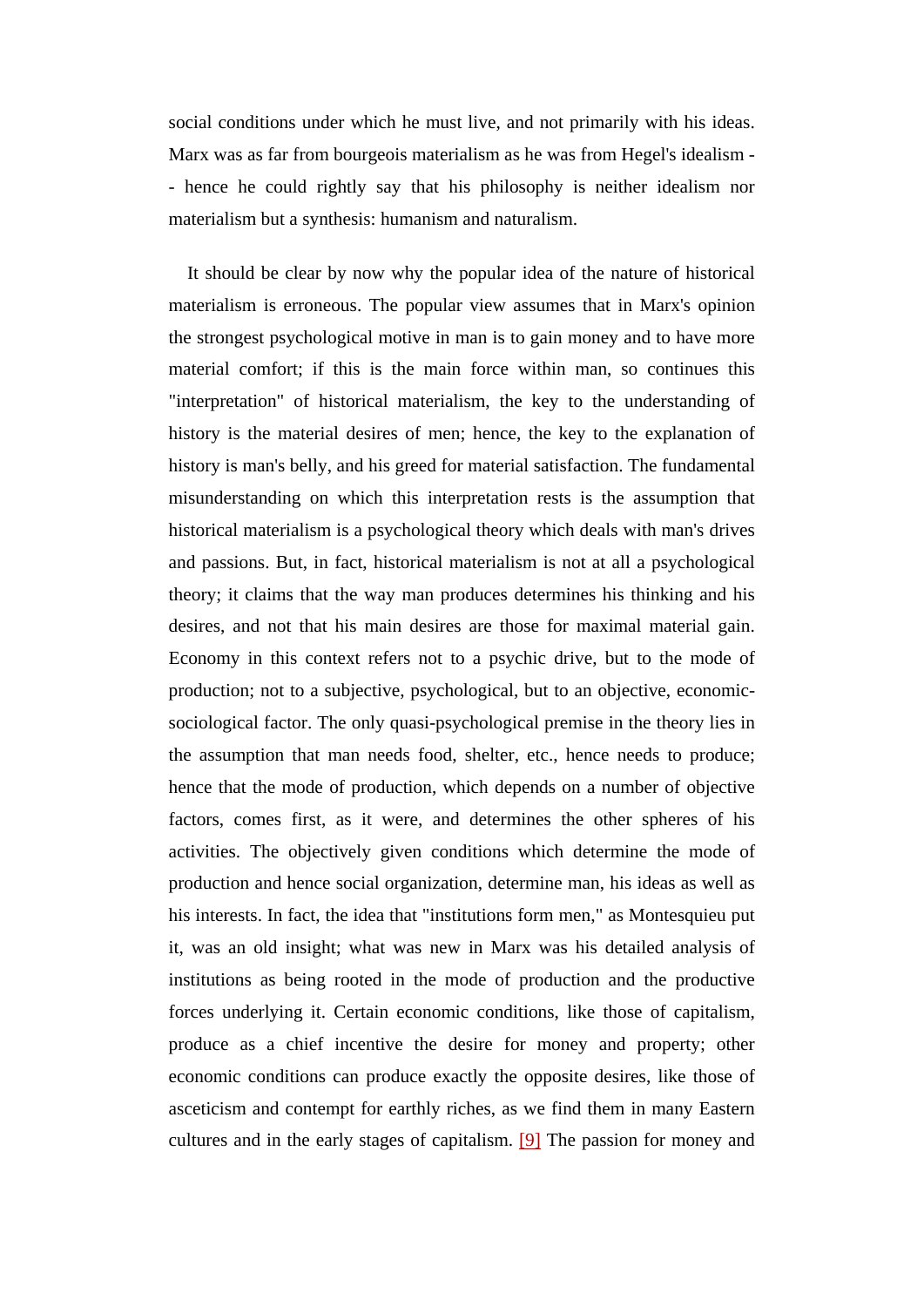property, according to Marx, is just as much economically conditioned as the opposite passions. [10]

Marx's "materialistic" or "economic" interpretation of history has nothing whatsoever to do with an alleged "materialistic" or "economic" striving as the most fundamental drive in man. It does mean that man, the real and total man, the "real living individuals" -- not the ideas produced by these "individuals" - are the subject matter of history and of the understanding of its laws. Marx's interpretation of history could be called an anthropological interpretation of history, if one wanted to avoid the ambiguities of the words "materialistic" and "economic"; it is the understanding of history based on the fact that men are "the authors and actors of their history." [11], [12]

In fact, it is one of the great differences between Marx and most writers of the eighteenth and nineteenth centuries that he does not consider capitalism to be the outcome of human nature and the motivation of man in capitalism to be the universal motivation within man. The absurdity of the view that Marx thought the drive for maximal profit was the deepest motive in man becomes all the more apparent when one takes into account that Marx made some very direct statements about human drives. He differentiated between constant or "fixed" drives "which exist under all circumstances and which can be changed by social conditions only as far as form and direction are concerned" and "relative" drives which "owe their origin only to a certain type of social organization." Marx assumed sex and hunger to fall under the category of "fixed" drives, but it never occurred to him to consider the drive for maximal economic gain as a constant drive. [13]

But it hardly needs such proof from Marx's psychological ideas to show that the popular assumption about Marx's materialism is utterly wrong. Marx's whole criticism of capitalism is exactly that it has made interest in money and material gain the main motive in man, and his concept of socialism is precisely that of a society in which this material interest would cease to be the dominant one. This will be even clearer later on when we discuss Marx's concept of human emancipation and of freedom in detail.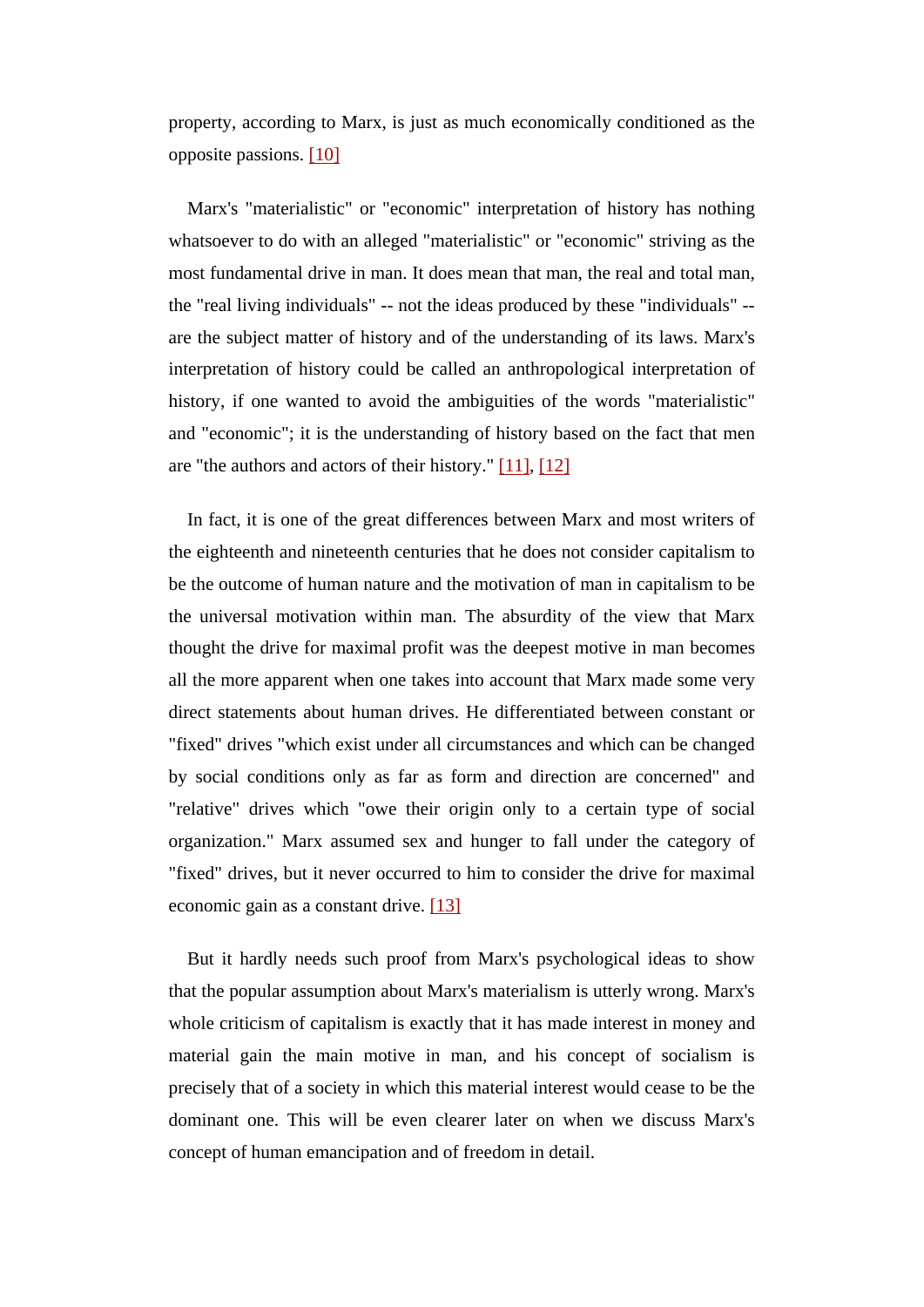As I emphasized before, Marx starts out with man, who makes his own history: "The first premise of all human history is, of course, the existence of living human individuals. Thus the first fact to be established is the physical organization of these individuals and their consequent relation to the rest of nature. Of course, we cannot here go either into the actual physical nature of man, or into the natural conditions in which man finds himself -- geological, orohydrographical, climatic and so on. The writing of history must always set out from these natural bases and their modification in the course of history through the action of man. Men can be distinguished from animals by consciousness, by religion or anything else you like. They themselves begin to produce their means of subsistence, a step which is conditioned by their physical organization. By producing their means of subsistence men are indirectly producing their actual material life." [14]

It is very important to understand Marx's fundamental idea: man makes his own history; he is his own creator. As he put it many years later in Capital: "And would not such a history be easier to compile since, as Vico says, human history differs from natural history in this, that we have made the former, but not the latter." [15] Man gives birth to himself in the process of history. The essential factor in this process of self-creation of the human race lies in its relationship to nature. Man, at the beginning of his history, is blindly bound or chained to nature. In the process of evolution he transforms his relationship to nature, and hence himself.

Marx has more to say in Capital about this dependence on nature: "Those ancient social organisms of production are, as compared with bourgeois society, extremely simple and transparent. But they are founded either on the immature development of man individually, who has not yet severed the umbilical cord that unites him with his fellow men in a primitive tribal community, or upon direct relations of subjection. They can arise and exist only when the development of the productive power of labor has not risen beyond a low stage, and when, therefore, the social relations within the sphere of material life, between man and man, and between man and nature, are correspondingly narrow. This narrowness is reflected in the ancient worship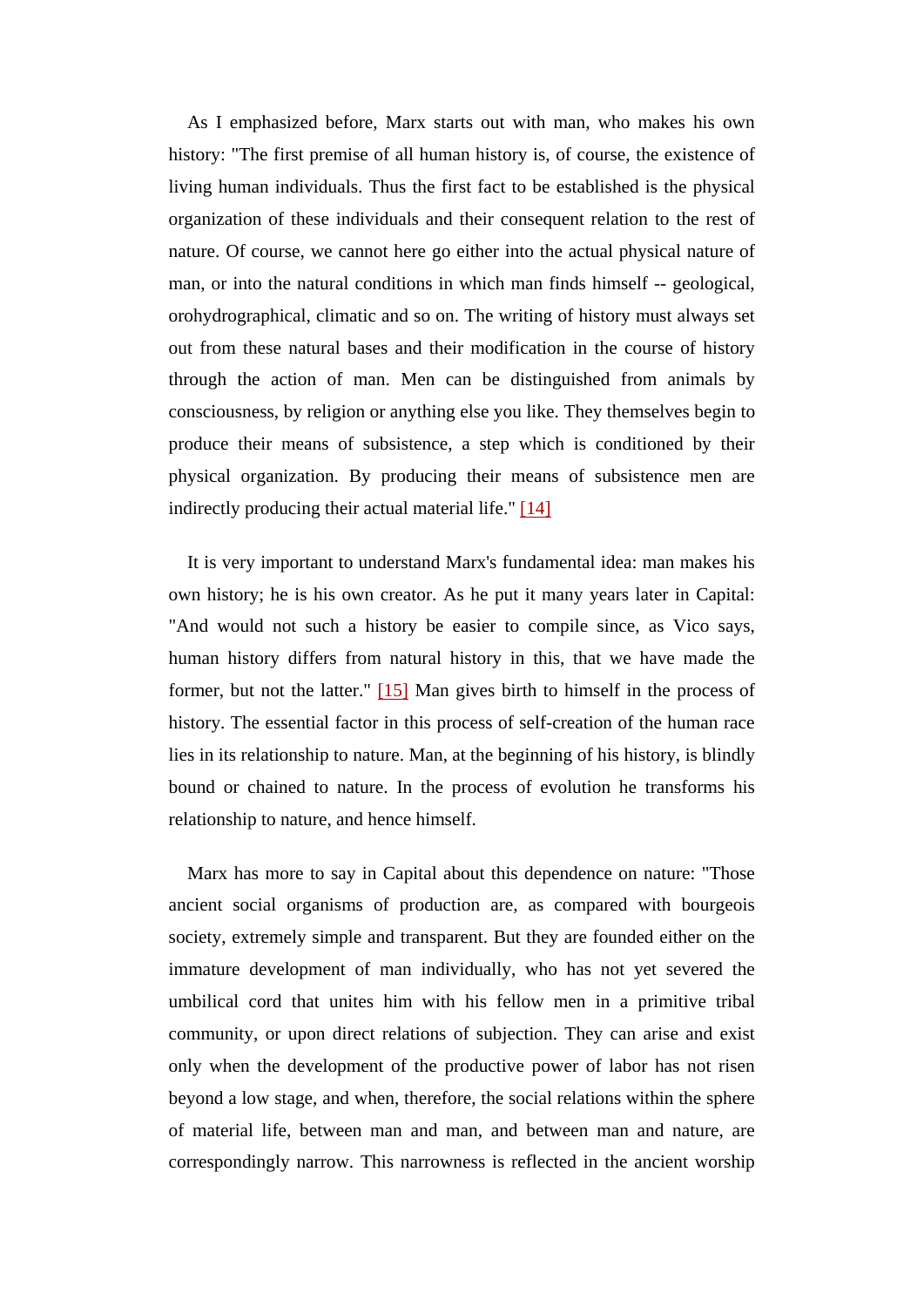of Nature, and in the other elements of the popular religions. The religious reflex of the real world can, in any case, only then finally vanish when the practical relations of everyday life offer to man none but perfectly intelligible and reasonable relations with regard to his fellow men and to nature. The lifeprocess of society, which is based on the process of material production, does not strip off its mystical veil until it is treated as production by freely associated men, and is consciously regulated by them in accordance with a settled plan. This, however, demands for society a certain material groundwork or set of conditions of existence which in their turn are the spontaneous product of a long and painful process of development." [16]

In this statement Marx speaks of an element which has a central role in his theory: labor. Labor is the factor which meditates between man and nature; labor is man's effort to regulate his metabolism with nature. Labor is the expression of human life and through labor man's relationship to nature is changed, hence through labor man changes himself. More about his concept of labor will be said later on.

I will conclude this section by quoting Marx's most complete formulation of the concept of historical materialism, written in 1859:

"The general result at which I arrived and which, once won, served as a guiding thread for my studies, can be briefly formulated as follows: in the social production of their life, men enter into definite relations that are indispensable and independent of their will, relations of production which correspond to a definite stage of development of their material productive forces. The sum total of these relations of production constitutes the economic structure of society, the real foundation, on which rises a legal and political superstructure and to which correspond definite forms of social consciousness. The mode of production of material life conditions the social, political and intellectual life process in general. It is not the consciousness of men that determines their social being, but, on the contrary, their social being that determines their consciousness. At a certain stage of their development, the material productive forces of society come in conflict with the existing relations of production, or -- what is but a legal expression for the same thing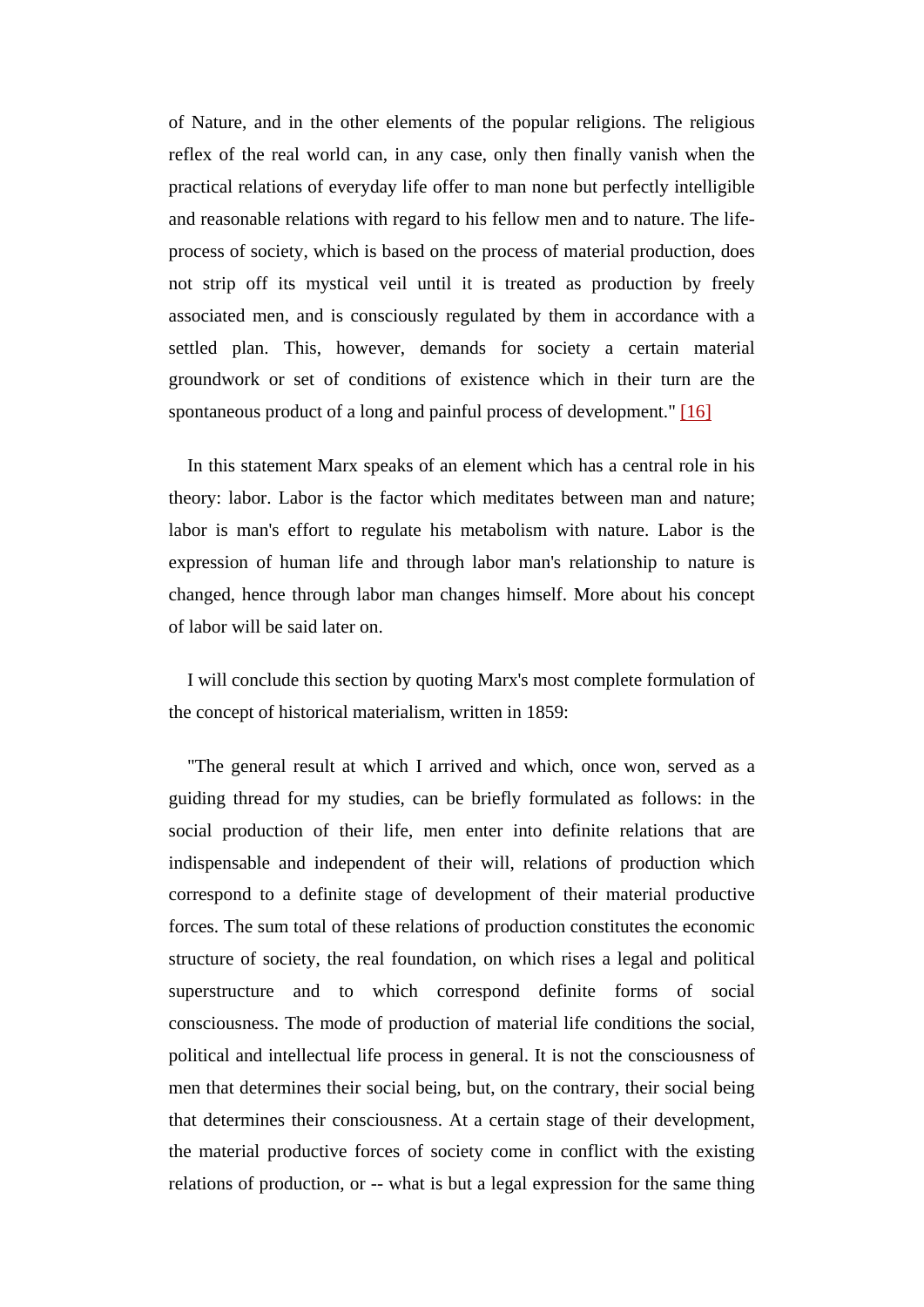-- with the property relations within which they have been at work hitherto. From forms of development of the productive forces these relations turn into their fetters. Then begins an epoch of social revolution. With the change of the economic foundations the entire immense superstructure is more or less rapidly transformed. In considering such transformations a distinction should always be made between the material transformation of the economic conditions of production, which can be determined with the precision of natural science, and the legal, political, religious, esthetic or philosophic -- in short, ideological forms in which men become conscious of this conflict and fight it out. Just as our opinion of an individual is not based on what he thinks of himself, so we cannot judge of such a period of transformation by its own consciousness; on the contrary, this consciousness must be explained rather from the contradictions of material life, from the existing conflict between the social productive forces and the relations of production. No social order ever perishes before all the productive forces for which there is room in it have developed; and new, higher relations of production never appear before the material conditions of their existence have matured in the womb of the old society itself. Therefore mankind always sets itself only such tasks as it can solve; since, looking at the matter more closely, it will always be found that the task itself arises only when the material conditions for its solution already exist or are at least in the process of formation. In broad outlines Asiatic, ancient, feudal, and modern bourgeois modes of production can be designated as progressive epochs in the economic formation of society. The bourgeois relations of production are the last antagonistic form of the social process of production -- antagonistic not in the sense of individual antagonism, but of one arising from the social conditions of life of the individual; at the same time the productive forces developing in the womb of bourgeois society create the material conditions for the solution of that antagonism. This social formation brings, therefore, the prehistory of human society to a close." [17]

It will be useful again to underscore and elaborate on some specific notions in this theory. First of all, Marx's concept of historical change. Change is due to the contradiction between the productive forces (and other objectively given conditions) and the existing social organization. When a mode of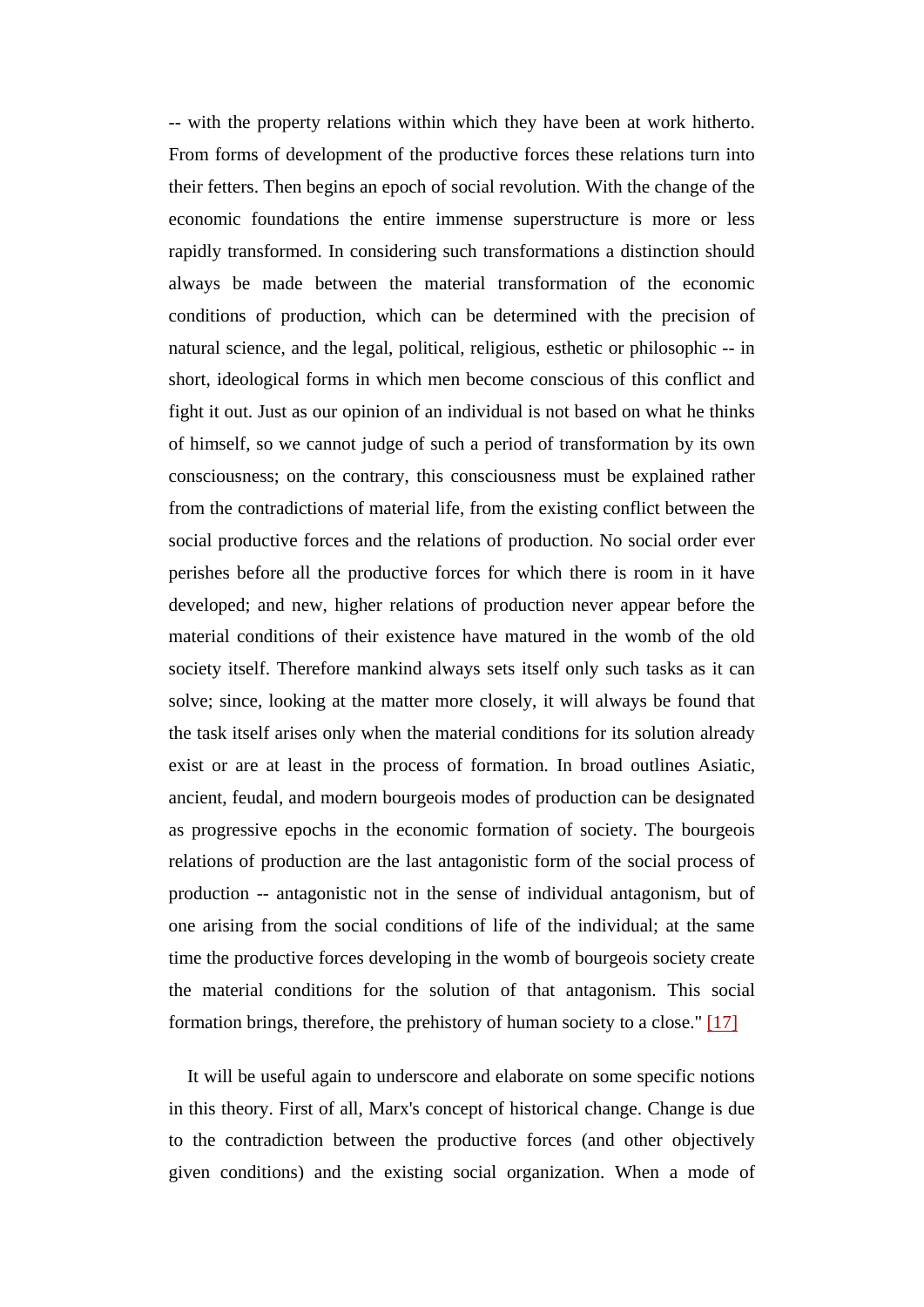production or social organization hampers, rather than furthers, the given productive forces, a society, if it is not to collapse, will choose such forms of production as fit the new set of productive forces and develop them. The evolution of man, in all history, is characterized by man's struggle with nature. At one point of history (and according to Marx in the near future), man will have developed the productive sources of nature to such an extent that the antagonism between man and nature can be eventually solved. At this point "the prehistory of man" will come to a close and truly human history will begin.

## **3. The Problem of Consciousness, Social Structure and the Use of Force**

A problem of the greatest importance is raised in the passage just quoted, that of human consciousness. The crucial statement is: "It is not consciousness of men that determines their being, but, on the contrary, their social being that determines their consciousness." Marx gave a fuller statement with regard to the problem of consciousness in German Ideology:

"The fact is, therefore, that definite individuals who are productively active in a definite way enter into these definite social and political relations. Empirical observations must in each separate instance bring out empirically, and without any mystification and speculation, the connection of the social and political structure with production. The social structure and the State are continually evolving out of the life-process of definite individuals, but of individuals, not as they may appear in their own or other people's imagination, but as they really are; i.e., as they are effective, produce materially, and are active under definite material limits, presuppositions and conditions independent of their will.

"The production of ideas, of conceptions, of consciousness, is at first directly interwoven with the material activity and the material intercourse of men, the language of real life. Conceiving, thinking, the mental intercourse of men, appear at this stage as the direct afflux from their material behavior. The same applies to mental production as expressed in the language of the politics,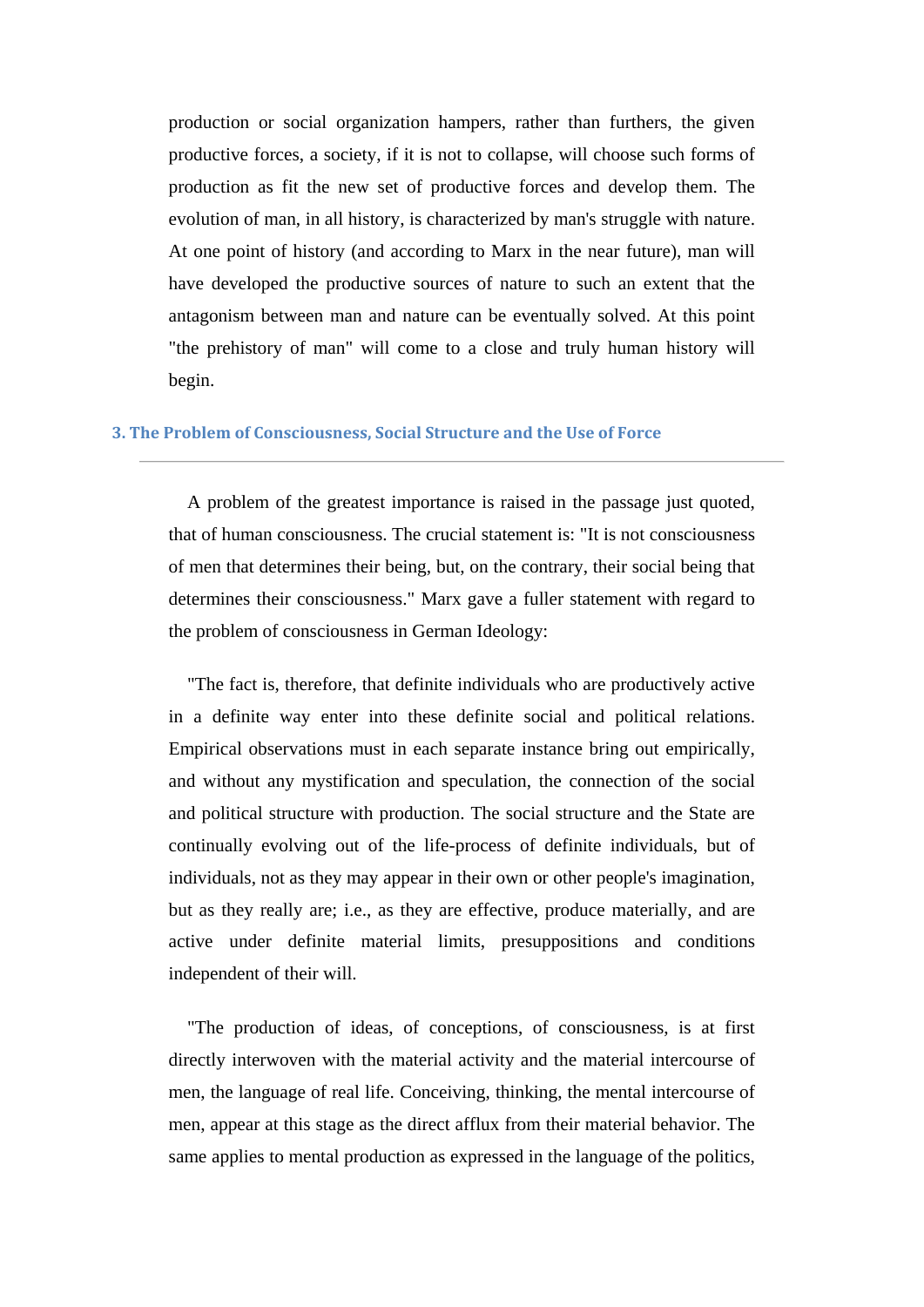laws, morality, religion, metaphysics of a people. Men are the producers of their conceptions, ideas, etc. -real, active men, as they are conditioned by the definite development of their productive forces and of the intercourse corresponding to these, up to its furthest forms. Consciousness can never be anything else than conscious existence, and the existence of men in their actual lifeprocess. If in all ideology men and their circumstances appear upside down as in a camera obscura,  $\mathbb{I}$  this phenomenon arises just as much from their historical lifeprocess as the inversion of objects on the retina does from their physical life-process." [18]

In the first place, it should be noted that Marx, like Spinoza and later Freud, believed that most of what men consciously think is "false" consciousness, is ideology and rationalization; that the true mainsprings of man's actions are unconscious to him. According to Freud, they are rooted in man's libidinal strivings; according to Marx, they are rooted in the whole social organization of man which directs his consciousness in certain directions. and blocks him from being aware of certain facts and experiences. <a>[19]</a>

Its is important to recognize that this theory does not pretend that ideas or ideals are not real or not potent. Marx speaks of awareness, not of ideals. It is exactly the blindness of man's conscious thought which prevents him from being aware of his true human needs, and of ideals which are rooted in them. Only if false consciousness is transformed into true consciousness, that is, only if we are aware of reality, rather than distorting it by rationalizations and fictions, can we also become aware of our real and true human needs.

It should also be noted that for Marx science itself and all powers inherent in man are part of the productive forces which interact with the forces of nature. Even as far as the influence of ideas on human evolution is concerned, Marx was by no means as oblivious to their power as the popular interpretation of his work makes it appear. His argument was not against ideas, but against ideas which were not rooted in the human and social reality, which were not, to use Hegel's term, "a real possibility." Most of all, he never forgot that not only do circumstances make man; man also makes circumstances. The following passage should make clear how erroneous it is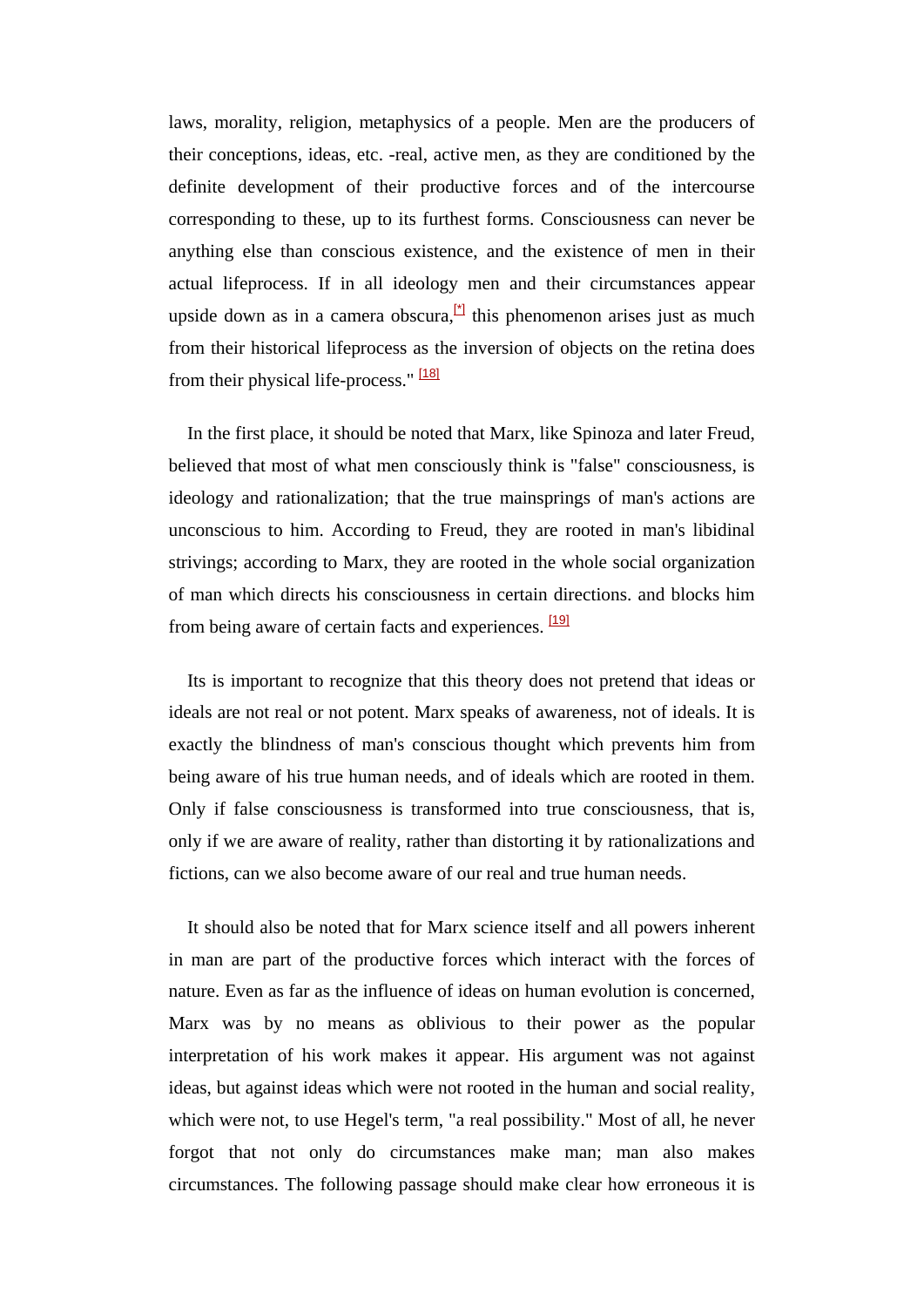to interpret Marx as if he, like many philosophers of the enlightenment and many sociologists of today, gave man a passive role in the historical process, as if he saw him as the passive object of circumstances:

"The materialistic doctrine [in contrast to Marx's view] concerning the changing of circumstances and education forgets that circumstances are changed by men and that the educator himself must be educated. This doctrine has therefore to divide society into two parts, one of which is superior to society [as a whole].

"The coincidence of the changing of circumstances and of human activity or self-changing can only be comprehended and rationally understood as revolutionary practice." <sup>[20]</sup>

The last concept, that of "revolutionary practice", leads us to one of the most disputed concepts in Marx's philosophy, that of force. First of all, it should be noted how peculiar it is that the Western democracies should feel such indignation about a theory claiming that society can be transformed by the forceful seizure of political power. The idea of political revolution by force is not at all a Marxist idea; it has been the idea of bourgeois society during the last three hundred years. Western democracy is the daughter of the great English, French and American revolutions; the Russian revolution of February, 1917, and the German revolution of 1918 were warmly greeted by the West, despite the fact that they used force. It is clear that indignation against the use of force, as it exists in the Western world today, depends on who uses force, and against whom. Every war is based on force; even democratic government is based on the principle of force, which permits the majority to use force against a minority, if it is necessary for the continuation of the status quo. Indignation against force is authentic only from a pacifist standpoint, which holds that force is either absolutely wrong, or that aside from the case of the most immediate defense its use never leads to a change for the better.

However, it is not sufficient to show that Marx's idea of forceful revolution (from which he excluded as possibilities England and the United States) was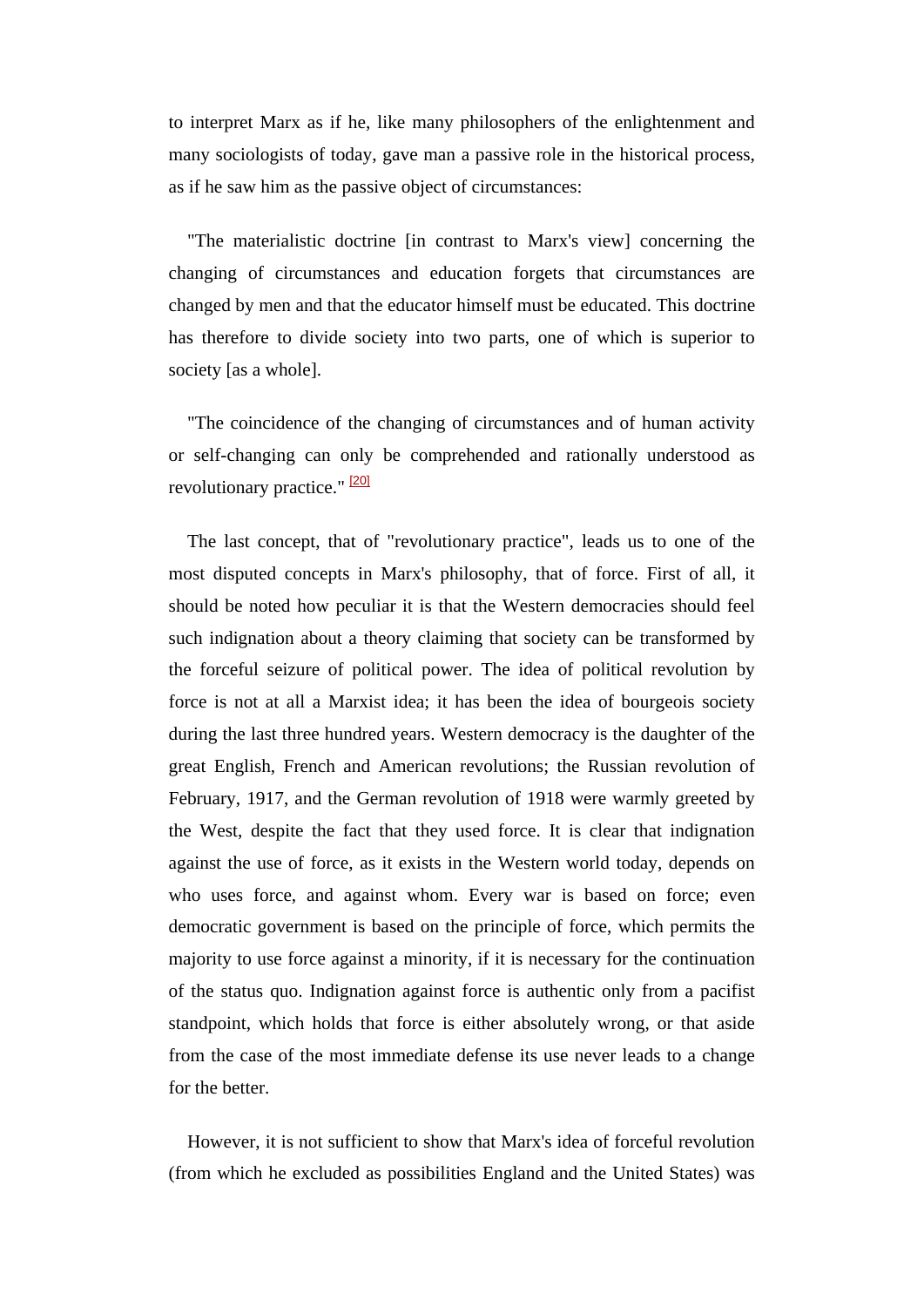in the middle-class tradition; it must be emphasized that Marx's theory constituted an important improvement over the middle-class view, an improvement rooted in his whole theory of history.

Marx saw that political force cannot produce anything for which there has been no preparation in the social and political process. Hence that force, if at all necessary, can give, so to speak, only the last push to a development which has virtually already taken place, but it can never produce anything truly new. "Force," he said, "is the midwife of every old society pregnant with a new one."  $\frac{[21]}{[21]}$  It is exactly one of his great insights that Marx transcends the traditional middle-class concept -- he did not believe in the creative power of force, in the idea that political force of itself could create a new social order. For this reason, force, for Marx, could have at most only a transitory significance, never the role of a permanent element in the transformation of society.

#### **4. The Nature of Man**

## **1. The Concept of Human Nature**

Marx did not believe, as do many contemporary sociologists and psychologists, that there is no such thing as the nature of man; that man at birth is like a blank sheet of paper, on which the culture writes its text. Quite in contrast to this sociological relativism, Marx started out with the idea that man qua man is a recognizable and ascertainable entity; that man can be defined as man not only biologically, anatomically and physiologically, but also psychologically.

Of course, Marx was never tempted to assume that "human nature" was identical with that particular expression of human nature prevalent in his own society. In arguing against Bentham, Marx said: "To know what is useful for a dog, one must study dog nature. This nature itself is not to be deduced from the principle of utility. Applying this to man, he that would criticize all human acts, movements, relations, etc., by the principle of utility, must first deal with human nature in general, and then with human nature as modified in each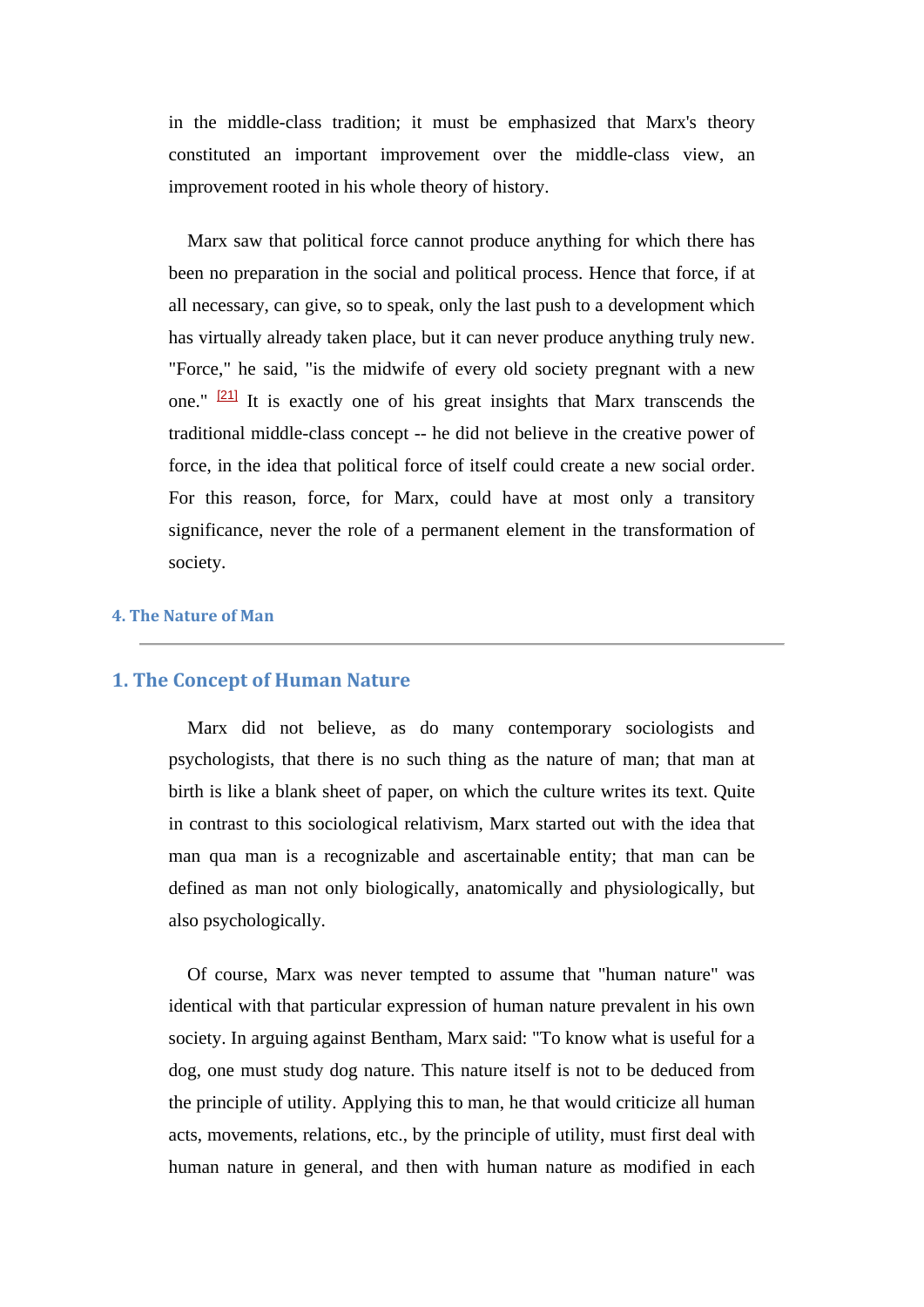historical epoch."  $\frac{[22]}{]}$  It must be noted that this concept of human nature is not, for Marx -- as it was not either for Hegel -an abstraction. It is the essence of man -- in contrast to the various forms of his historical existence -- and, as Marx said, "the essence of man is no abstraction inherent in each separate individual."  $\frac{[23]}{]}$  It must also be stated that this sentence from Capital, written by the "old Marx," shows the continuity of the concept of man's essence ( Wesen) which the young Marx wrote about in the Economic and Philosophical Manuscripts. He no longer used the term "essence" later on, as being abstract and unhistorical, but he clearly retained the notion of this essence in a more historical version, in the differentiation between "human nature in general" and "human nature as modified" with each historical period.

In line with this distinction between a general human nature and the specific expression of human nature in each culture, Marx distinguishes, as we have already mentioned above, two types of human drives and appetites: the constant or fixed ones, such as hunger and the sexual urge, which are an integral part of human nature, and which can be changed only in their form and the direction they take in various cultures, and the "relative" appetites, which are not an integral part of human nature but which "owe their origin to certain social structures and certain conditions of production and communication."  $[24]$  Marx gives as an example the needs produced by the capitalistic structure of society. "The need for money," he wrote in the Economic and Philosophical Manuscripts, "is therefore the real need created by the modern economy, and the only need which it creates.... This is shown subjectively, partly in the fact that the expansion of production and of needs becomes an ingenious and always calculating subservience to inhuman, depraved, unnatural, and imaginary appetites." <sup>[25]</sup>

Man's potential, for Marx, is a given potential; man is, as it were, the human raw material which, as such, cannot be changed, just as the brain structure has remained the same since the dawn of history. Yet, man does change in the course of history; he develops himself; he transforms himself, he is the product of history; since he makes his history, he is his own product. History is the history of man's self-realization; it is nothing but the self-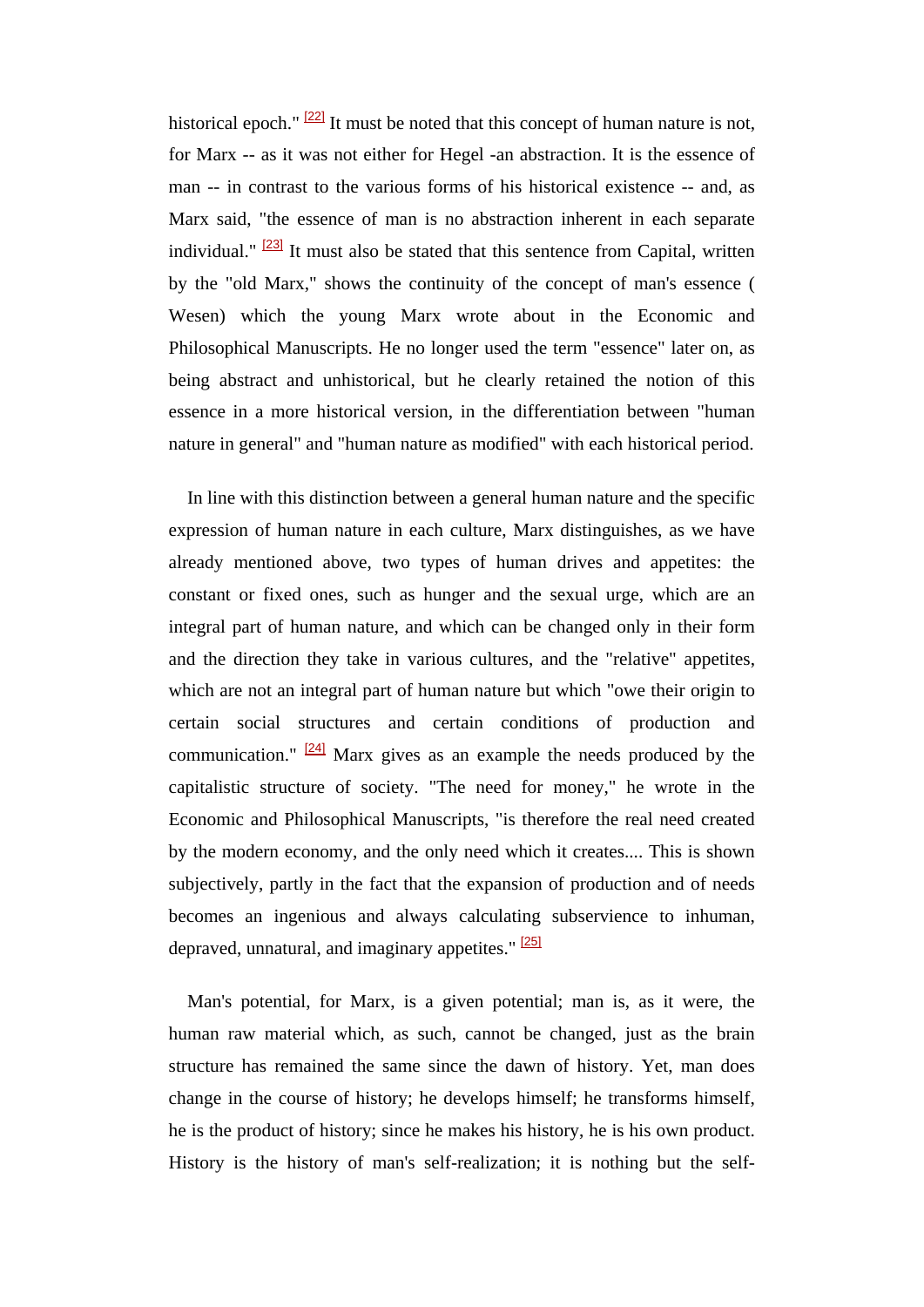creation of man through the process of his work and his production: "the whole of what is called world history is nothing but the creation of man by human labor, and the emergence of nature for man; he therefore has the evident and irrefutable proof of his self-creation, of his own origins." [26]

### **2. Man's self‐activity**

Marx's concept of man is rooted in Hegel's thinking. Hegel begins with the insight that appearance and essence do not coincide. The task of the dialectical thinker is "to distinguish the essential from the apparent process of reality, and to grasp their relations."  $\frac{[27]}{2}$  Or, to put it differently, it is the problem of the relationship between essence and existence. In the process of existence, the essence is realized, and at the same time, existing means a return to the essence. "The world is an estranged and untrue world so long as man does not destroy its dead objectivity and recognize himself and his own life 'behind' the fixed form of things and laws. When he finally wins this self-consciousness, he is on his way not only to the truth of himself, but also of his world. And with the recognition goes the doing. He will try to put this truth into action, and make the world what it essentially is, namely, the fulfillment of man's self-consciousness."  $\frac{[28]}{[28]}$  For Hegel, knowledge is not obtained in the position of the subjectobject split, in which the object is grasped as something separated from and opposed to the thinker. In order to know the world, man has to make the world his own. Man and things are in a constant transition from one suchness into another; hence "a thing is for itself only when it has posited (gesetzt) all its determinates and made them moments of its selfrealization, and is thus, in all changing conditions, always 'returning to itself'." [29] In this process "entering into itself becomes essence." This essence, the unity of being, the identity throughout change is, according to Hegel, a process in which "everything copes with its inherent contradictions and unfolds itself as a result." "The essence is thus as much historical as ontological. The essential potentialities of things realize themselves in the same comprehensive process that establishes their existence. The essence can 'achieve' its existence when the potentialities of things have ripened in and through the conditions of reality. Hegel describes this process as the transition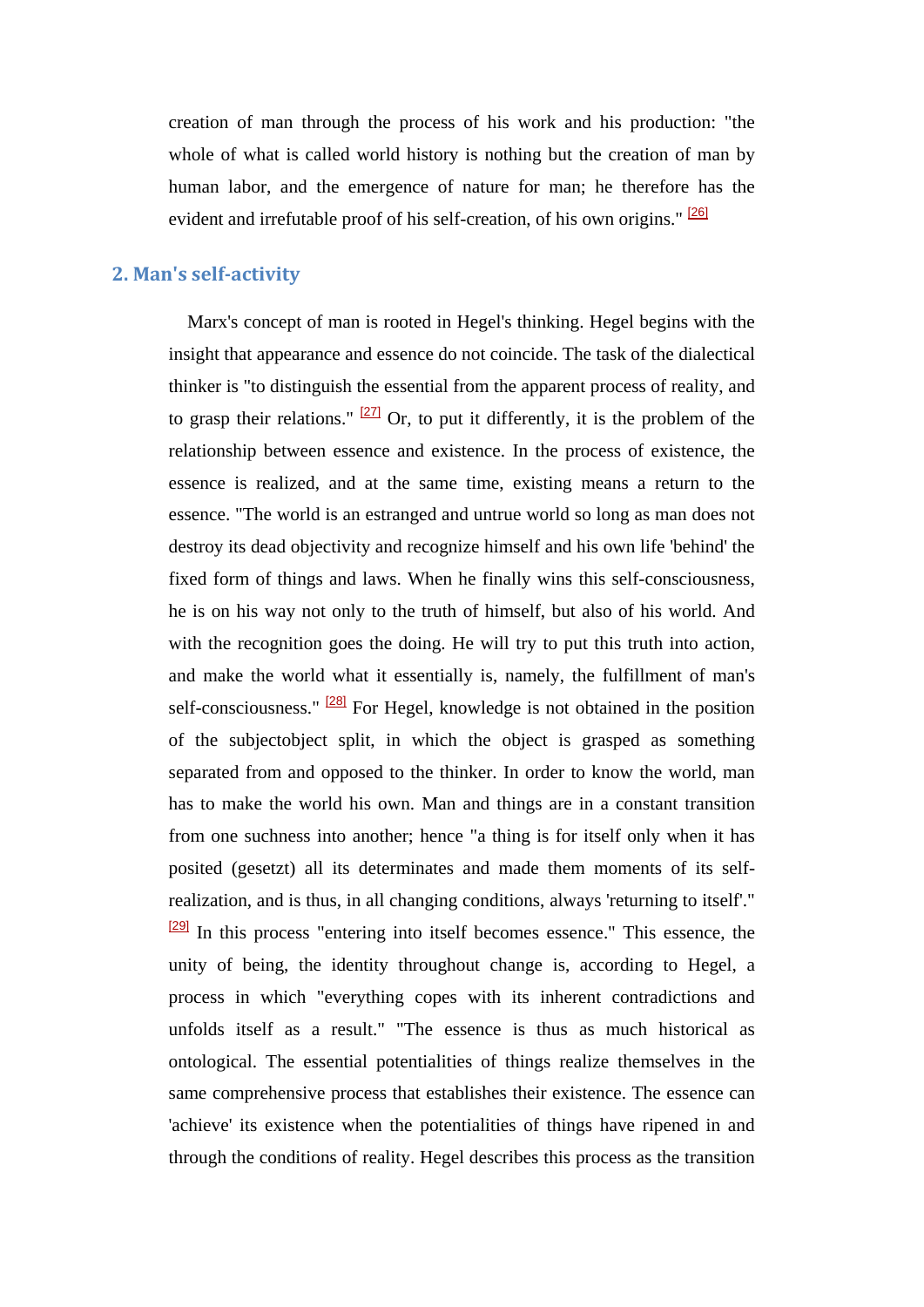to actuality."  $\frac{30}{100}$  In contrast to positivism, for Hegel "facts are facts only if related to that which is not yet fact and yet manifests itself in the given facts as a real possibility. Or, facts are what they are only as moments in a process that leads beyond them to that which is not yet fulfilled in fact."<sup>[31]</sup>

The culmination of all of Hegel's thinking is the concept of the potentialities inherent in a thing, of the dialectical process in which they manifest themselves, and the idea that this process is one of active movement of these potentialities. This emphasis on the active process within man is already to be found in the ethical system of Spinoza. For Spinoza, all affects were to be divided into passive affects (passions), through which man suffers and does not have an adequate idea of reality, and into active affects (actions) (generosity and fortitude) in which man is free and productive. Goethe, who like Hegel was influenced by Spinoza in many ways, developed the idea of man's productivity into a central point of his philosophical thinking. For him all decaying cultures are characterized by the tendency for pure subjectivity, while all progressive periods try to grasp the world as it is, by one's own subjectivity, but not separate from it.  $\frac{321}{12}$  He gives the example of the poet: "as long as he expresses only these few subjective sentences, he can not yet be called a poet, but as soon as he knows how to appropriate the world for himself, and to express it, he is a poet. Then he is inexhaustible, and can be ever new, while his purely subjective nature has exhausted itself soon and ceases to have anything to say."  $\frac{33}{3}$  "Man", says Goethe, "knows himself only inasmuch as he knows the world; he knows the world only within himself and he is aware of himself only within the world. Each new object truly recognized, opens up a new organ within ourselves."  $\frac{[34]}{]}$  Goethe gave the most poetic and powerful expression to the idea of human productivity in his Faust. Neither possession, nor power, nor sensuous satisfaction, Faust teaches, can fulfill man's desire for meaning in his life; he remains in all this separate from the whole, hence unhappy. Only in being productively active can man make sense of his life, and while he thus enjoys life, he is not greedily holding on to it. He has given up the greed for having, and is fulfilled by being; he is filled because he is empty; he is much, because he has little.  $\frac{35}{125}$  Hegel gave the most systematic and profound expression to the idea of the productive man, of the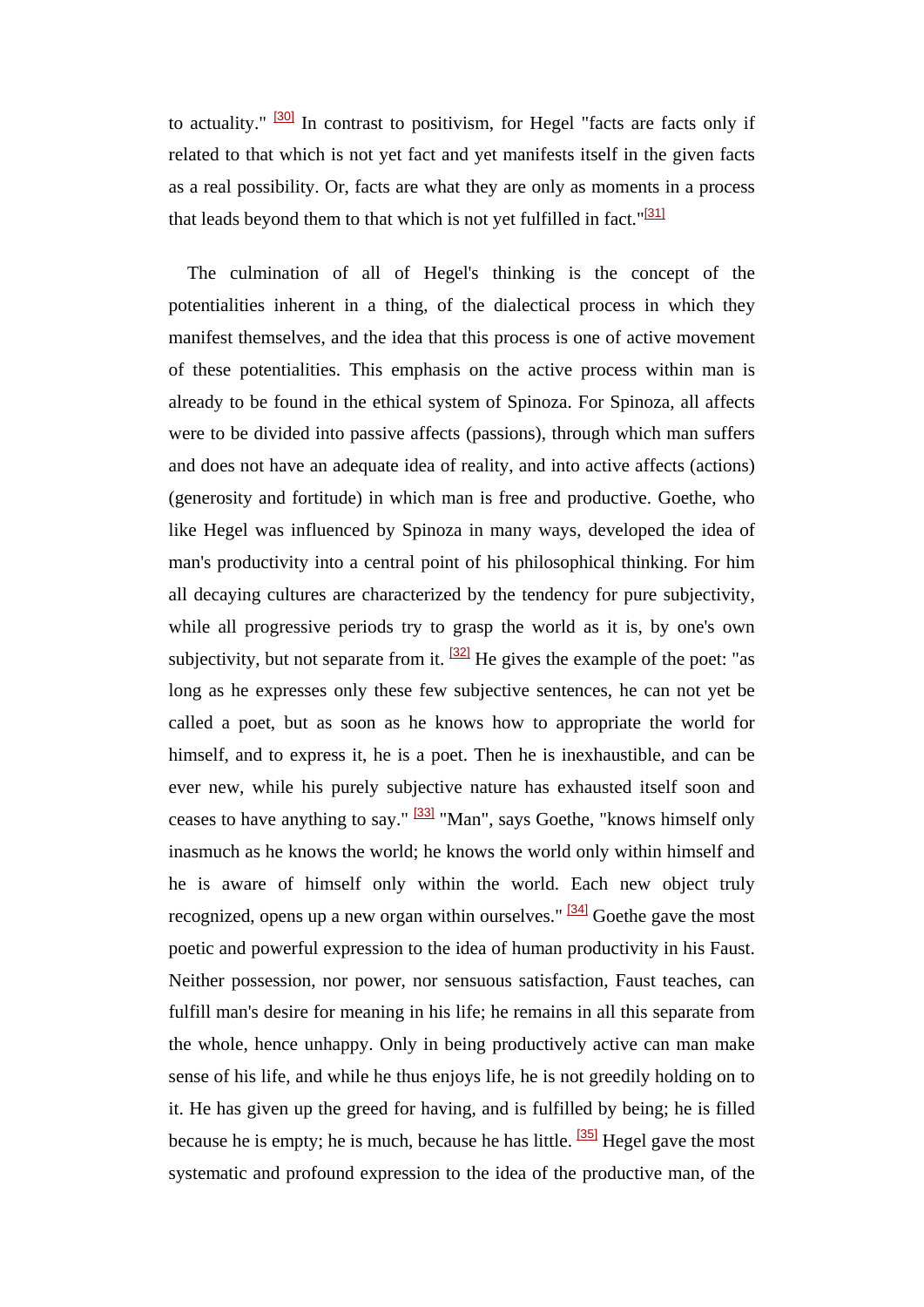individual who is he, inasmuch as he is not passive-receptive, but actively related to the world; who is an individual only in this process of grasping the world productively, and thus making it his own. He expressed the idea quite poetically by saying that the subject wanting to bring a content to realization does so by "translating itself from the night of possibility into the day of actuality." For Hegel the development of all individual powers, capacities and potentialities is possible only by continuous action, never by sheer contemplation or receptivity. For Spinoza, Goethe, Hegel, as well as for Marx, man is alive only inasmuch as he is productive, inasmuch as he grasps the world outside of himself in the act of expressing his own specific human powers, and of grasping the world with these powers.

Inasmuch as man is not productive, inasmuch as he is receptive and passive, he is nothing, he is dead. In this productive process, man realizes his own essence, he returns to his own essence, which in theological language is nothing other than his return to God.

For Marx man is characterized by the "principle of movement," and it is significant that he quotes the great mystic Jacob Boehme in connection with this point. <sup>[36]</sup> The principle of movement must not be understood mechanically but as a drive, creative vitality, energy; human passion for Marx "is the essential power of man striving energetically for its object."

The concept of productivity as against that of receptivity can be understood more easily when we read how Marx applied it to the phenomenon of love. "Let us assume man to be man," he wrote, "and his relation to the world to be a human one. Then love can only be exchanged for love, trust for trust, etc. If you wish to influence other people you must be a person who really has a stimulating and encouraging effect upon others. Every one of your relations to man and to nature must be a specific expression corresponding to the object of your will, of your real individual life. If you love without evoking love in return, i.e., if you are not able, by the manifestation of yourself as a loving person, to make yourself a beloved person, then your love is impotent and a misfortune."  $\frac{37}{2}$  Marx expressed also very specifically the central significance of love between man and woman as the immediate relationship of human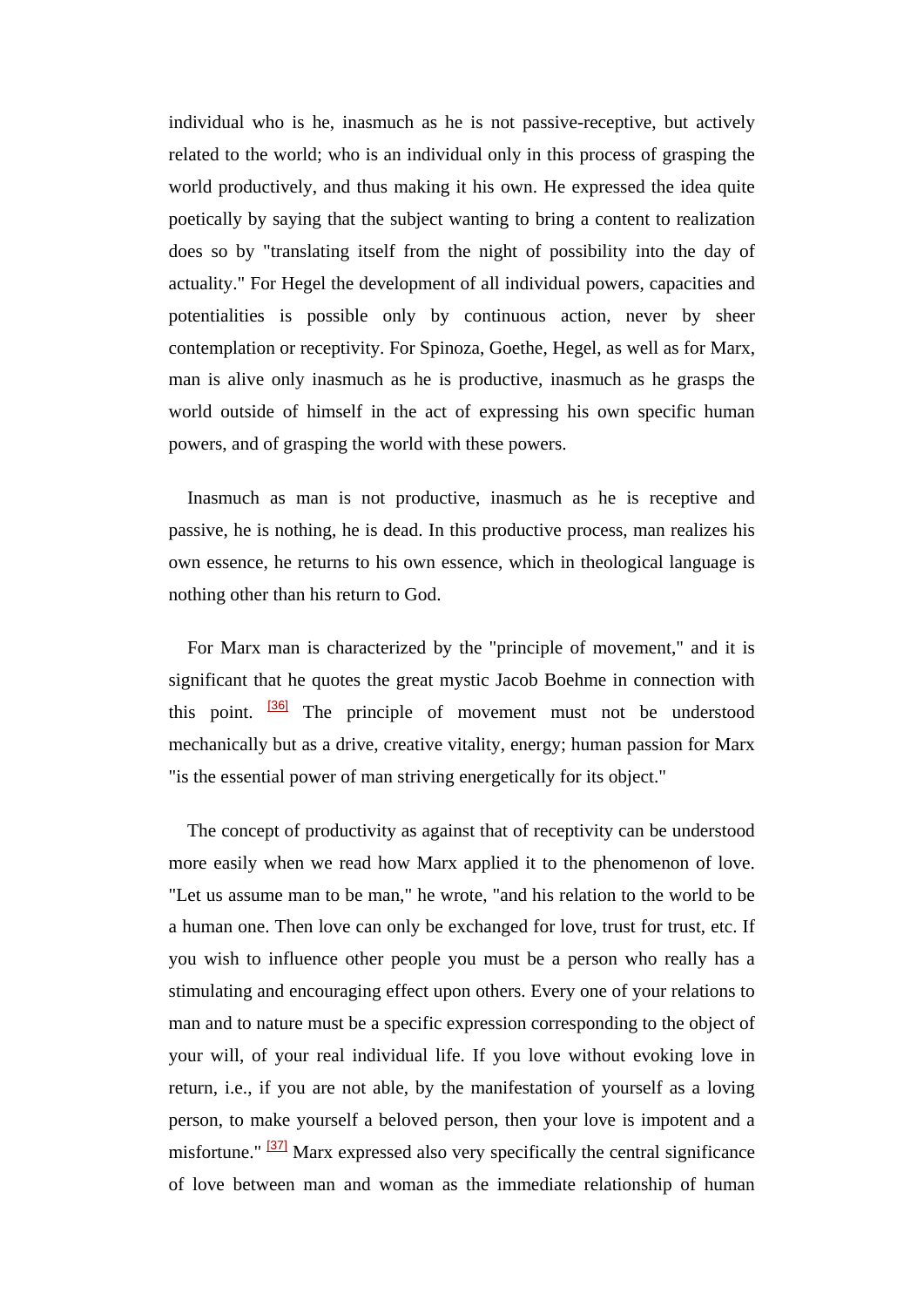being to human being. Arguing against a crude communism which proposed the communalization of all sexual relation, Marx wrote: "In the relationship with woman, as the prey and the handmaid of communal lust, is expressed the infinite degradation in which man exists for himself; for the secret of this relationship finds its unequivocal, incontestable, open and revealed expression in the relation of man to woman and in the way in which the direct and natural species relationship is conceived. The immediate, natural and necessary relation of human being to human being is also the relation of man to woman. In this natural species relationship man's relation to nature is directly his relation to man, and his relation to man is directly his relation to nature, to his own natural function. Thus, in this relation is sensuously revealed, reduced to an observable fact, the extent to which human nature has become nature for man and to which nature has become human nature for him. From this relationship man's whole level of development can be assessed. It follows from the character of this relationship how far man has become, and has understood himself as, a species-being, a human being. The relation of man to woman is the most natural relation of human being to human being. It indicates, therefore, how far man's natural behavior has become human, and how far his human essence has become a natural essence for him, how far his human nature has become nature for him. It also shows how far man's needs have become human needs, and consequently how far the other person, as a person, has become one of his needs, and to what extent he is in his individual existence at the same time a social being." [38]

It is of the utmost importance for the understanding of Marx's concept of activity to understand his idea about the relationship between subject and object. Man's senses, as far as they are crude animal senses, have only a restricted meaning. "For a starving man the human form of food does not exist, but only its abstract character as food. It could just as well exist in the most crude form, and it is impossible to say in what way this feeding activity would differ from that of animals. The needy man, burdened with cares, has no appreciation of the most beautiful spectacle." <sup>[39]</sup> The senses which man has, so to speak, naturally, need to be formed by the objects outside of them. Any object can only be confirmation of one of my own faculties. "For it is not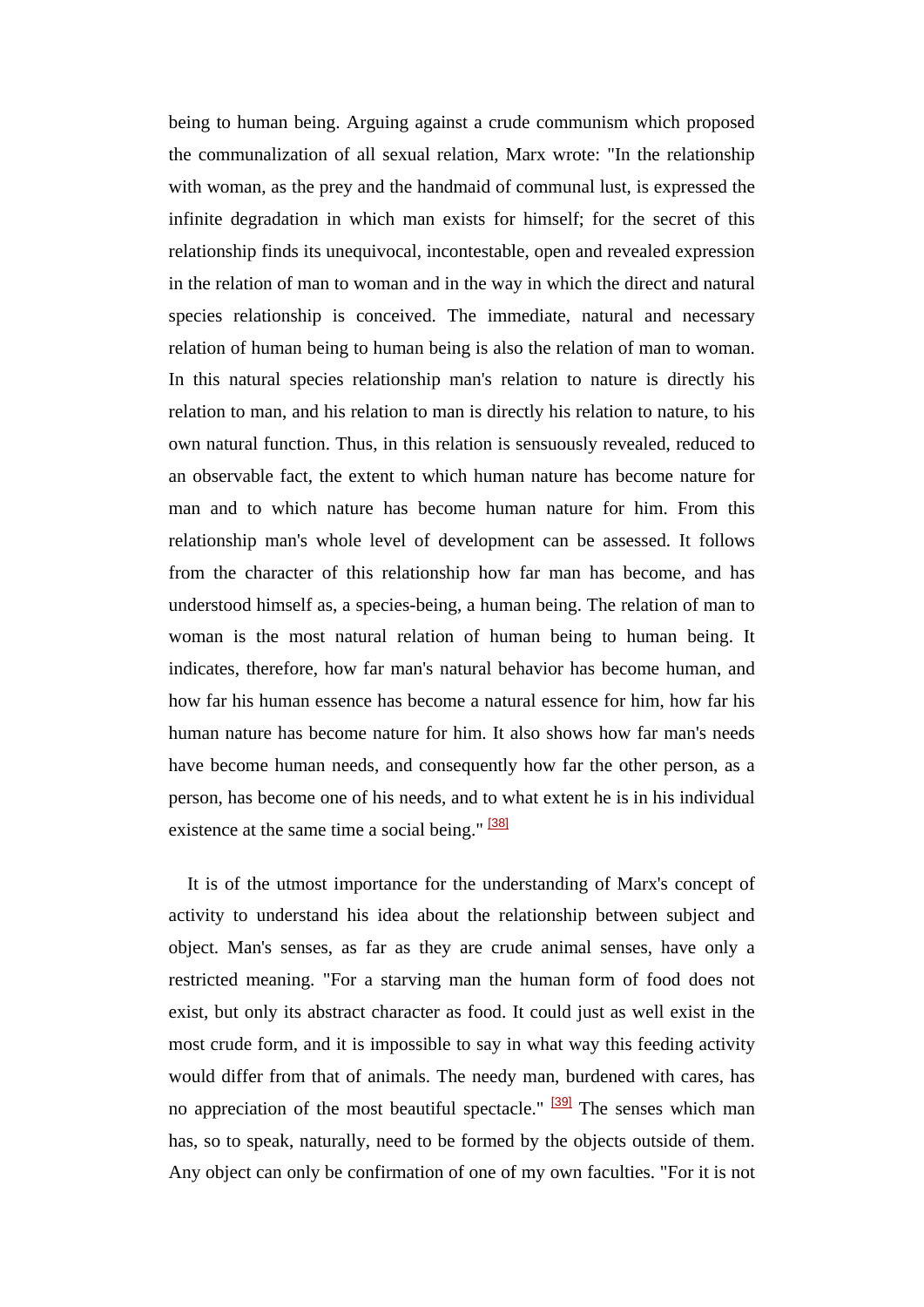only the five senses but also the so-called spiritual senses, the practical senses (desiring, loving, etc.) in brief, human sensibility and the human character of the senses which can only come into being through the existence of its object, through humanized nature." $[40]$  The objects, for Marx, "confirm and realize his [man's] individuality... The manner in which these objects become his own depends upon the nature of the object and the nature of the corresponding faculty;...The distinctive character of each faculty is precisely its characteristic essence and thus also the characteristic mode of its objectification, of its objectively real, living being. It is therefore not only in thought, but through all the senses that man is affirmed in the objective world."  $\frac{[41]}{[41]}$ 

By relating himself to the objective world, through his powers, the world outside becomes real to man, and in fact it is only "love" which makes man truly believe in the reality of the objective world outside himself.  $\frac{42}{2}$  Subject and object cannot be separated. "The eye has become a human eye when its object has become a human, social object, created by man and destined for him...They [the senses] relate themselves to the thing for the sake of the thing, but the thing itself is an objective human relation to itself and to man, and vice versa. Need and enjoyment have thus lost their egoistic character, and nature has lost its mere utility by the fact that its utilization has become human utilization. (In effect, I can only relate myself in a human way to a thing when the thing is related in a human way to man.)"  $\frac{[43]}{[43]}$ 

For Marx, "Communism is the positive abolition of private property,  $\frac{[44]}{]}$  of human self-alienation, and thus the real appropriation of human nature through and for man. It is, therefore, the return of man himself as a social, i.e., really human being, a complete and conscious return which assimilates all the wealth of previous development. Communism as a fully developed naturalism is humanism and as a fully developed humanism is naturalism. It is the definitive resolution of the antagonism between man and nature, and between man and man. It is the true solution of the conflict between existence and essence, between objectification and self-affirmation, between freedom and necessity, between individual and species. It is the solution of the riddle of history and knows itself to be this solution."  $\frac{[45]}{[45]}$  This active relationship to the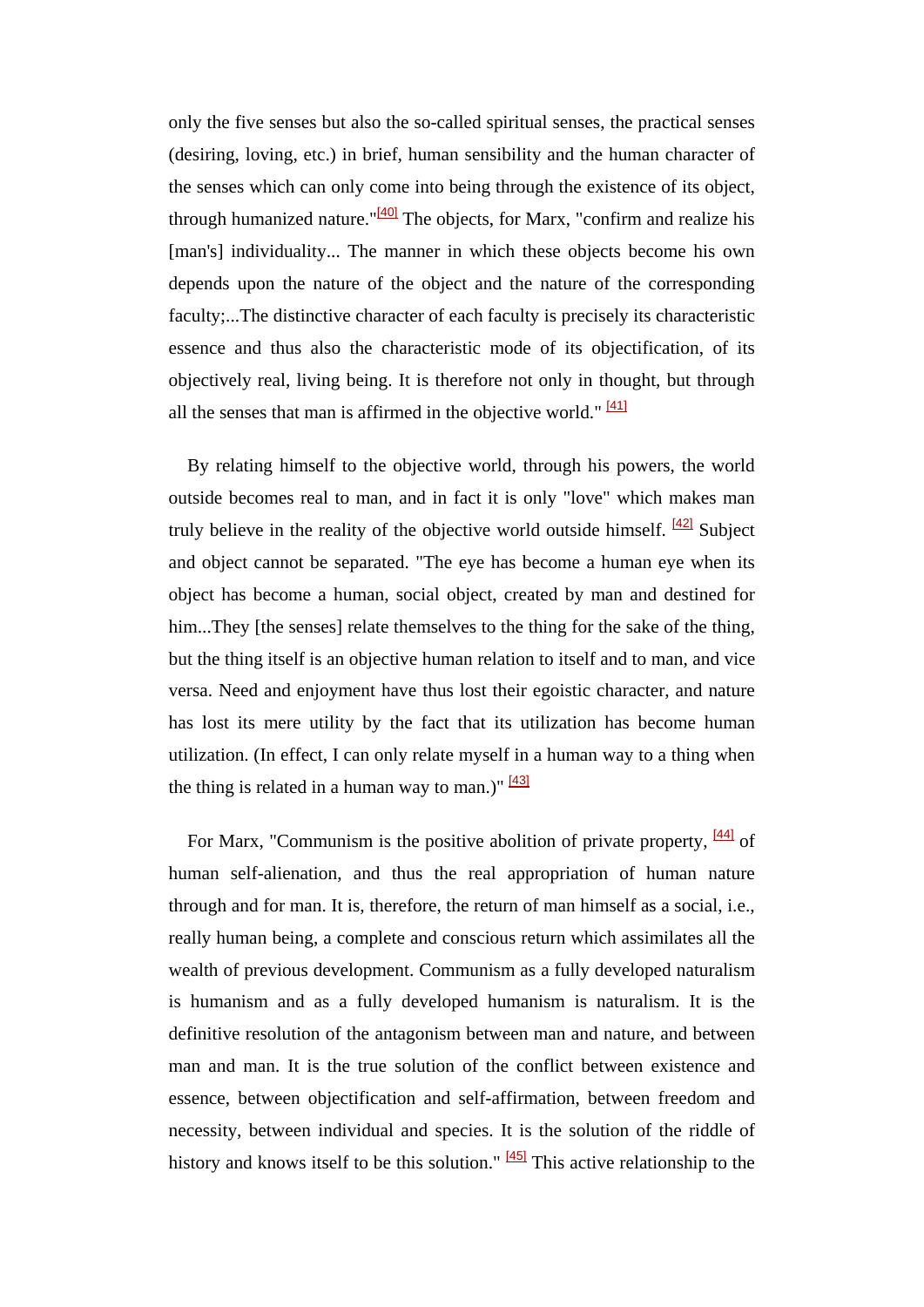objective world, Marx calls "productive life." "It is life creating life. In the type of life activity resides the whole character of a species, its speciescharacter; and free, conscious activity is the species-character of human beings."  $\frac{[46]}{]}$  What Marx means by "species-character" is the essence of man; it is that which is universally human, and which is realized in the process of history by man through his productive activity.

From this concept of human self-realization, Marx arrives at a new concept of wealth and poverty, which is different from wealth and poverty in political economy. "It will be seen from this," says Marx, "how, in place of the wealth and poverty of political economy, we have the wealthy man and the plenitude of human need. The wealthy man is at the same time one who needs a complex of human manifestations of life, and whose own self-realization exists as an inner necessity, a need. Not only the wealth but also the poverty of man acquires, in a socialist perspective, a human and thus a social meaning. Poverty is the passive bond which leads man to experience a need for the greatest wealth, the other person. The sway of the objective entity within me; the sensuous outbreak of my life-activity, is the passion which here becomes the activity of my being."  $\frac{[47]}{[47]}$  The same idea was expressed by Marx some years earlier: "The existence of what I truly love [specifically he refers here to freedom of the press] is felt by me as a necessity, as a need, without which my essence cannot be fulfilled, satisfied, complete." <sup>[48]</sup>

"Just as society at its beginnings finds, through the development of private property with its wealth and poverty (both intellectual and material), the materials necessary for this cultural development, so the fully constituted society produces man in all the plenitude of his being, the wealthy man endowed with all the senses, as an enduring reality. It is only in a social context that subjectivism and objectivism, spiritualism and materialism, activity and passivity, cease to be antinomies and thus cease to exist as such antinomies. The resolution of the theoretical contradictions is possible only through practical means, only through the practical energy of man. Their resolution is not by any means, therefore, only a problem of knowledge, but is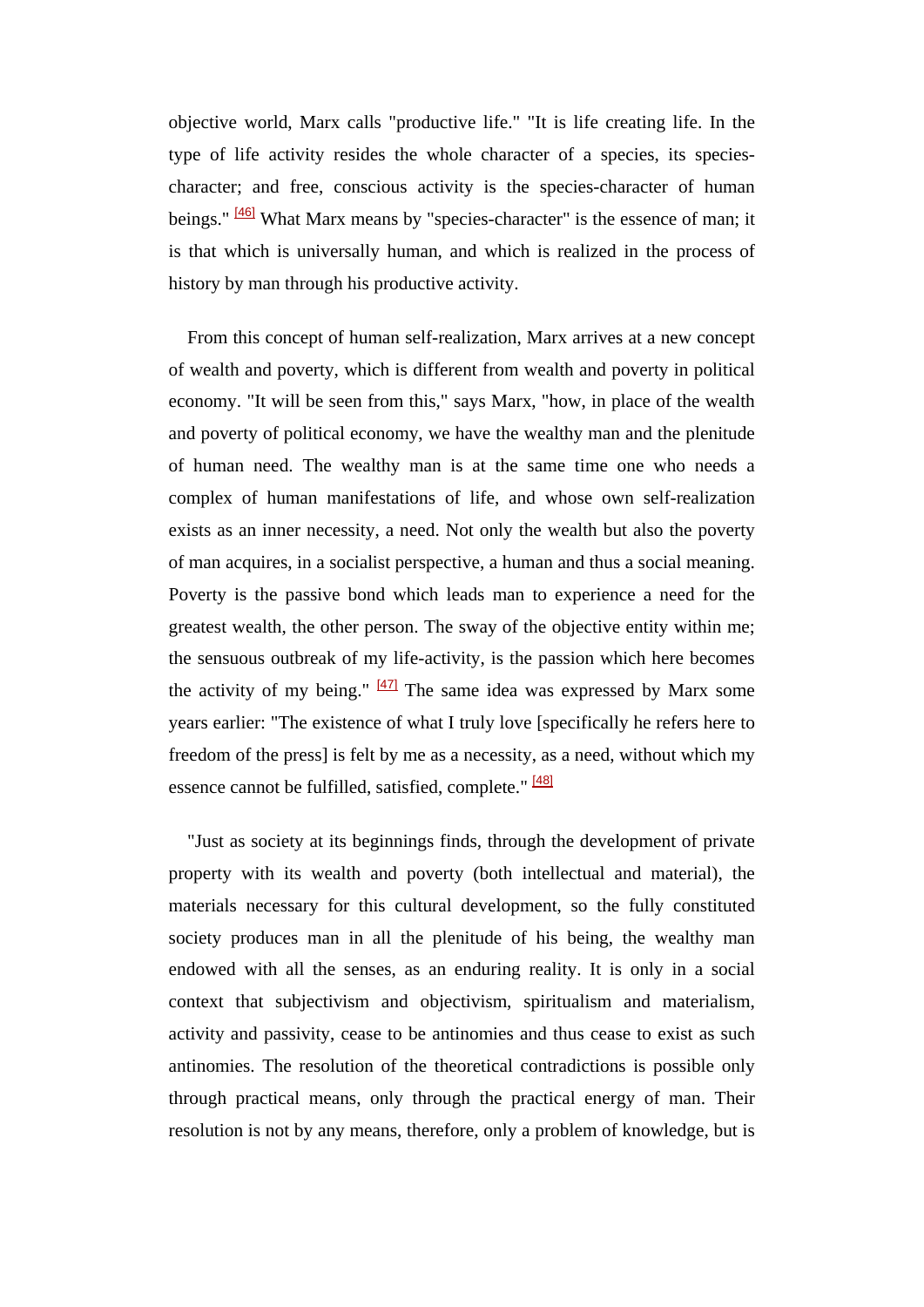a real problem of life which philosophy was unable to solve precisely because it saw there a purely theoretical problem." <sup>[49]</sup>

Corresponding to his concept of the wealthy man is Marx's view of the difference between the sense of having and the sense of being. "Private property," he says, "has made us so stupid and partial that an object is only ours when we have it, when it exists for us as capital or when it is directly eaten, drunk, worn, inhabited, etc., in short, utilized in some way. Although private property itself only conceives these various forms of possession as means of life, and the life for which they serve as means is the life of private property -- labor and creation of capital. Thus all the physical and intellectual senses have been replaced by the simple alienation of all these senses; the sense of having. The human being had to be reduced to this absolute poverty in order to be able to give birth to all his inner wealth." [50]

Marx recognized that the science of capitalistic economy, despite its worldly and pleasure-seeking appearance, "is a truly moral science, the most moral of all sciences. Its principal thesis is the renunciation of life and of human needs. The less you eat, drink, buy books, go to the theatre or to balls, or to the public house [ Br., pub], and the less you think, love, theorize, sing, paint, fence, etc., the more you will be able to save and the greater will become your treasure which neither moth nor rust will corrupt -- your capital. The less you are, the less you express your life, the more you have, the greater is your alienated life and the greater is the saving of your alienated being. Everything which the economist takes from you in the way of life and humanity, he restores to you in the form of money and wealth. And everything which you are unable to do, your money can do for you; it can eat, drink, go to the ball and to the theatre. It can acquire art, learning, historical treasures, political power; and it can travel. It can appropriate all these things for you, can purchase everything; it is the true opulence. But although it can do all this, it only desires to create itself, and to buy itself, for everything else is subservient to it. When one owns the master, one also owns the servant, and one has no need of the master's servant. Thus all passions and activities must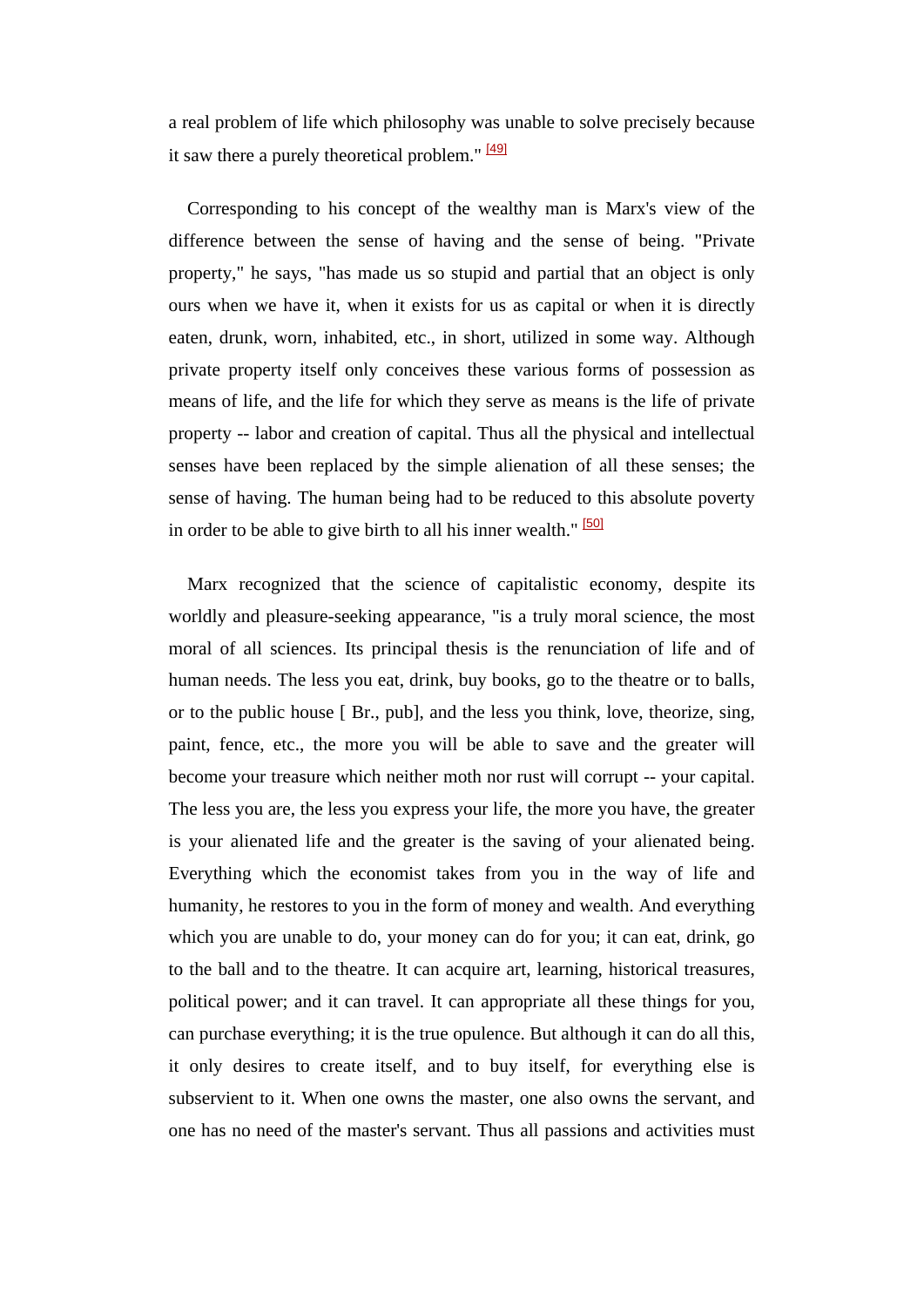be submerged in avarice. The worker must have just what is necessary for him to want to live, and he must want to live only in order to have this." <sup>[51]</sup>

The aim of society, for Marx, is not the production of useful things as an aim in itself. One easily forgets, he says, "that the production of too many useful things results in too many useless people."  $\frac{52}{2}$  The contradictions between prodigality and thrift, luxury and abstinence, wealth and poverty, are only apparent because the truth is that all these antinomies are equivalent. It is particularly important to understand this position of Marx today, when both the Communist, and most of the Socialist parties, with some notable exceptions like the Indian, also Burmese and a number of European and American socialists, have accepted the principle which underlies all capitalist systems, namely, that maximum production and consumption are the unquestionable goals of society. One must of course not confuse the aim of overcoming the abysmal poverty which interferes with a dignified life, with the aim of an ever-increasing consumption, which has become the supreme value for both Capitalism and Krushchevism. Marx's position was quite clearly on the side of the conquest of poverty, and equally against consumption as a supreme end.

Independence and freedom, for Marx, are based on the act of self-creation. "A being does not regard himself as independent unless he is his own master, and he is only his own master when he owes his existence to him self. A man who lives by the favor of another considers himself a dependent being. But I live completely by another person's favor when I owe to him not only the continuance of my life but also its creation; when he is its source. My life has necessarily such a cause outside itself if it is not my own creation."  $\frac{53}{2}$  Or, as Marx put it, man is independent only "...if he affirms his individuality as a total man in each of his relations to the world, seeing, hearing, smelling, tasting, feeling, thinking, willing, loving -- in short, if he affirms and expresses all organs of his individuality," if he is not only free from but also free to.

For Marx the aim of socialism was the emancipation of man, and the emancipation of man was the same as his self-realization in the process of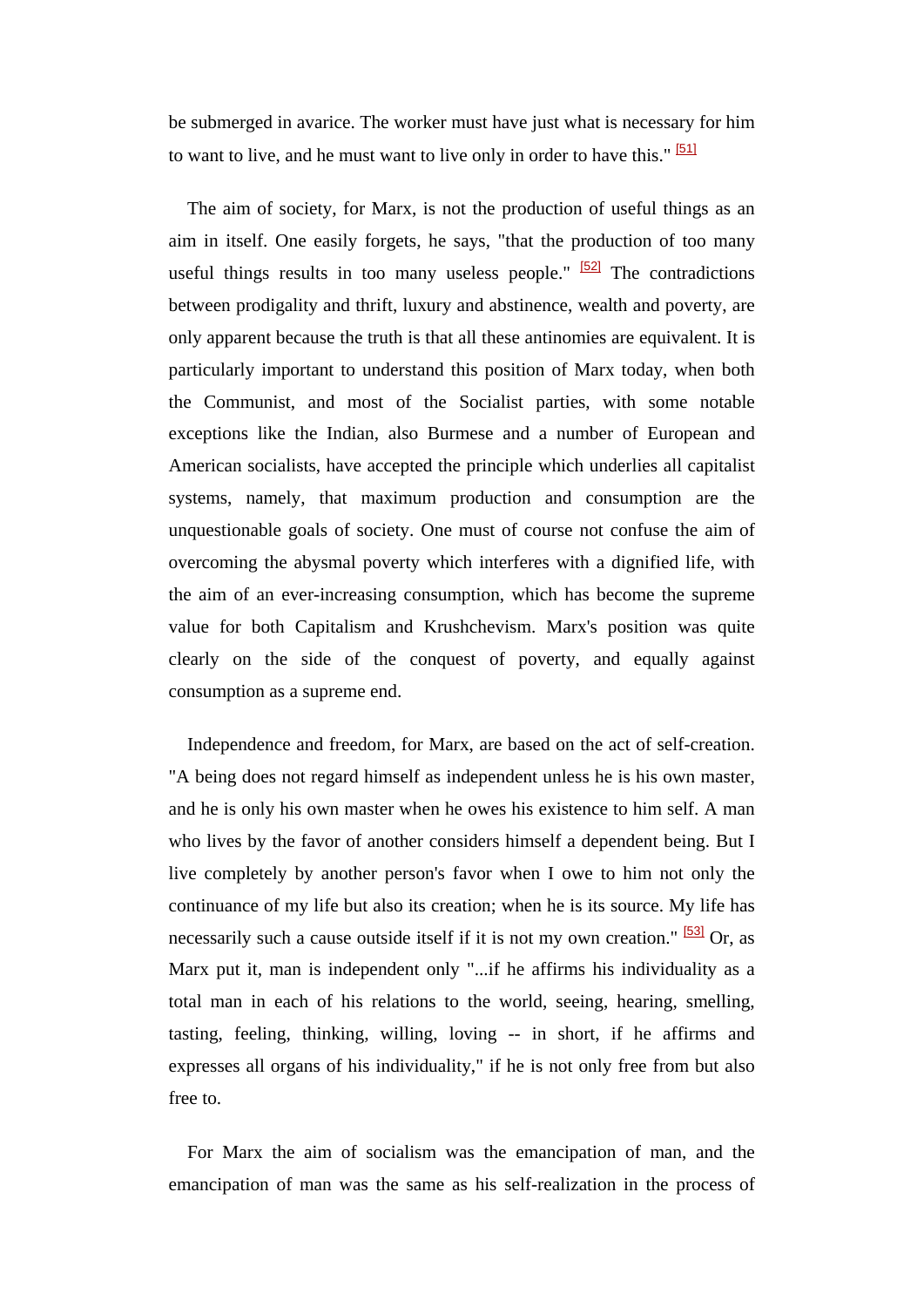productive relatedness and oneness with man and nature. The aim of socialism was the development of the individual personality. What Marx would have thought of a system such as Soviet communism he expressed very clearly in a statement of what he called "crude communism," and which referred to certain communist ideas and practices of his time. This crude communism "appears in a double form; the domination of material property looms so large that it aims to destroy everything which is incapable of being possessed by everyone as private property. It wishes to eliminate talent, etc., by force. Immediate physical possession seems to it the unique goal of life and existence. The role of worker is not abolished but is extended to all men. The relation of private property remains the relation of the community to the world of things. Finally, this tendency to oppose general private property to private property is expressed in an animal form; marriage (which is incontestably a form of exclusive private property) is contrasted with the community of women, <sup>[54]</sup> in which women become communal and common property. One may say that this idea of the community of women is the open secret of this entirely crude and unreflective communism. Just as women are to pass from marriage to universal prostitution, so the whole world of wealth (i.e., the objective being of man) is to pass to the relation of universal prostitution with the community. This communism, which negates the personality of man in every sphere, is only the logical expression of private property, which is this negation. Universal envy setting itself up as a power is only a camouflaged form of cupidity which reestablishes itself and satisfies itself in a different way. The thoughts of every individual private property are at least directed against any wealthier private property, in the form of envy and the desire to reduce everything to a common level; so that this envy and levelling in fact constitute the essence of competition. Crude communism is only the culmination of such envy and levelling-down on the basis of a preconceived minimum. How little this abolition of private property represents a genuine appropriation is shown by the abstract negation of the whole world of culture and civilization, and the regression to the unnatural simplicity of the poor and wantless individual who has not only not surpassed private property but has not yet even attained to it. The community is only a community of work and of equality of wages paid out by the communal capital, by the community as universal capitalist. The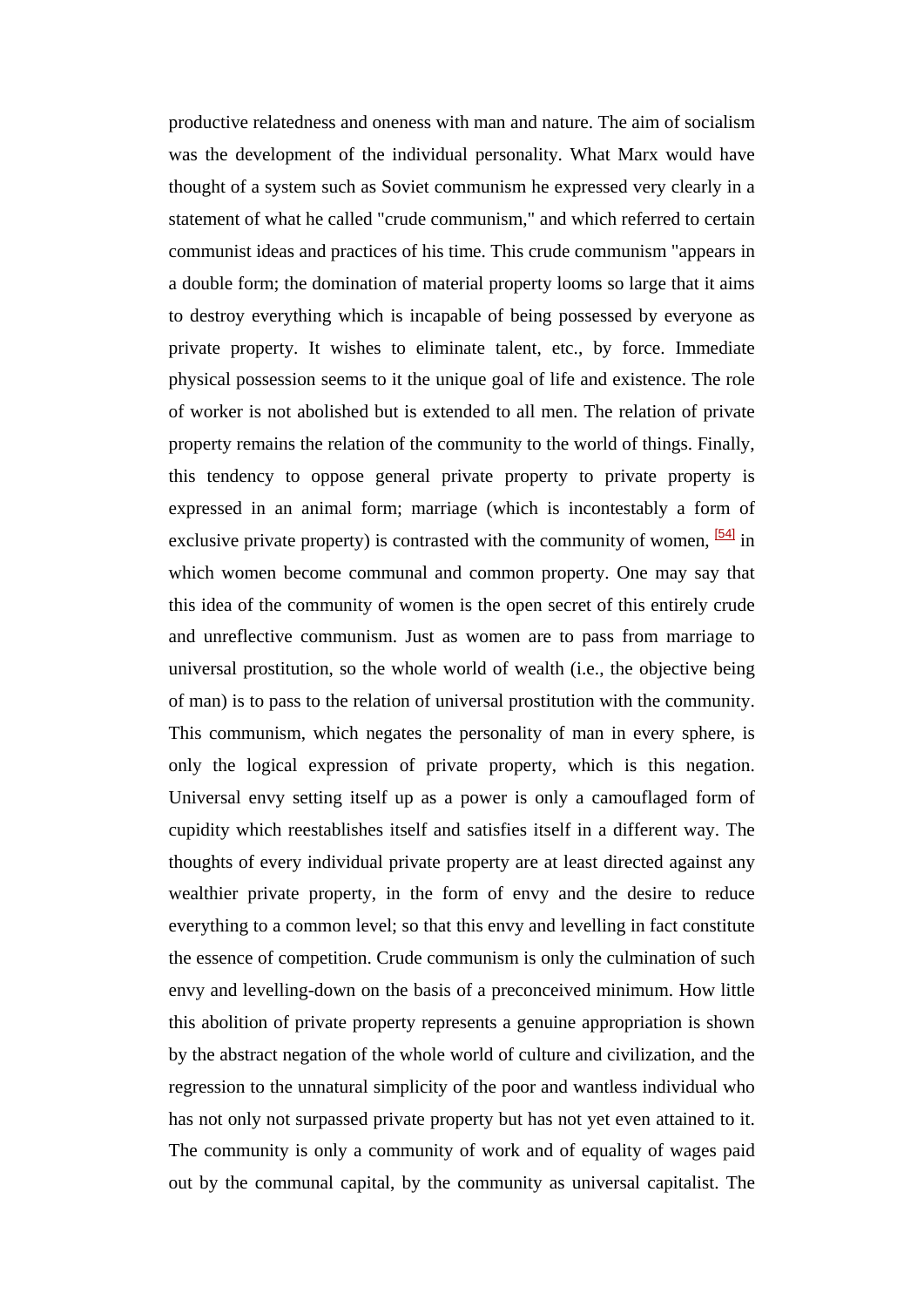two sides of the relation are raised to a supposed universality; labor as a condition in which everyone is placed, and capital as the acknowledged universality and power of the community." [55]

Marx's whole concept of the self-realization of man can be fully understood only in connection with his concept of work. First of all, it must be noted that labor and capital were not at all for Marx only economic categories; they were anthropological categories, imbued with a value judgment which is rooted in his humanistic position. Capital, which is that which is accumulated, represents the past; labor, on the other hand is, or ought to be when it is free, the expression of life. "In bourgeois society," says Marx in the Communist Manifesto,"...the past dominates the present. In communist society the present dominates the past. In bourgeois society, capital is independent and has individuality, while the living person is dependent and has no individuality." Here again, Marx follows the thought of Hegel, who understood labor as the "act of man's self-creation." Labor, to Marx, is an activity, not a commodity. Marx originally called man's function "self-activity," not labor, and spoke of the "abolition of labor" as the aim of socialism. Later, when he differentiated between free and alienated labor, he used the term "emancipation of labor."

"Labor is, in the first place, a process in which both man and nature participate, and in which man of his own accord starts, regulates, and controls the material reactions between himself and nature. He opposes himself to nature as one of her own forces, setting in motion arms and legs, head and hands, the natural forces of his body, in order to appropriate nature's productions in a form adapted to his own wants. By thus acting on the external world and changing it, he at the same time changes his own nature. He develops his slumbering powers and compels them to act in obedience to his sway. We are not now dealing with those primitive instinctive forms of labor that remind us of the mere animal. An immeasurable interval of time separates the state of things in which a man brings his labor power to market for sale as a commodity, from that state in which human labor was still in its first instinctive stage. We presuppose labor in a form that stamps it as exclusively human. A spider conducts operations that resemble those of a weaver, and a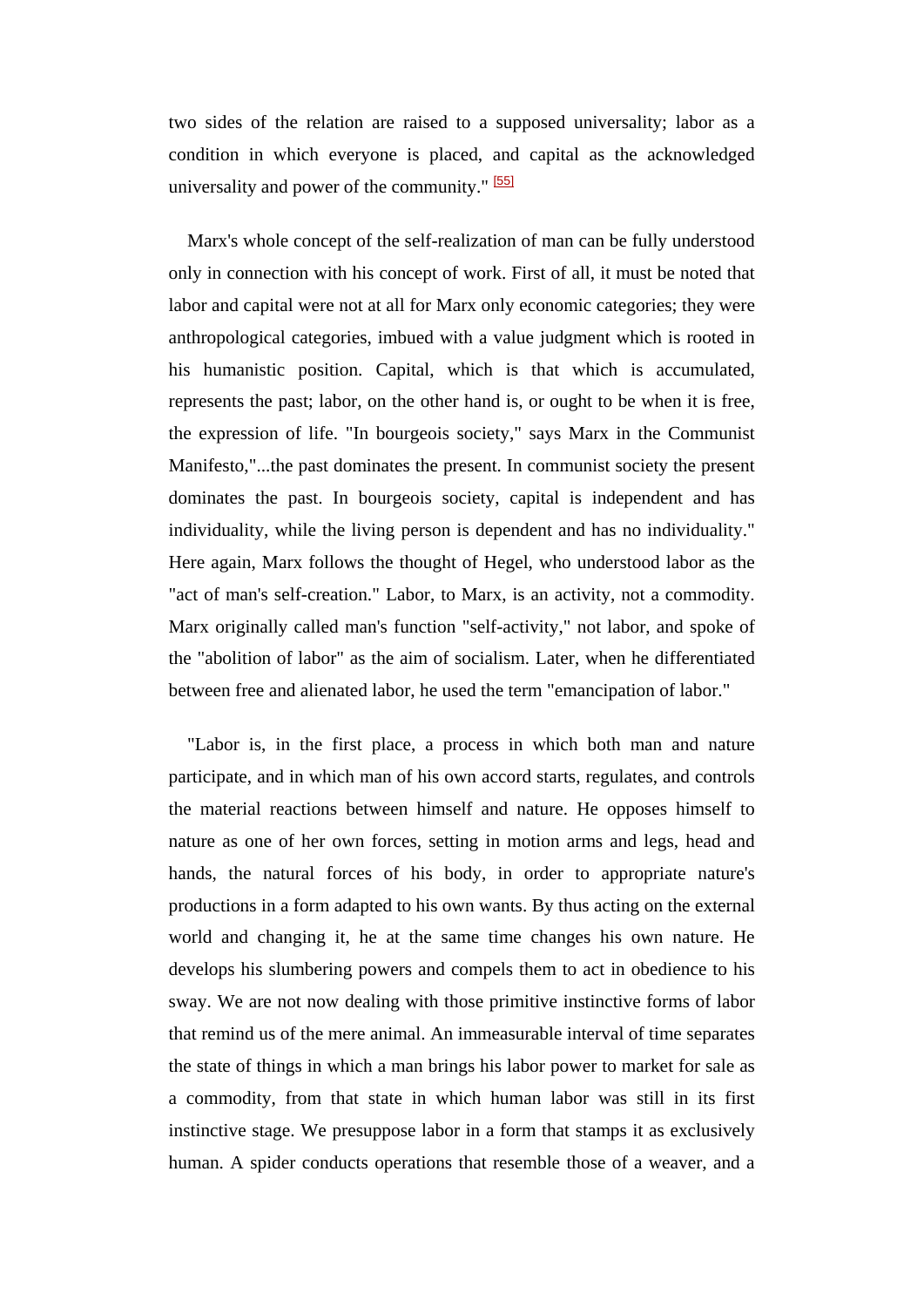bee puts to shame many an architect in the construction of her cells. But what distinguishes the worst architect from the best of bees is this, that the architect raises his structure in imagination before he erects it in reality. At the end of every labor process, we get a result that already existed in the imagination of the laborer at its commencement. He not only effects a change of form in the material on which he works, but he also realizes a purpose of his own that gives the law to his modus operandi, and to which he must subordinate his will. And this subordination is no mere momentary act. Besides the exertion of the bodily organs, the process demands that, during the whole operation, the workman's will be steadily in consonance with his purpose. This means close attention. The less he is attracted by the nature of the work, and the mode in which it is carried on, and the less, therefore, he enjoys it as something which gives play to his bodily and mental powers, the more close his attention is forced to be." [56]

Labor is the self-expression of man, an expression of his individual physical and mental powers. In this process of genuine activity man develops himself, becomes himself; work is not only a means to an end -- the product -but an end in itself, the meaningful expression of human energy; hence work is enjoyable.

Marx's central criticism of capitalism is not the injustice in the distribution of wealth; it is the perversion of labor into forced, alienated, meaningless labor, hence the transformation of man into a "crippled monstrosity." Marx's concept of labor as an expression of man's individuality is succinctly expressed in his vision of the complete abolition of the lifelong submersion of a man in one occupation. Since the aim of human development is that of the development of the total, universal man, man must be emancipated from the crippling influence of specialization. In all previous societies, Marx writes, man has been "a hunter, a fisherman, a shepherd, or a critical critic, and must remain so if he does not want to lose his means of livelihood; while in communist society, where nobody has one exclusive sphere of activity but each can become accomplished in any branch he wishes, society regulates the general production and thus makes it possible for me to do one thing today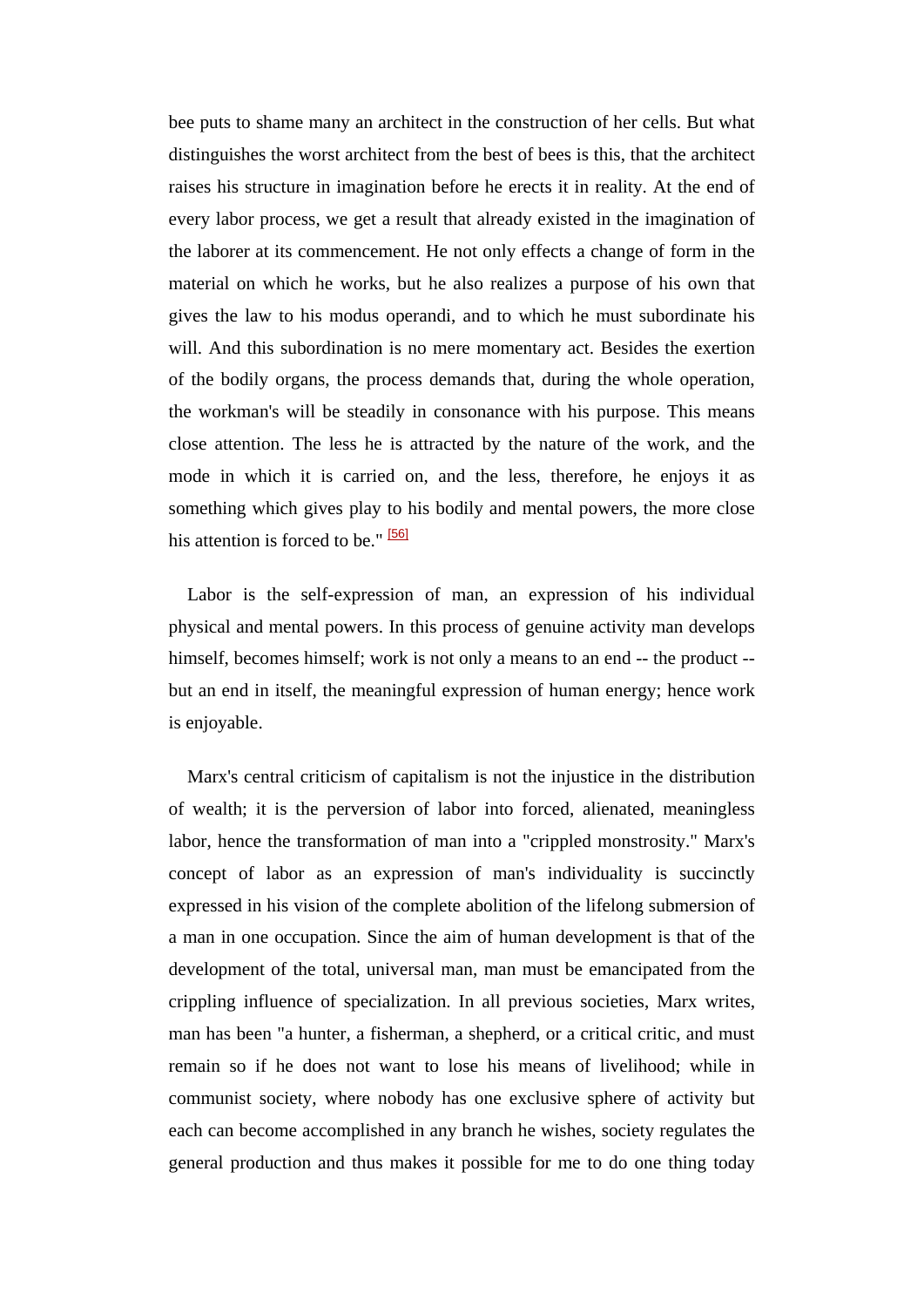and another tomorrow, to hunt in the morning, fish in the afternoon, rear cattle in the evening, criticize after dinner, just as I have a mind, without ever becoming hunter, fisherman, shepherd or critic." [57]

There is no greater misunderstanding or misrepresentation of Marx than that which is to be found, implicitly or explicitly, in the thought of the Soviet Communists, the reformist socialists, and the capitalist opponents of socialism alike, all of whom assume that Marx wanted only the economic improvement of the working class, and that he wanted to abolish private property so that the worker would own what the capitalist now has. The truth is that for Marx the situation of a worker in a Russian "socialist" factory, a British state-owned factory, or an American factory such as General Motors, would appear essentially the same. This, Marx expresses very clearly in the following:

"An enforced increase in wages (disregarding the other difficulties, and especially that such an anomaly could only be maintained by force) would be nothing more than a better remuneration of slaves, and would not restore, either to the worker or to the work, their human significance and worth.

"Even the equality of incomes which Proudhon demands would only change the relation of the presentday worker to his work into a relation of all men to work. Society would then be conceived as an abstract capitalist." <sup>[58]</sup>

The central theme of Marx is the transformation of alienated, meaningless labor into productive, free labor, not the better payment of alienated labor by a private or "abstract" state capitalism.

#### **5. Alienation**

The concept of the active, productive man who grasps and embraces the objective world with his own powers cannot be fully understood without the concept of the negation of productivity: alienation. For Marx the history of mankind is a history of the increasing development of man, and at the same time of increasing alienation. His concept of socialism is the emancipation from alienation, the return of man to himself, his self-realization.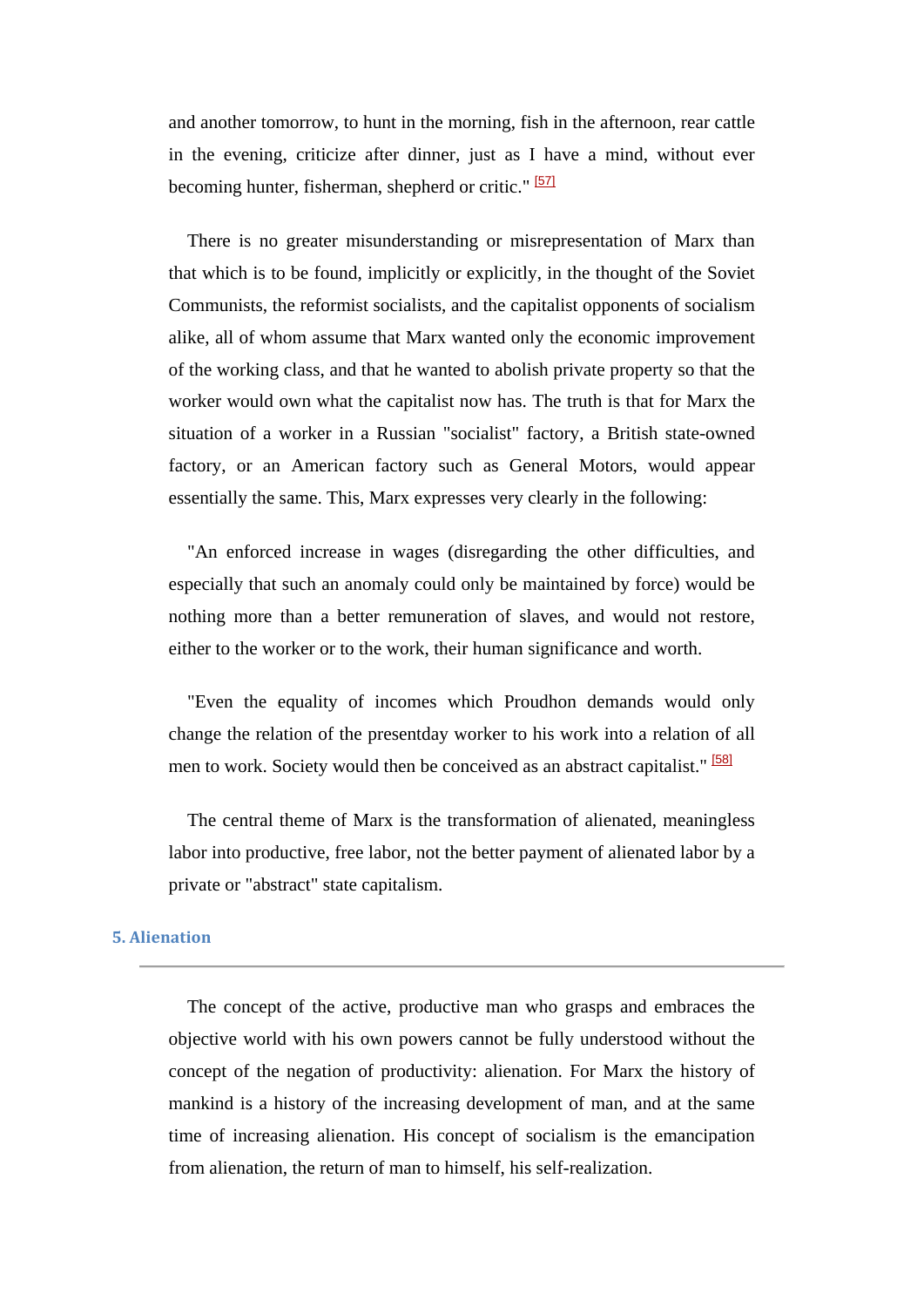Alienation (or "estrangement") means, for Marx, that man does not experience himself as the acting agent in his grasp of the world, but that the world (nature, others, and he himself) remain alien to him. They stand above and against him as objects, even though they may be objects of his own creation. Alienation is essentially experiencing the world and oneself passively, receptively, as the subject separated from the object.

The whole concept of alienation found its first expression in Western thought in the Old Testament concept of idolatry.<sup>[59]</sup> The essence of what the prophets call "idolatry" is not that man worships many gods instead of only one. It is that the idols are the work of man's own hands -- they are things, and man bows down and worships things; worships that which he has created himself. In doing so he transforms himself into a thing. He transfers to the things of his creation the attributes of his own life, and instead of experiencing himself as the creating person, he is in touch with himself only by the worship of the idol. He has become estranged from his own life forces, from the wealth of his own potentialties, and is in touch with himself only in the indirect way of submission to life frozen in the idols.  $\frac{[60]}{[60]}$ The deadness and emptiness of the idol is expressed in the Old Testament: "Eyes they have and they do not see, ears they have and they do not hear," etc. The more man transfers his own powers to the idols, the poorer he himself becomes, and the more dependent on the idols, so that they permit him to redeem a small part of what was originally his. The idols can be a godlike figure, the state, the church, a person, possessions. Idolatry changes its objects; it is by no means to be found only in those forms in which the idol has a socalled religious meaning. Idolatry is always the worship of something into which man has put his own creative powers, and to which he now submits, instead of experiencing himself in his creative act. Among the many forms of alienation, the most frequent one is alienation in language. If I express a feeling with a word, let us say, if I say "I love you," the word is meant to be an indication of the reality which exists within myself, the power of my loving. The word "love" is meant to be a symbol of the fact love, but as soon as it is spoken it tends to assume a life of its own, it becomes a reality. I am under the illusion that the saying of the word is the equivalent of the experience, and soon I say the word and feel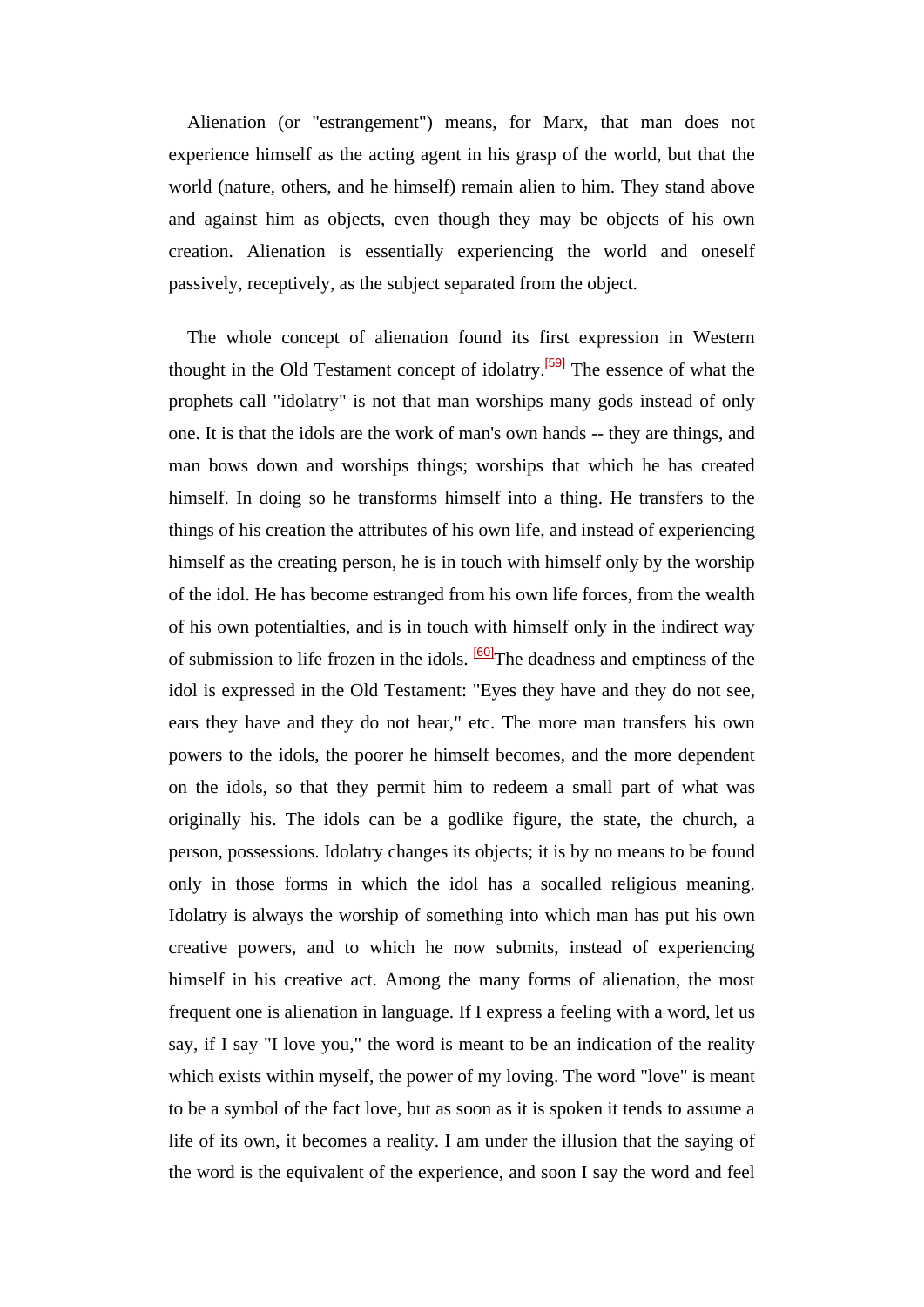nothing, except the thought of love which the word expresses. The alienation of language shows the whole complexity of alienation. Language is one of the most precious human achievements; to avoid alienation by not speaking would be foolish -- yet one must be always aware of the danger of the spoken word, that it threatens to substitute itself for the living experience. The same holds true for all other achievements of man; ideas, art, any kind of man-made objects. They are man's creations; they are valuable aids for life, yet each one of them is also a trap, a temptation to confuse life with things, experience with artifacts, feeling with surrender and submission.

The thinkers of the eighteenth and nineteenth centuries criticized their age for its increasing rigidity, emptiness, and deadness. In Goethe's thinking the very same concept of productivity that is central in Spinoza as well as in Hegel and Marx, was a cornerstone. "The divine," he says, "is effective in that which is alive, but not in that which is dead. It is in that which is becoming and evolving, but not in that which is completed and rigid. That is why reason, in its tendency toward the divine, deals only with that which is becoming, and which is alive, while the intellect deals with that which is completed and rigid, in order to use it." [61]

We find similar criticisms in Schiller and Fichte, and then in Hegel and in Marx, who makes a general criticism that in his time "truth is without passion, and passion is without truth."  $[62]$ 

Essentially the whole existentialist philosophy, from Kierkegaard on, is, as Paul Tillich puts it, "an over onehundred-years-old movement of rebellion against the dehumanization of man in industrial society." Actually, the concept of alienation is, in nontheistic language, the equivalent of what in theistic language would be called "sin": man's relinquishment of himself, of God within himself. The thinker who coined the concept of alienation was Hegel. To him the history of man was at the same time the history of man's alienation (Entfremdung). "What the mind really strives for," he wrote in The Philosophy of History, "is the realization of its notion; but in doing so it hides that goal from its own vision and is proud and well satisfied in this alienation from its own essence."  $\frac{163}{2}$  For Marx, as for Hegel, the concept of alienation is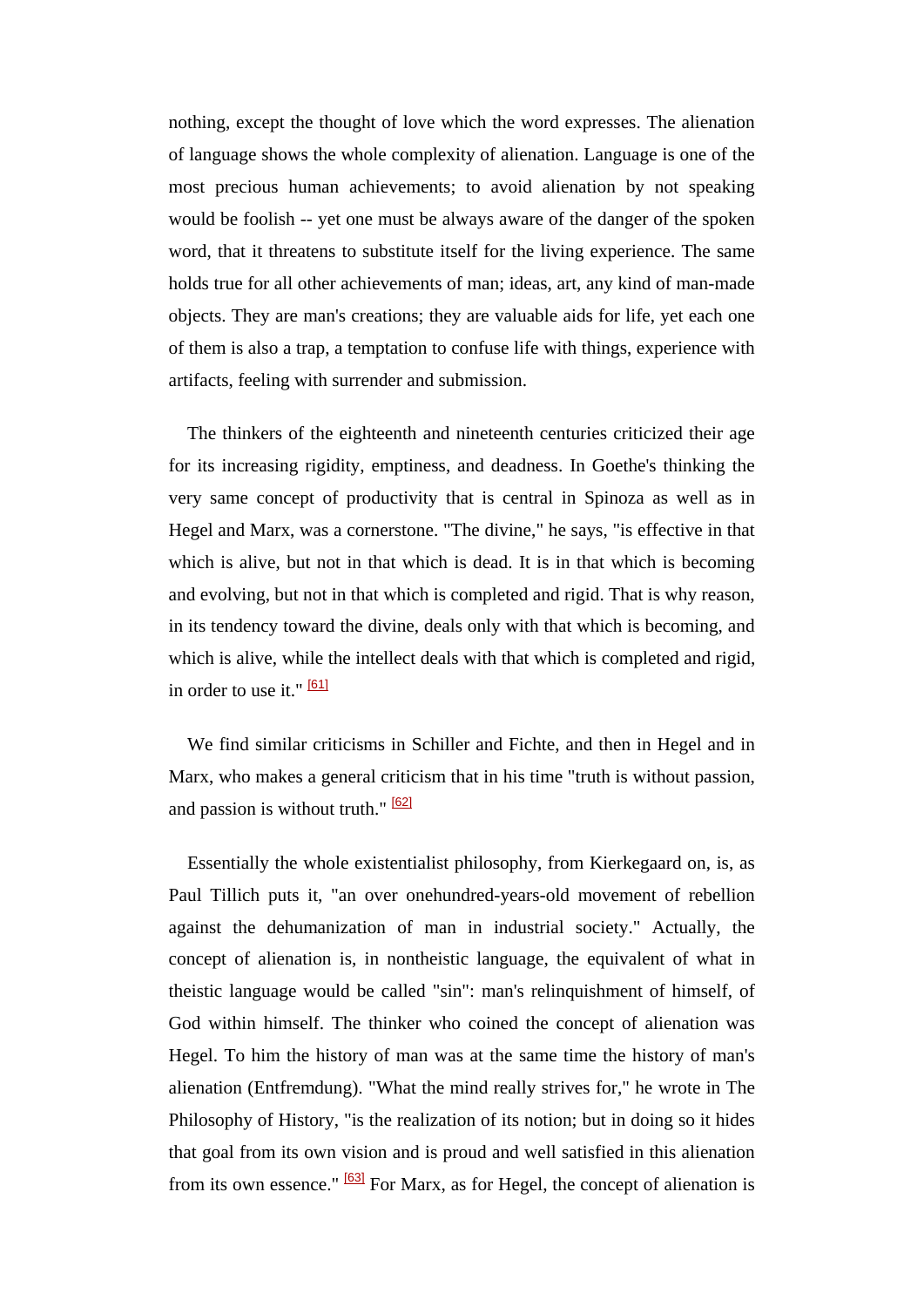based on the distinction between existence and essence, on the fact that man's existence is alienated from his essence, that in reality he is not what he potentially is, or, to put it differently, that he is not what he ought to be, and that he ought to be that which he could be.

For Marx the process of alienation is expressed in work and in the division of labor. Work is for him the active relatedness of man to nature, the creation of a new world, including the creation of man himself. (Intellectual activity is of course, for Marx, always work, like manual or artistic activity.) But as private property and the division of labor develop, labor loses its character of being an expression of man's powers; labor and its products assume an existence separate from man, his will and his planning. "The object produced by labor, its product, now stands opposed to it as an alien being, as a power independent of the producer. The product of labor is labor which has been embodied in an object and turned into a physical thing; this product is an objectification of labor." [64] Labor is alienated because the work has ceased to be a part of the worker's nature and "consequently, he does not fulfill himself in his work but denies himself, has a feeling of misery rather than well-being, does not develop freely his mental and physical energies but is physically exhausted and mentally debased. The worker therefore feels himself at home only during his leisure time, whereas at work he feels homeless."  $\frac{65}{7}$  Thus, in the act of production the relationship of the worker to his own activity is experienced "as something alien and not belonging to him, activity as suffering (passivity), strength as powerlessness, creation as emasculation." [66] While man thus becomes alienated from himself, the product of labor becomes "an alien object which dominates him. This relationship is at the same time the relationship to the sensuous external world, to natural objects, as an alien and hostile world."  $\frac{167}{2}$  Marx stresses two points: 1) in the process of work, and especially of work under the conditions of capitalism, man is estranged from his own creative powers, and 2) the .objects of his own work become alien beings, and eventually rule over him, become powers independent of the producer. "The laborer exists for the process of production, and not the process of production for the laborer." [68]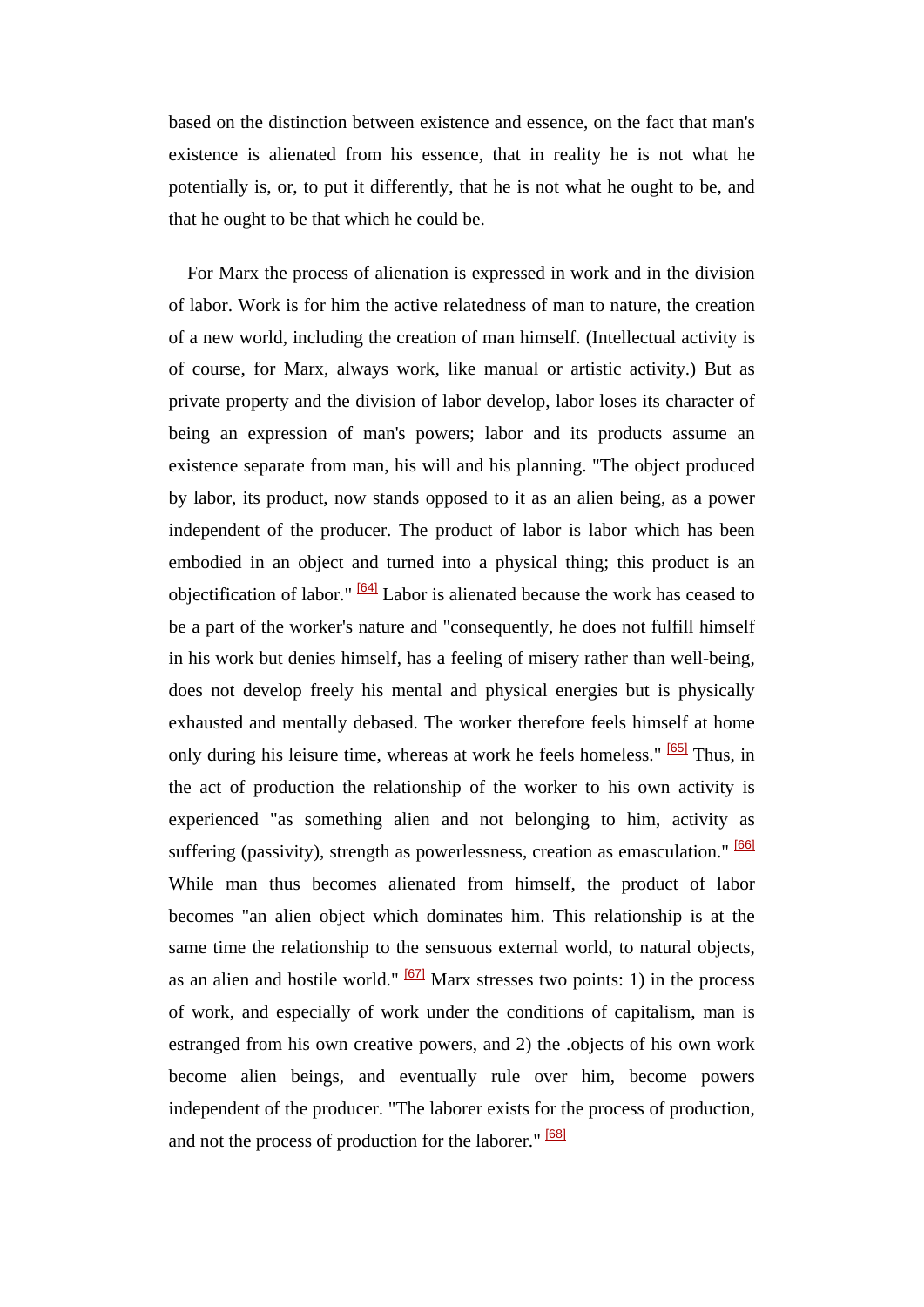A misunderstanding of Marx on this point is widespread, even among socialists. It is believed that Marx spoke primarily of the economic exploitation of the worker, and the fact that his share of the product was not as large as it should be, or that the product should belong to him, instead of to the capitalist. But as I have shown before, the state as a capitalist, as in the Soviet Union, would not have been any more welcome to Marx than the private capitalist. He is not concerned primarily with the equalization of income. He is concerned with the liberation of man from a kind of work which destroys his individuality, which transforms him into a thing, and which makes him into the slave of things. Just as Kierkegaard was concerned with the salvation of the individual, so Marx was, and his criticism of capitalist society is directed not at its method of distribution of income, but its mode of production, its destruction of individuality and its enslavement of man, not by the capitalist, but the enslavement of man -- worker and capitalist -- by things and circumstances of their own making.

Marx goes still further. In unalienated work man not only realizes himself as an individual, but also as a species-being. For Marx, as for Hegel and many other thinkers of the enlightenment, each individual represented the species, that is to say, humanity as a whole, the universality of man: the development of man leads to the unfolding of his whole humanity. In the process of work he "no longer reproduces himself merely intellectually, as in consciousness, but actively and in a real sense, and he sees his own reflection in a world which he has constructed. While, therefore, alienated labor takes away the object of production from man, it also takes away his species life, his real objectivity as a species-being, and changes his advantage over animals into a disadvantage in so far as his inorganic body, nature, is taken from him. Just as alienated labor transforms free and self-directed activity into a means, so it transforms the species life of man into a means of physical existence. Consciousness, which man has from his species, is transformed through alienation so that species life becomes only a means for him."  $[69]$ 

As I indicated before, Marx assumed that the alienation of work, while existing throughout history, reaches its peak in capitalist society, and that the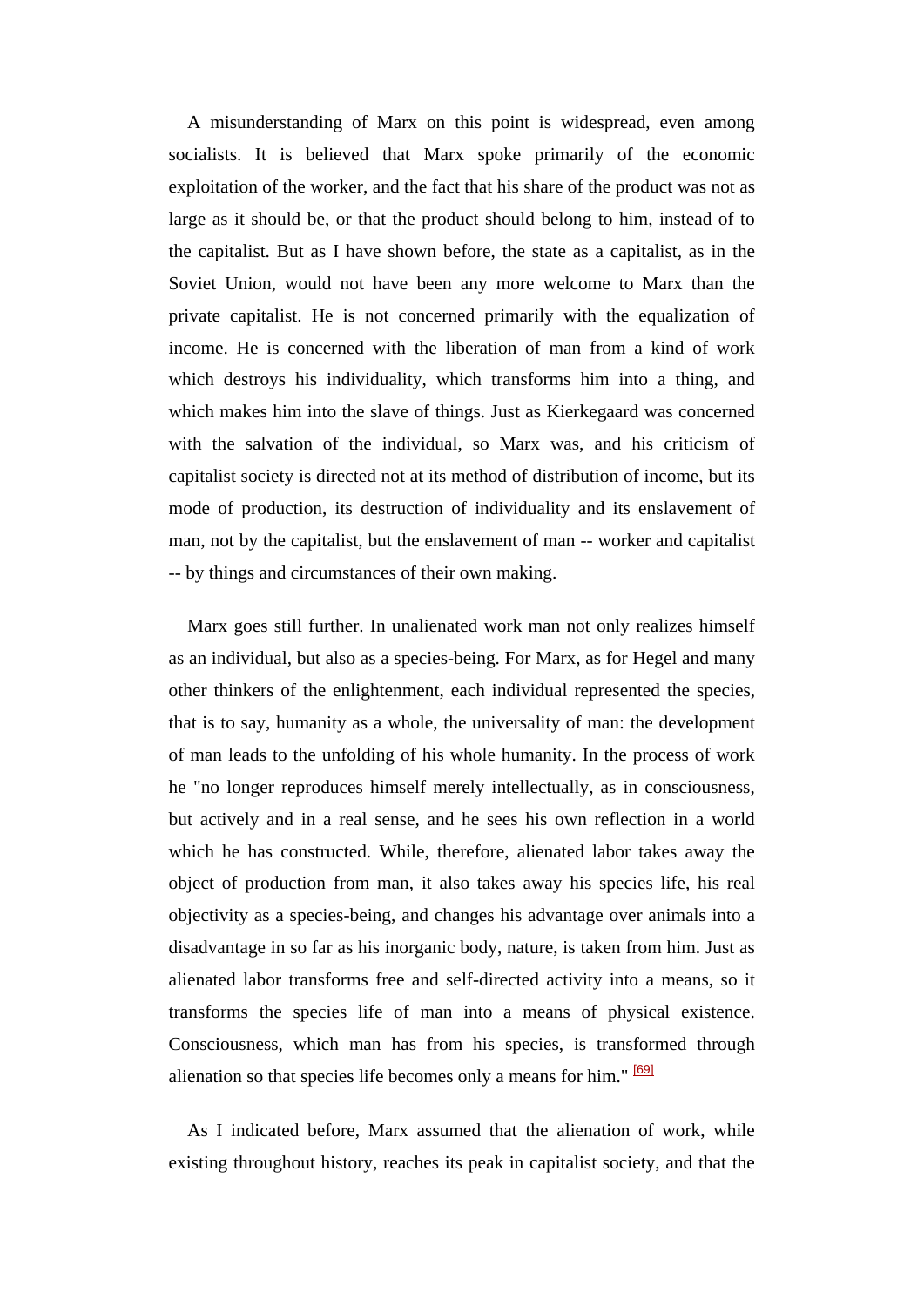working class is the most alienated one. This assumption was based on the idea that the worker, having no part in the direction of the work, being "employed" as part of the machines he serves, is transformed into a thing in its dependence on capital. Hence, for Marx, "the emancipation of society from private property, from servitude, takes the political form of the emancipation of the workers; not in the sense that only the latter's emancipation is involved, but because this emancipation includes the emancipation of humanity as a whole. For all human servitude is involved in the relation of the worker to production, and all types of servitude are only modifications or consequences of this relation." [70]

Again it must be emphasized that Marx's aim is not limited to the emancipation of the working class, but the emancipation of the human being through the restitution of the unalienated and hence free activity of all men, and a society in which man, and not the production of things, is the aim, in which man ceases to be "a crippled monstrosity, and becomes a fully developed human being." [71] Marx's concept of the alienated product of labor is expressed in one of the most fundamental points developed in Capital, in what he calls "the fetishism of commodities." Capitalist production transforms the relations of individuals into qualities of things themselves, and this transformation constitutes the nature of the commodity in capitalist production. "It cannot be otherwise in a mode of production in which the laborer exists to satisfy the need of self-expansion of existing values, instead of on the contrary, material wealth existing to satisfy the needs of development on the part of the laborer.

As in religion man is governed by the products of his own brain, so in capitalist production he is governed by the products of his own hands." [72] "Machinery is adapted to the weakness of the human being, in order to turn the weak human being into a machine." [73]

The alienation of work in man's production is much greater than it was when production was by handicraft and manufacture. "In handicrafts and manufacture, the workman makes use of a tool; in the factory the machine makes use of him. There the movements of the instrument of labor proceed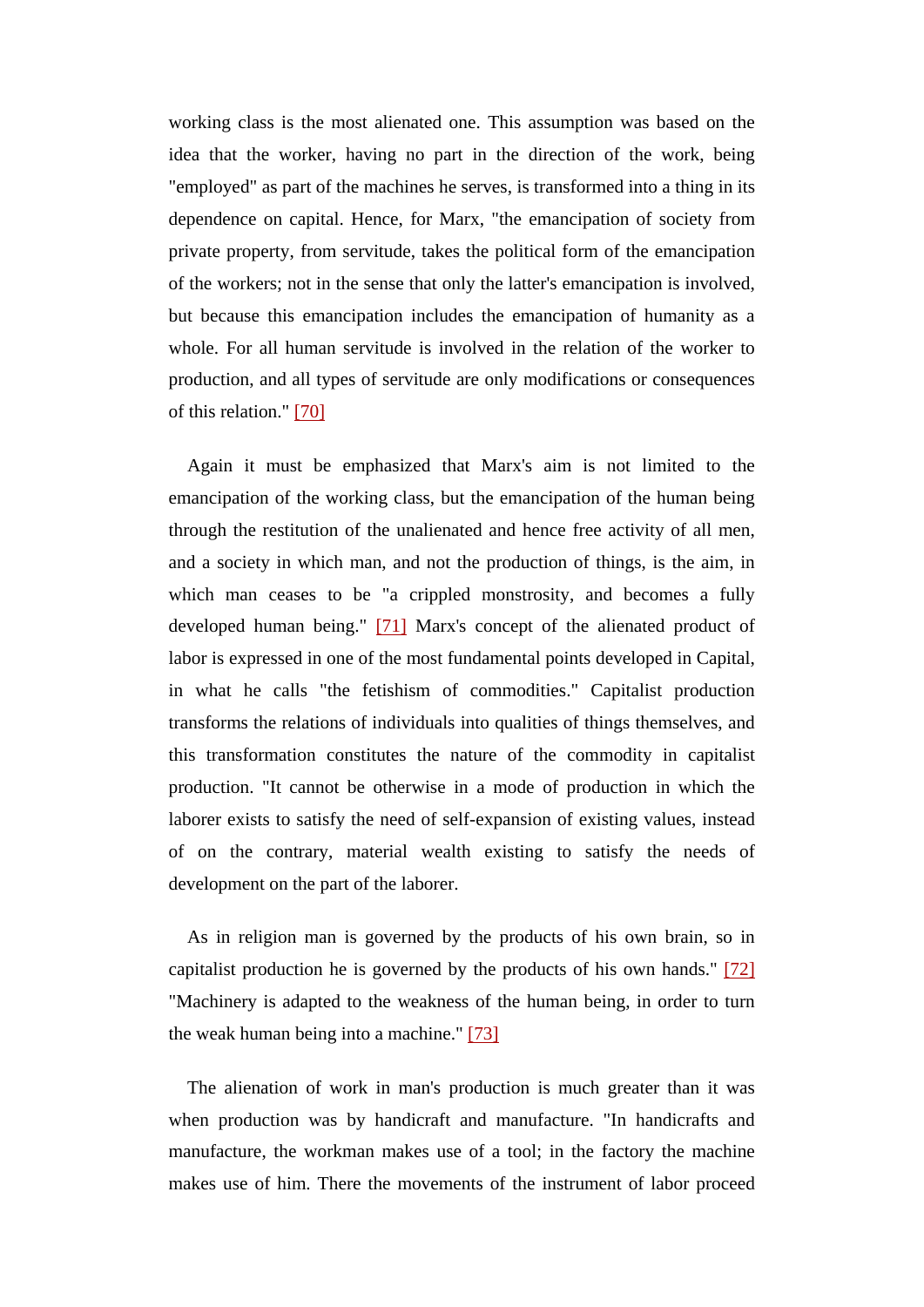from him; here it is the movement of the machines that he must follow. In manufacture, the workmen are parts of a living mechanism; in the factory we have a lifeless mechanism, independent of the workman, who becomes its mere living appendage." [74] It is of the utmost importance for the understanding of Marx to see how the concept of alienation was and remained the focal point in the thinking of the young Marx who wrote the Economic and Philosophical Manuscripts, and of the "old" Marx who wrote Capital. Aside from the examples already given, the following passages, one from the Manuscripts, the other from Capital, ought to make this continuity quite clear:

"This fact simply implies that the object produced by labor, its product, now stands opposed to it as an alien being, as a power independent of the producer. The product of labor is labor which has been embodied in an object and turned into a physical thing; this product is an objectification of labor. The performance of work is at the same time its objectification. The performance of work appears in the sphere of political economy as a vitiation of the worker, objectification as a loss and as servitude to the object, and appropriation as alienation." [75]

This is what Marx wrote in Capital: "Within the capitalist system all methods for raising the social productiveness of labor are brought about at the cost of the individual laborer; all means for the development of production transform themselves into means of domination over, and exploitation of, the producers; they mutilate the laborer into a fragment of a man, degrade him to the level of an appendage of a machine, destroy every remnant of charm in his work and turn it into a hated toil; they estrange from him the intellectual potentialities of the labor process in the same proportion as science is incorporated in it as an independent power." [76]

Again the role of private property (of course not as property of objects of use, but as capital which hires labor) was already clearly seen in its alienating functioning by the young Marx: "Private property," he wrote, "is therefore the product, the necessary result, of alienated labor, of the external relation of the worker to nature and to himself. Private property is thus derived from the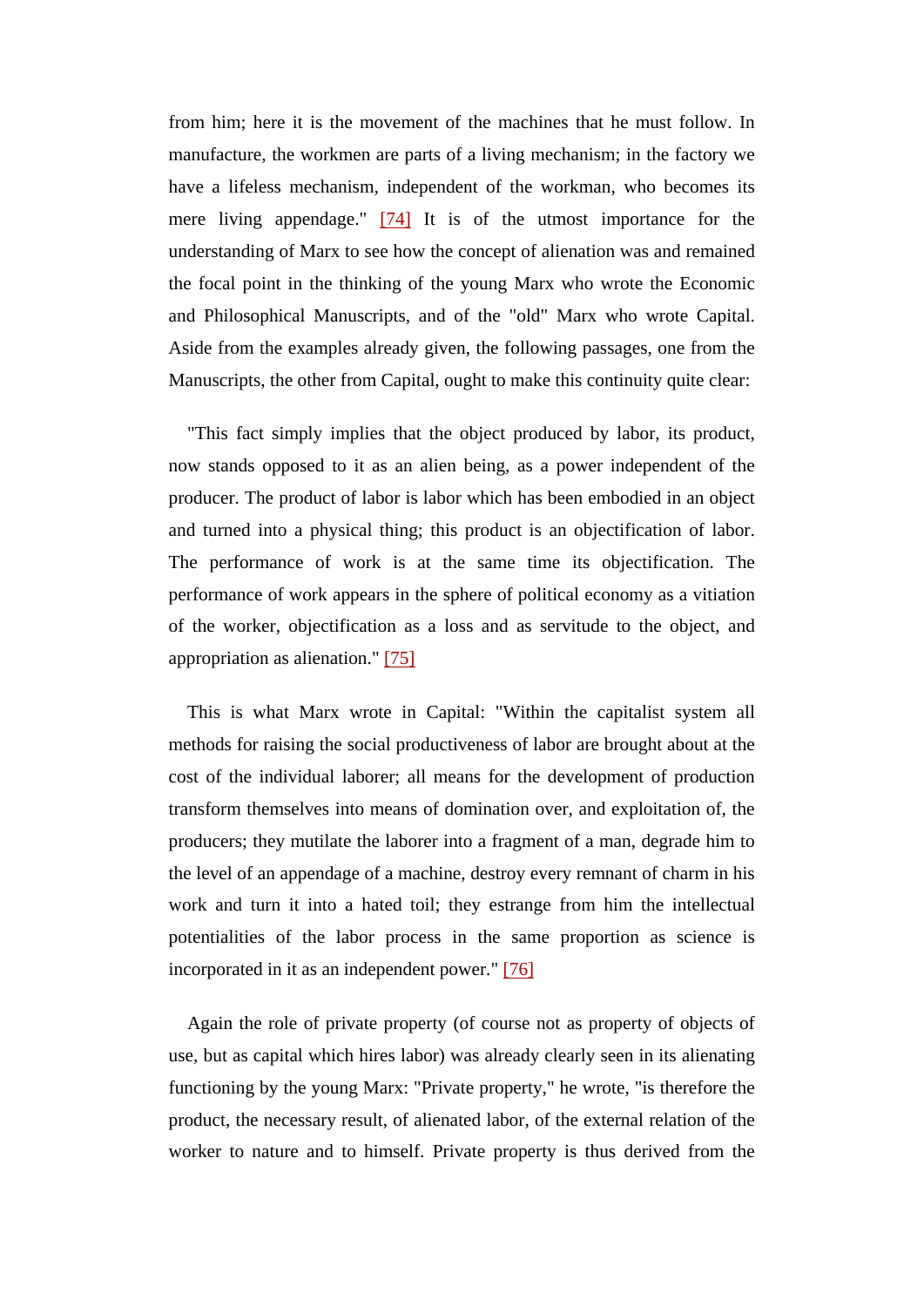analysis of the concept of alienated labor; that is, alienated man, alienated labor, alienated life, and estranged man." [77]

It is not only that the world of things becomes the ruler of man, but also that the social and political circumstances which he creates become his masters. "This consolidation of what we ourselves produce, which turns into an objective power above us, growing out of our control, thwarting our expectations, bringing to naught our calculations, is one of the chief factors in historical development up to now." [78] The alienated man, who believes that he has become the master of nature, has become the slave of things and of circumstances, the powerless appendage of a world which is at the same time the frozen expression of his own powers.

For Marx, alienation in the process of work, from the product of work and from circumstances, is inseparably connected with alienation from oneself, from one's fellow man and from nature. "A direct consequence of the alienation of man from the product of his labor, from his life activity and from his species life is that man is alienated from other men. When man confronts himself, he also confronts other men. What is true of man's relationship to his work, to the product of his work and to himself, is also true of his relationship to other men, to their labor and to the objects of their labor. In general, the statement that man is alienated from his species life means that each man is alienated from others, and that each of the others is likewise alienated from human life." [79] The alienated man is not only alienated from other men; he is alienated from the essence of humanity, from his "species-being," both in his natural and spiritual qualities. This alienation from the human essence leads to an existential egotism, described by Marx as man's human essence becoming "a means for his individual existence. It [alienated labor] alienates from man his own body, external nature, his mental life and his human life." [80]

Marx's concept touches here the Kantian principle that man must always be an end in himself, and never a means to an end. But he amplifies this principle by stating that man's human essence must never become a means for individual existence. The contrast between Marx's view and Communist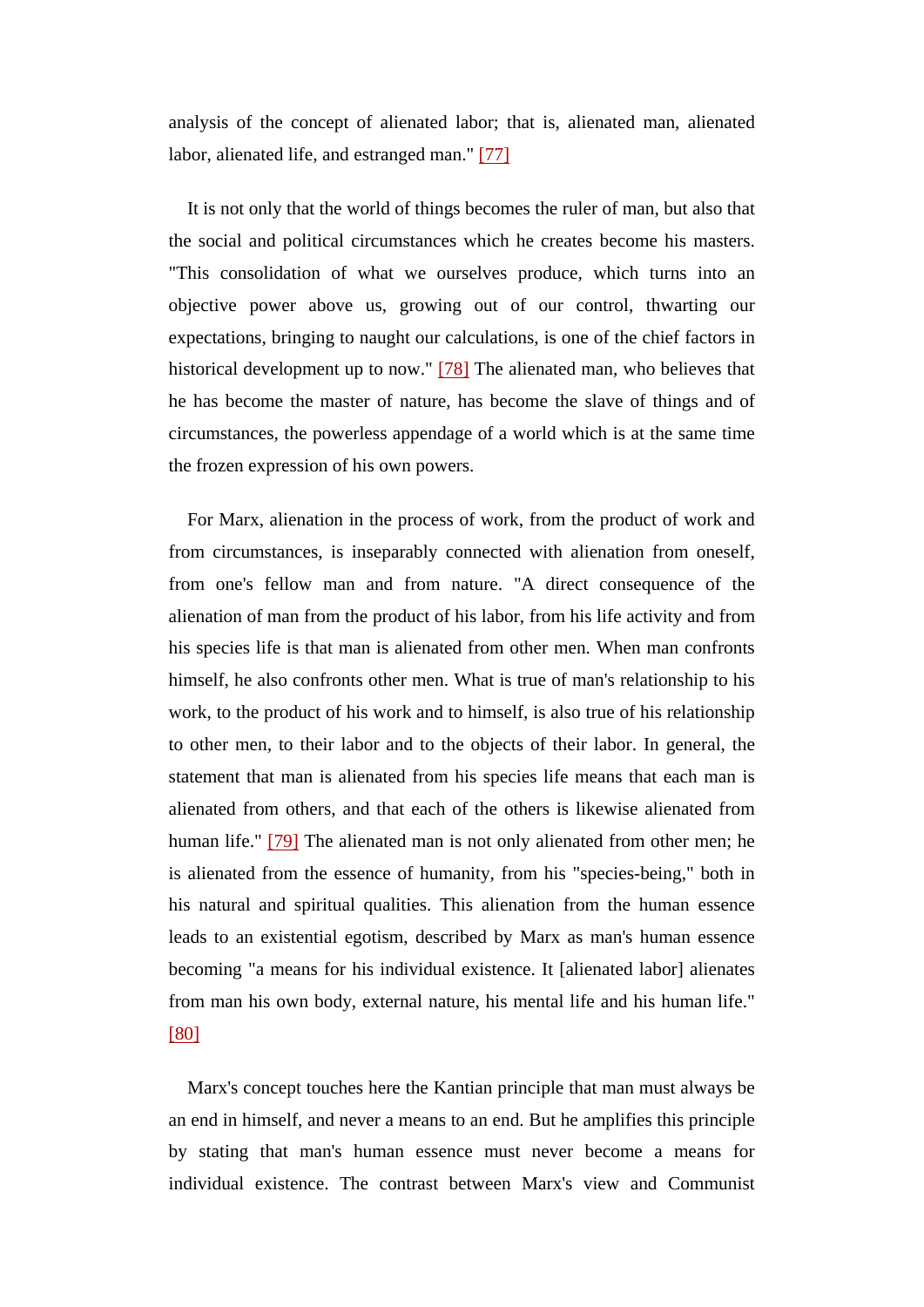totalitarianism could hardly be expressed more radically; humanity in man, says Marx, must not even become a means to his individual existence; how much less could it be considered a means for the state, the class, or the nation.

Alienation leads to the perversion of all values. By making economy and its values -- "gain, work, thrift, and sobriety" [81]-- the supreme aim of life, man fails to develop the truly moral values, "the riches of a good conscience, of virtue, etc., but how can I be virtuous if I am not alive, and how can I have a good conscience if I am not aware of anything?" [82]In a state of alienation each sphere of life, the economic and the moral, is independent from the other, "each is concentrated on a specific area of alienated activity and is itself alienated from the other." [83]

Marx recognized what becomes of human needs in an alienated world, and he actually foresaw with amazing clarity the completion of this process as it is visible only today. While in a socialist perspective the main importance should be attributed "to the wealth of human needs, and consequently also to a new mode of production and to a new object of production," to "a new manifestation of human powers and a new enrichment of the human being," [84] in the alienated world of capitalism needs are not expressions of man's latent powers, that is, they are not human needs; in capitalism "every man speculates upon creating a new need in another in order to force him to a new sacrifice, to place him in a new dependence, and to entice him into a new kind of pleasure and thereby into economic ruin. Everyone tries to establish over others an alien power in order to find there the satisfaction of his own egoistic need. With the mass of objects, therefore, there also increases the realm of alien entities to which man is subjected. Every new product is a new potentiality of mutual deceit and robbery. Man becomes increasingly poor as a man; he has increasing need of money in order to take possession of the hostile being. The power of his money diminishes directly with the growth of the quantity of production, i.e., his need increases with the increasing power of money. The need for money is therefore the real need created by the modern economy, and the only need which it creates. The quantity of money becomes increasingly its only important quality. Just as it reduces every entity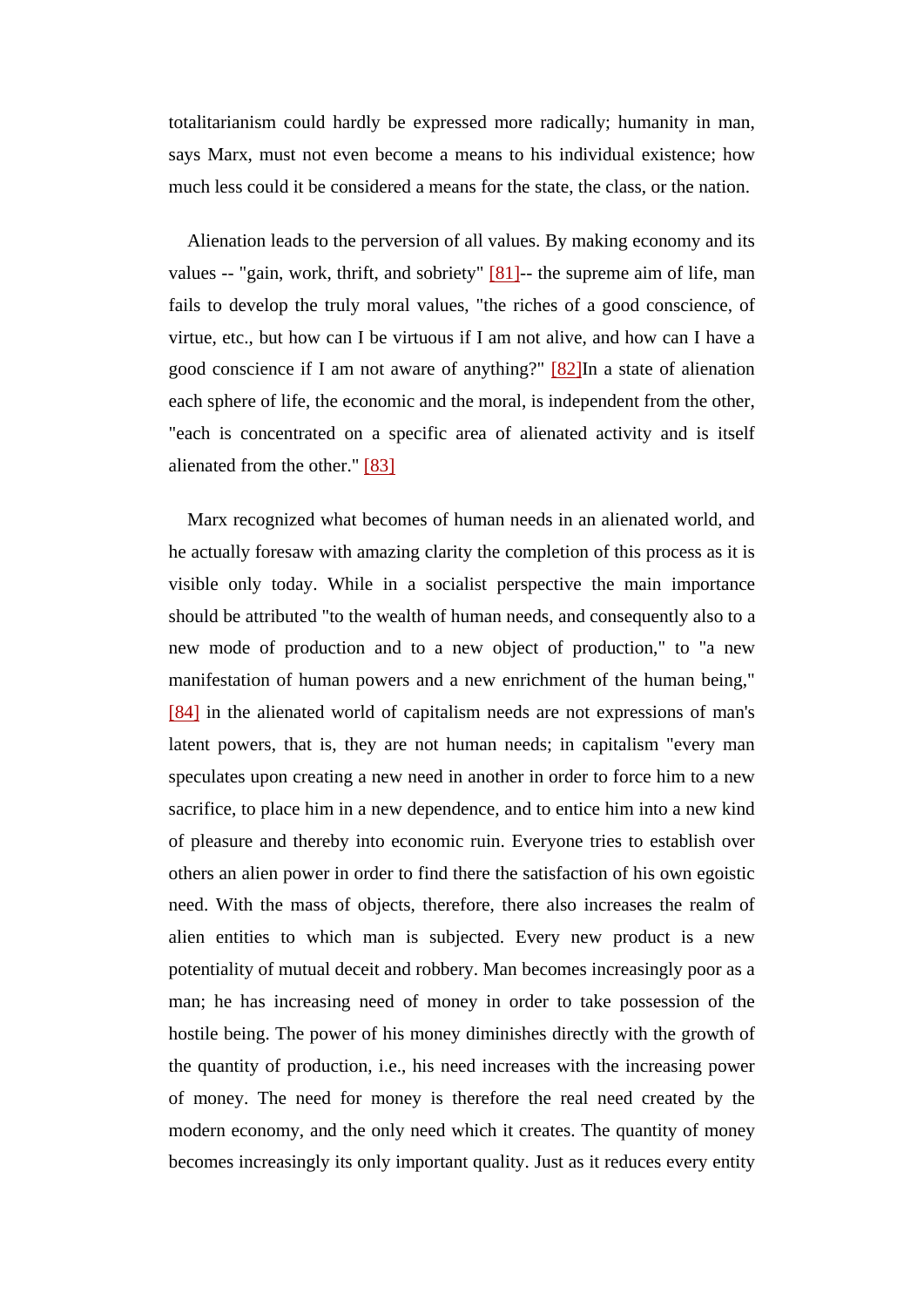to its abstraction, so it reduces itself in its own development to a quantitative entity. Excess and immoderation become its true standard. This is shown subjectively, partly in the fact that the expansion of production and of needs becomes an ingenious and always calculating subservience to inhuman, depraved, unnatural, and imaginary appetites. Private property does not know how to change crude need into human need; its idealism is fantasy, caprice and fancy. No eunuch flatters his tyrant more shamefully or seeks by more infamous means to stimulate his jaded appetite, in order to gain some favor, than does the eunuch of industry, the entrepreneur, in order to acquire a few silver coins or to charm the gold from the purse of his dearly beloved neighbor. (Every product is a bait by means of which the individual tries to entice the essence of the other person, his money. Every real or potential need is a weakness which will draw the bird into the lime. Universal exploitation of human communal life. As every imperfection of man is a bond with heaven, a point at which his heart is accessible to the priest, so every want is an opportunity for approaching one's neighbor with an air of friendship, and saying, 'Dear friend, I will give you what you need, but you know the conditio sine qua non. You know what ink you must use in signing yourself over to me. I shall swindle you while providing your enjoyment.') The entrepreneur accedes to the most depraved fancies of his neighbor, plays the role of pander between him and his needs, awakens unhealthy appetites in him, and watches for every weakness in order, later, to claim the remuneration for this labor of love." [85] The man who has thus become subject to his alienated needs is "a mentally and physically dehumanized being...the self-conscious and selfacting commodity." [86] This commodity-man knows only one way of relating himself to the world outside, by having it and by consuming (using) it. The more alienated he is, the more the sense of having and using constitutes his relationship to the world. "The less you are, the less you express your life, the more you have, the greater is your alienated life and the greater is the saving of your alienated being." [87]

There is only one correction which history has made in Marx's concept of alienation; Marx believed that the working class was the most alienated class, hence that the emancipation from alienation would necessarily start with the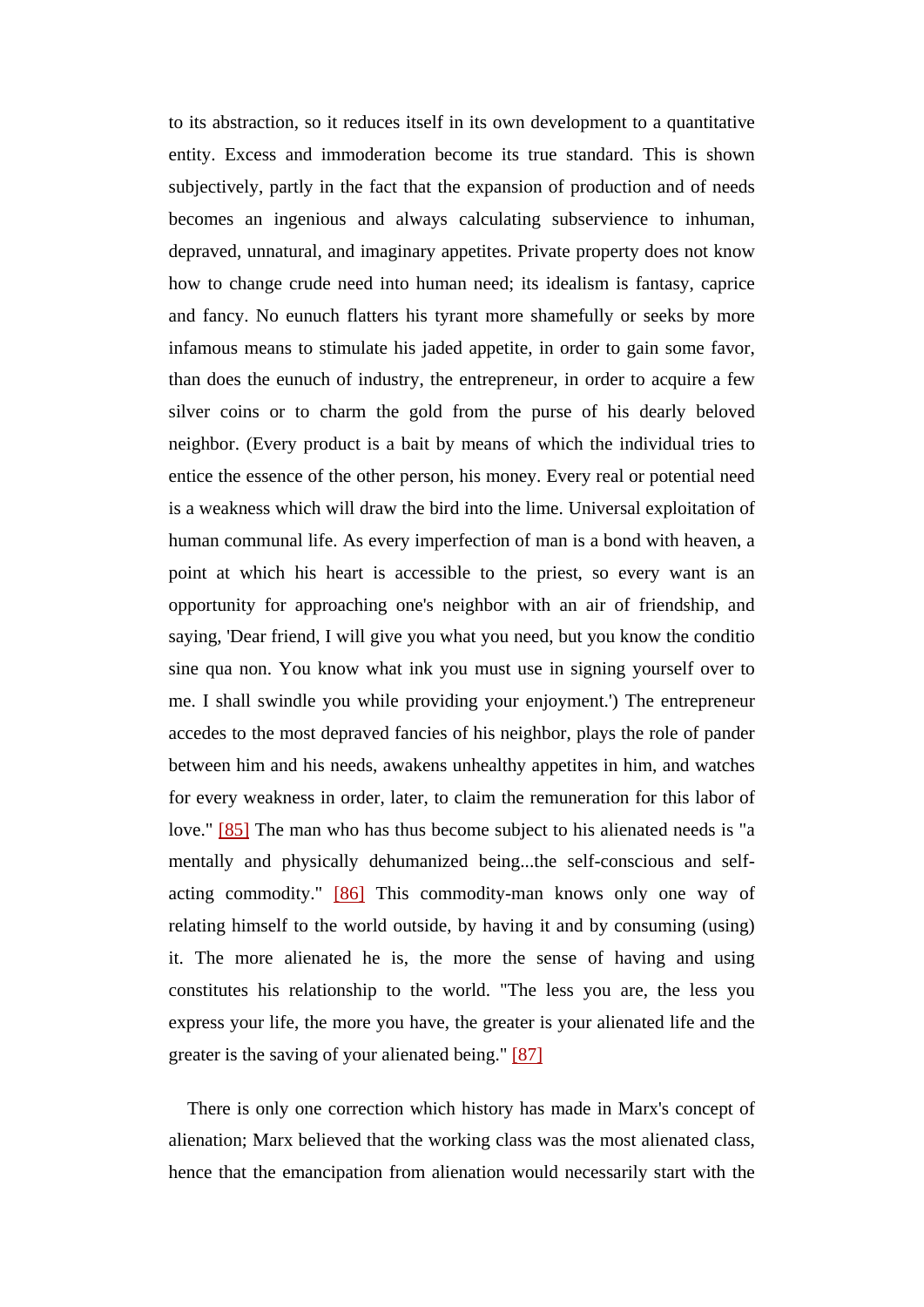liberation of the working class. Marx did not foresee the extent to which alienation was to become the fate of the vast majority of people, especially of the ever increasing segment of the population which manipulate symbols and men, rather than machines. If anything, the clerk, the salesman, the executive, are even more alienated today than the skilled manual worker. The latter's functioning still depends on the expression of certain personal qualities like skill, reliability, etc., and he is not forced to sell his "personality," his smile, his opinions in the bargain; the symbol manipulators are hired not only for their skill, but for all those personality qualities which make them "attractive personality packages," easy to handle and to manipulate. They are the true "organization men" -- more so than the skilled laborer-their idol being the corporation. But as far as consumption is concerned, there is no difference between manual workers and the members of the bureaucracy. They all crave for things, new things, to have and to use. They are the passive recipients, the consumers, chained and weakened by the very things which satisfy their synthetic needs. They are not related to the world productively, grasping it in its full reality and in this process becoming one with it; they worship things, the machines which produce the things-and in this alienated world they feel as strangers and quite alone. In spite of Marx's underestimating the role of the bureaucracy, his general description could nevertheless have been written today: "Production does not simply produce man as a commodity, the commodity-man, man in the role of commodity; it produces him in keeping with this role as a spiritually and physically dehumanized being -- [the] immorality, deformity, and hebetation of the workers and the capitalists. Its product is the self-conscious and self-acting commodity...the human commodity." [88]

To what extent things and circumstances of our own making have become our masters, Marx could hardly have foreseen; yet nothing could prove his prophecy more drastically than the fact that the whole human race is today the prisoner of the nuclear weapons it has created, and of the political institutions which are equally of its own making. A frightened mankind waits anxiously to see whether it will be saved from the power of the things it has created, from the blind action of the bureaucracies it has appointed.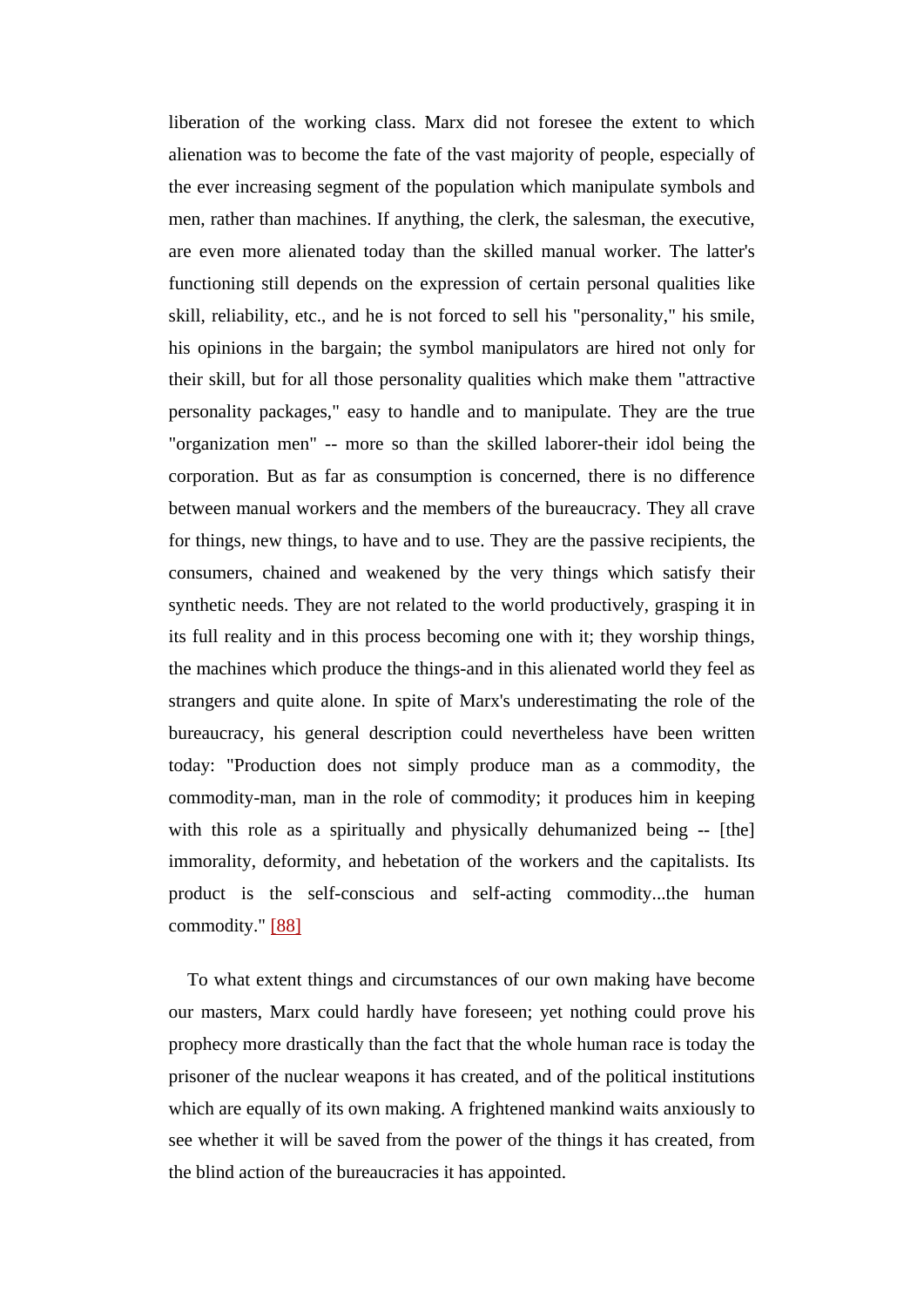Marx's concept of socialism follows from his concept of man. It should be clear by now that according to this concept, socialism is not a society of regimented, automatized individuals, regardless of whether there is equality of income or not, and regardless of whether they are well fed and well clad. It is not a society in which the individual is subordinated to the state, to the machine, to the bureaucracy. Even if the state as an "abstract capitalist" were the employer, even if "the entire social capital were united in the hands either of a single capitalist or a single capitalist corporation," [89] this would not be socialism. In fact, as Marx says quite clearly in the Economic and Philosophical Manuscripts, "communism as such is not the aim of human development." What, then, is the aim?

Quite clearly the aim of socialism is man. It is to create a form of production and an organization of society in which man can overcome alienation from his product, from his work, from his fellow man, from himself and from nature; in which he can return to himself and grasp the world with his own powers, thus becoming one with the world. Socialism for Marx was, as Paul Tillich put it, "a resistance movement against the destruction of love in social reality." [90]

Marx expressed the aim of socialism with great clarity at the end of the third volume of Capital: "In fact, the realm of freedom does not commence until the point is passed where labor under the compulsion of necessity and of external utility is required. In the very nature of things it lies beyond the sphere of material production in the strict meaning of the term. Just as the savage must wrestle with nature, in order to satisfy his wants, in order to maintain his life and reproduce it, so civilized man has to do it, and he must do it in all forms of society and under all possible modes of production. With his development the realm of natural necessity expands, because his wants increase; but at the same time the forces of production increase, by which these wants are satisfied. The freedom in this field cannot consist of anything else but of the fact that socialized man, the associated producers, regulate their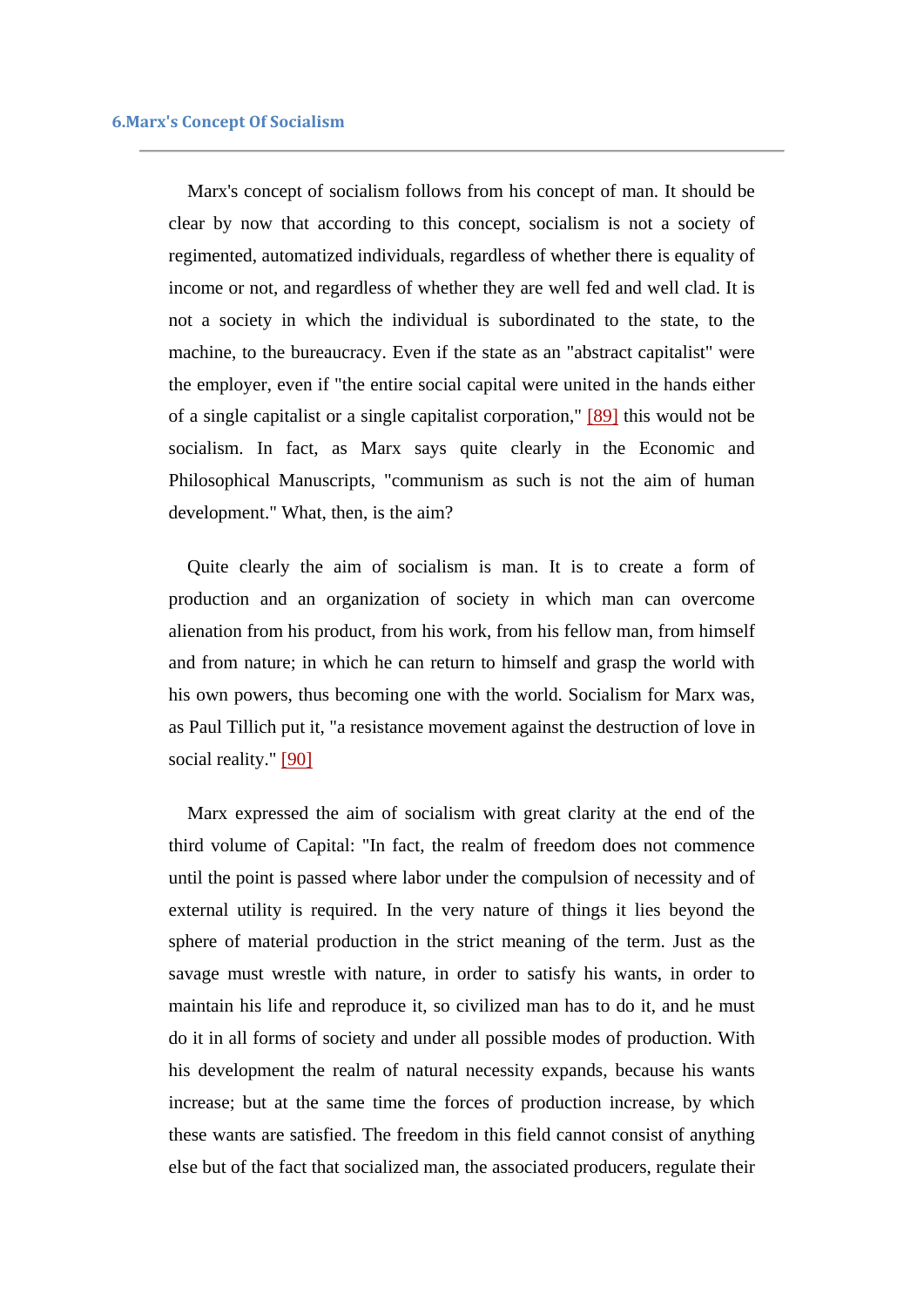interchange with nature rationally, bring it under their common control, instead of being ruled by it as by some blind power; they accomplish their task with the least expenditure of energy and under conditions most adequate to their human nature and most worthy of it. But it always remains a realm of necessity. Beyond it begins that development of human power, which is its own end, the true realm of freedom, which, however, can flourish only upon that realm of necessity as its basis." [91]

Marx expresses here all essential elements of socialism. First, man produces in an associated, not competitive way; he produces rationally and in an unalienated way, which means that he brings production under his control, instead of being ruled by it as by some blind power. This clearly excludes a concept of socialism in which man is manipulated by a bureaucracy, even if this bureaucracy rules the whole state economy, rather than only a big corporation. It means that the individual participates actively in the planning and in the execution of the plans; it means, in short, the realization of political and industrial democracy. Marx expected that by this new form of an unalienated society man would become independent, stand on his own feet, and would no longer be crippled by the alienated mode of production and consumption; that he would truly be the master and the creator of his life, and hence that he could begin to make living his main business, rather than producing the means for living. Socialism, for Marx, was never as such the fulfillment of life, but the condition for such fulfillment. When man has built a rational, nonalienated form of society, he will have the chance to begin with what is the aim of life: the "development of human power, which is its own end, the true realm of freedom." Marx, the man who every year read all the works of Aeschylus and Shakespeare, who brought to life in himself the greatest works of human thought, would never have dreamt that his idea of socialism could be interpreted as having as its aim the well-fed and well-clad "welfare" or "workers' " state. Man, in Marx's view, has created in the course of history a culture which he will be free to make his own when he is freed from the chains, not only of economic poverty, but of the spiritual poverty created by alienation. Marx's vision is based on his faith in man, in the inherent and real potentialities of the essence of man which have developed in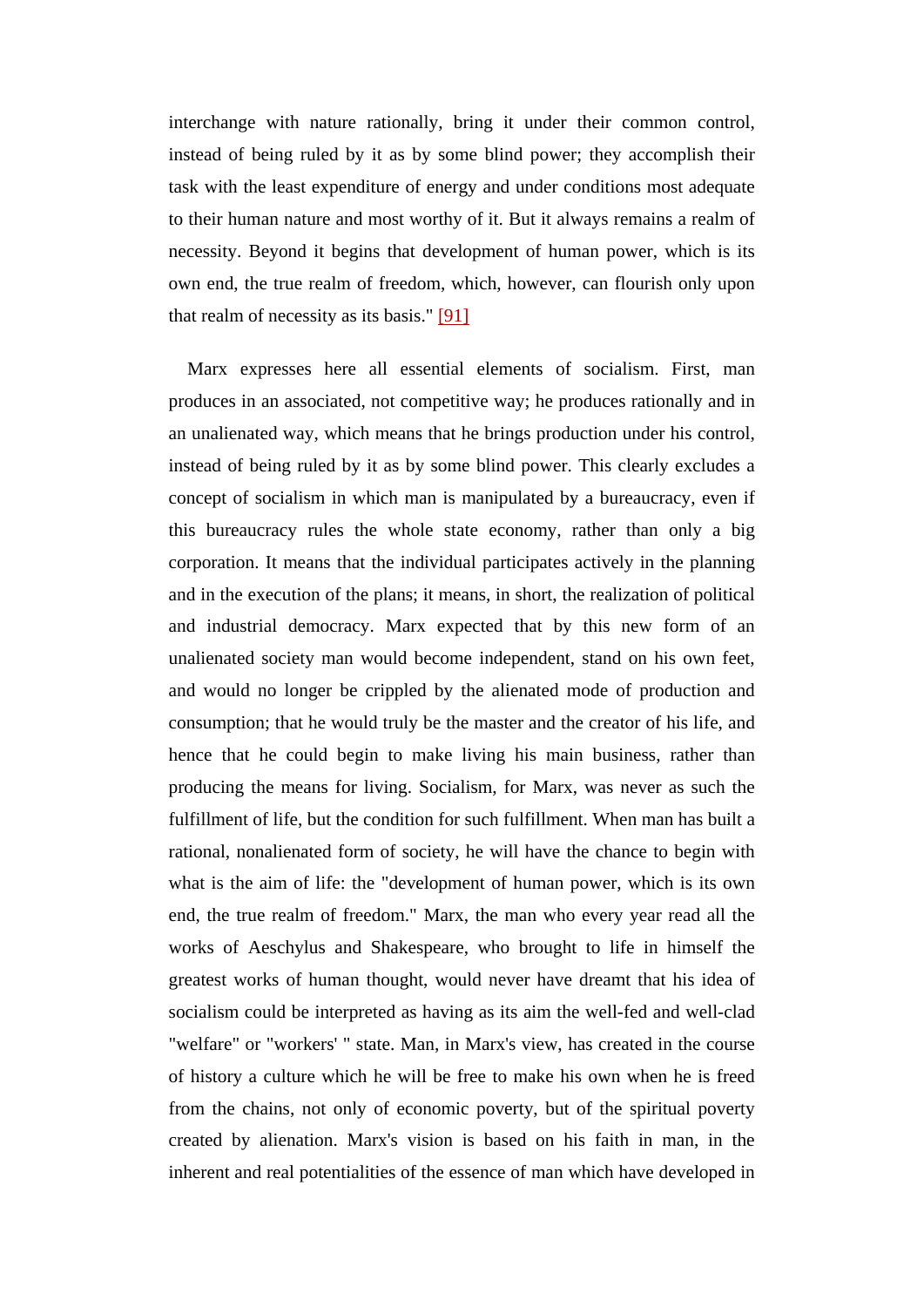history. He looked at socialism as the condition of human freedom and creativity, not as in itself constituting the goal of man's life.

For Marx, socialism (or communism) is not flight or abstraction from, or loss of the objective world which men have created by the objectification of their faculties. It is not an impoverished return to unnatural, primitive simplicity. It is rather the first real emergence, the genuine actualization of man's nature as something real. Socialism, for Marx, is a society which permits the actualization of man's essence, by overcoming his alienation. It is nothing less than creating the conditions for the truly free, rational, active and independent man; it is the fulfillment of the prophetic aim: the destruction of the idols.

That Marx could be regarded as an enemy of freedom was made possible only by the fantastic fraud of Stalin in presuming to talk in the name of Marx, combined with the fantastic ignorance about Marx that exists in the Western world. For Marx, the aim of socialism was freedom, but freedom in a much more radical sense than the existing democracy conceives of it-freedom in the sense of independence, which is based on man's standing on his own feet, using his own powers and relating himself to the world productively. "Freedom," said Marx, "is so much the essence of man that even its opponents realize it.... No man fights freedom; he fights at most the freedom of others. Every kind of freedom has therefore always existed, only at one time as a special privilege, another time as a universal right." [92]

Socialism, for Marx, is a society which serves the needs of man. But, many will ask, is not that exactly what modern capitalism does? Are not our big corporations most eager to serve the needs of man? And are the big advertising companies not reconnaissance parties which, by means of great efforts, from surveys to "motivation analysis," try to find out what the needs of man are? Indeed, one can understand the concept of socialism only if one understands Marx's distinction between the true needs of man, and the synthetic, artificially produced needs of man.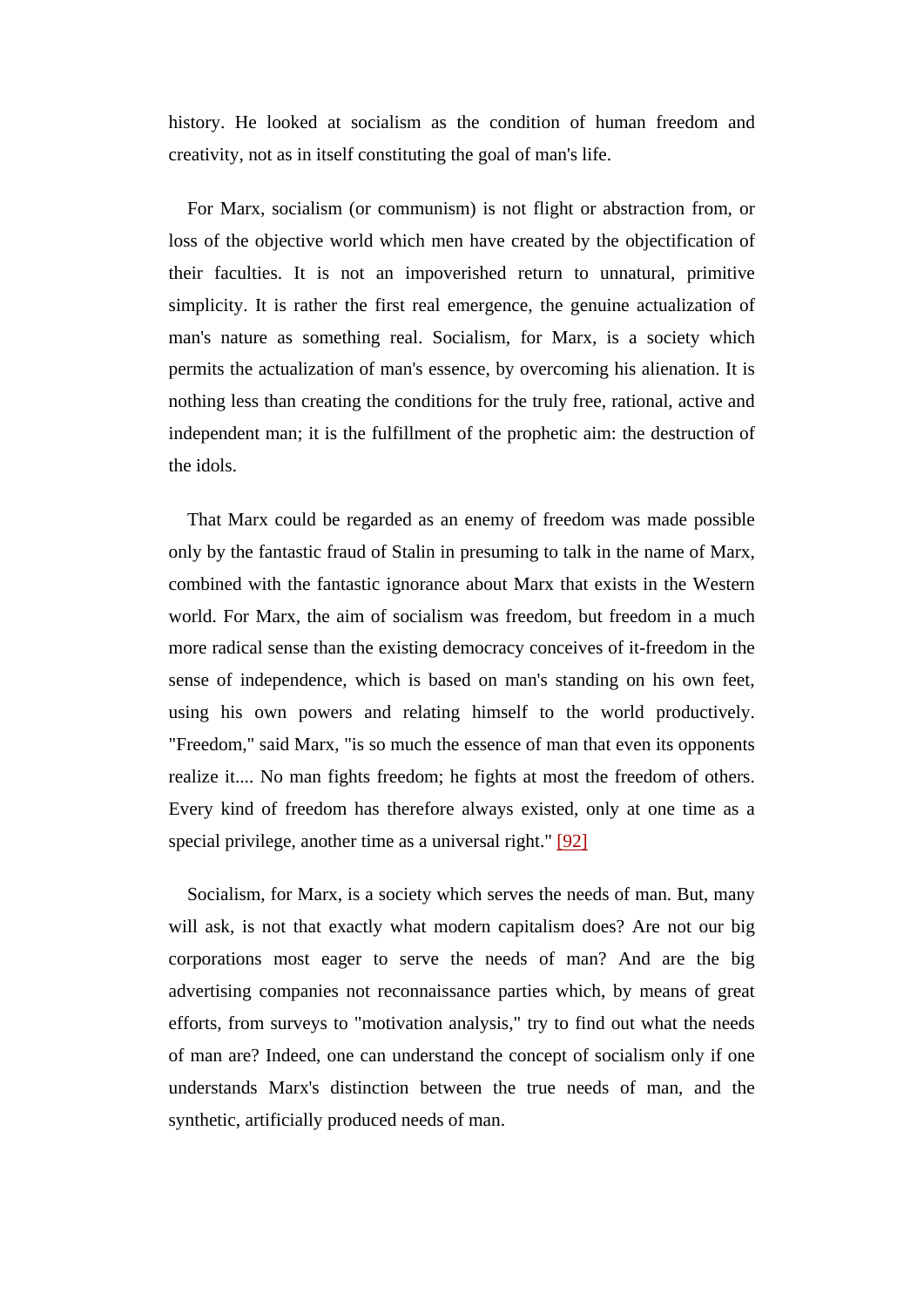As follows from the whole concept of man, his real needs are rooted in his nature; this distinction between real and false needs is possible only on the basis of a picture of the nature of man and the true human needs rooted in his nature. Man's true needs are those whose fulfillment is necessary for the realization of his essence as a human being. As Marx put it: "The existence of what I truly love is felt by me as a necessity, as a need, without which my essence cannot be fulfilled, satisfied, complete." [93] Only on the basis of a specific concept of man's nature can Marx make the difference between true and false needs of man. Purely subjectively, the false needs are experienced as being as urgent and real as the true needs, and from a purely subjective viewpoint, there could not be a criterion for the distinction. (In modern terminology one might differentiate between neurotic and rational [healthy] needs). [94] Often man is conscious only of his false needs and unconscious of his real ones. The task of the analyst of society is precisely to awaken man so that he can become aware of the illusory false needs and of the reality of his true needs. The principal goal of socialism, for Marx, is the recognition and realization of man's true needs, which will be possible only when production serves man, and capital ceases to create and exploit the false needs of man.

Marx's concept of socialism is a protest, as is all existentialist philosophy, against the alienation of man; if, as Aldous Huxley put it, "our present economic, social and international arrangements are based, in large measure, upon organized lovelessness," [95] then Marx's socialism is a protest against this very lovelessness, against man's exploitation of man, and against his exploitativeness towards nature, the wasting of our natural resources at the expense of the majority of men today, and more so of the generations to come. The unalienated man, who is the goal of socialism as we have shown before, is the man who does not "dominate" nature, but who becomes one with it, who is alive and responsive toward objects, so that objects come to life for him.

Does not all this mean that Marx's socialism is the realization of the deepest religious impulses common to the great humanistic religions of the past? Indeed it does, provided we understand that Marx, like Hegel and like many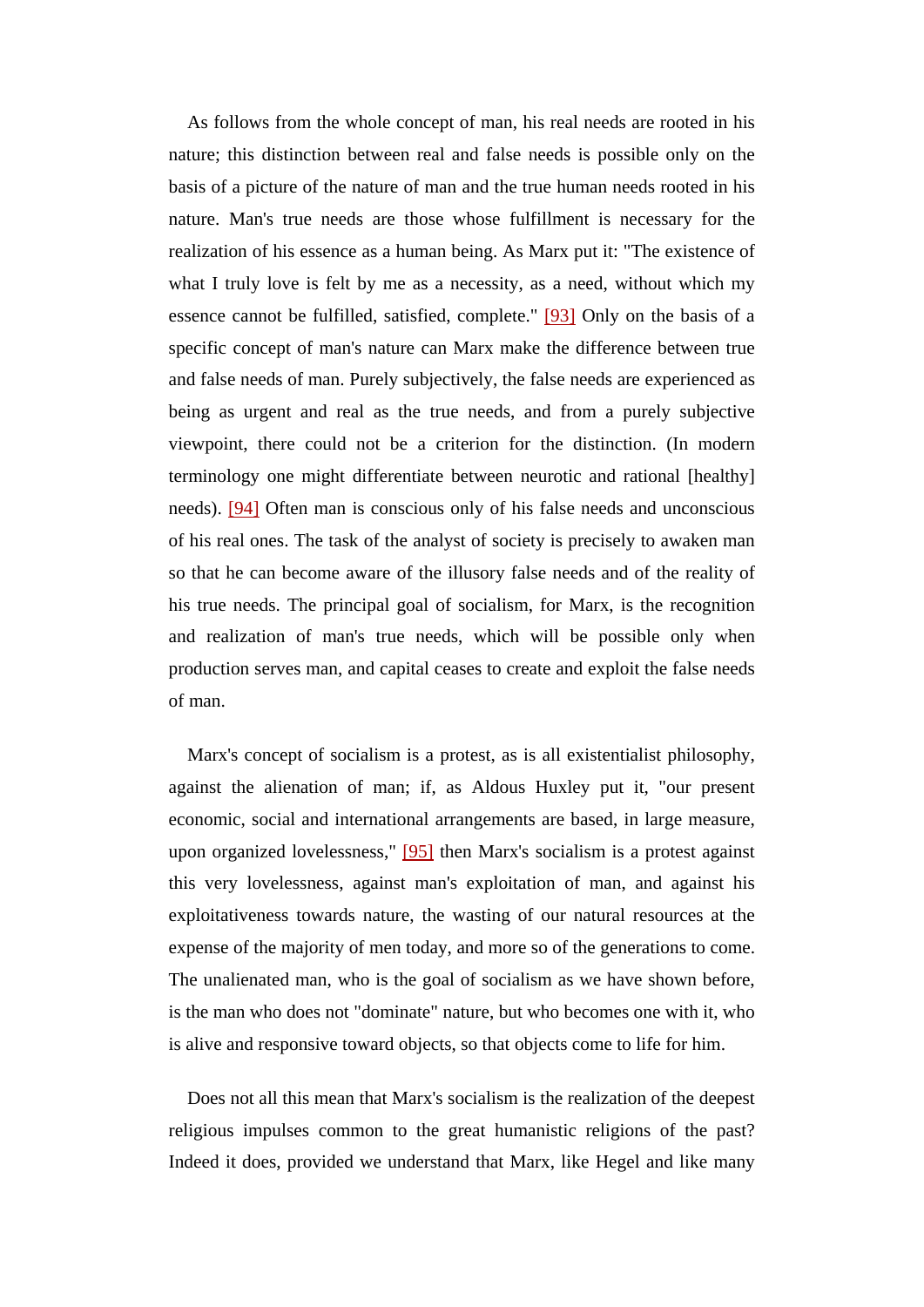others, expresses his concern for man's soul, not in theistic, but in philosophical language.

Marx fought against religion exactly because it is alienated, and does not satisfy the true needs of man. Marx's fight against God is, in reality, a fight against the idol that is called God. Already as a young man he wrote as the motto for his dissertation "Not those are godless who have contempt for the gods of the masses but those who attribute the opinions of the masses to the gods." Marx's atheism is the most advanced form of rational mysticism, closer to Meister Eckhart or to Zen Buddhism than are most of those fighters for God and religion who accuse him of "godlessness."

It is hardly possible to talk about Marx's attitude toward religion without mentioning the connection between his philosophy of history, and of socialism, with the Messianic hope of the Old Testament prophets and the spiritual roots of humanism in Greek and Roman thinking. The Messianic hope is, indeed, a feature unique in Occidental thought. The prophets of the Old Testament are not only, like Lao Tzu or Buddha, spiritual leaders; they are also political leaders. They show man a vision of how he ought to be, and confront him with the alternatives between which he must choose. Most of the Old Testament prophets share the idea that history has a meaning, that man perfects himself in the process of history, and that he will eventually create a social order of peace and justice. But peace and justice for the prophets do not mean the absence of war and the absence of injustice. Peace and justice are concepts which are rooted in the whole of the Old Testament concept of man. Man, before he has consciousness of himself, that is, before he is human, lives in unity with nature ( Adam and Eve in Paradise). The first act of Freedom, which is the capacity to say "no," opens his eyes, and he sees himself as a stranger in the world, beset by conflicts with nature, between man and man, between man and woman. The process of history is the process by which man develops his specifically human qualities, his powers of love and understanding; and once he has achieved full humanity he can return to the lost unity between himself and the world. This new unity, however, is different from the preconscious one which existed before history began. It is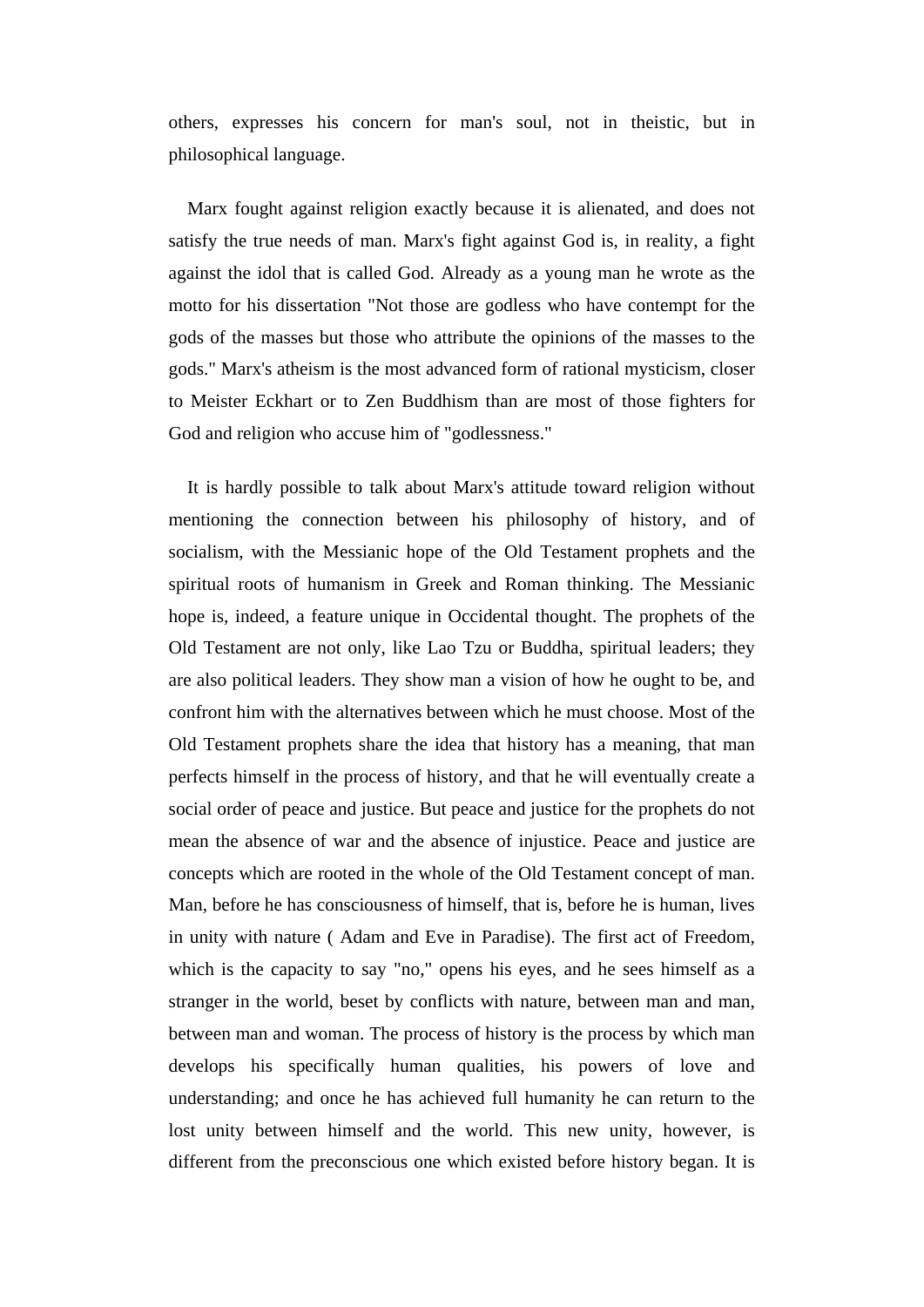the at-onement of man with himself, with nature, and with his fellow man, based on the fact that man has given birth to himself in the historical process. In Old Testament thought, God is revealed in history ("the God of Abraham, the God of Isaac, the God of Jacob"), and in history, not in a state transcending history, lies the salvation of man. This means that man's spiritual aims are inseparably connected with the transformation of society; politics is basically not a realm that can be divorced from that of moral values and of man's self-realization.

Related thoughts arose in Greek (and Hellenistic) and Roman thinking. From Zeno, the founder of Stoic philosophy, to Seneca and Cicero, the concepts of natural law and of the equality of man exercised a powerful influence on the minds of men and, together with the prophetic tradition, are the foundations of Christian thinking.

While Christianity, especially since Paul, tended to transform the historical concept of salvation into an "other-worldly," purely spiritual one, and while the Church became the substitute for the "good society," this transformation was by no means a complete one. The early Church fathers express a radical criticism of the existing state; Christian thought of the late Middle Ages criticizes secular authority and the state from the standpoint of divine and natural law. This viewpoint stresses that society and the state must not be divorced from the spiritual values rooted in revelation and reason ("intellect" in the scholastic meaning of the word). Beyond this, the Messianic idea was expressed even in more radical forms in the Christian sects before the Reformation, and in the thinking of many Christian groups after the Reformation, down to the Society of Friends of the present time.

The mainstream of Messianic thinking after the Reformation, however, was expressed no longer in religious thought, but in philosophical, historical and social thought. It was expressed somewhat obliquely in the great utopias of the Renaissance, in which the new world is not in a distant future, but in a distant place. It was expressed in the thinking of the philosophers of the enlightenment and of the French and English Revolutions. It found its latest and most complete expression in Marx's concept of socialism. Whatever direct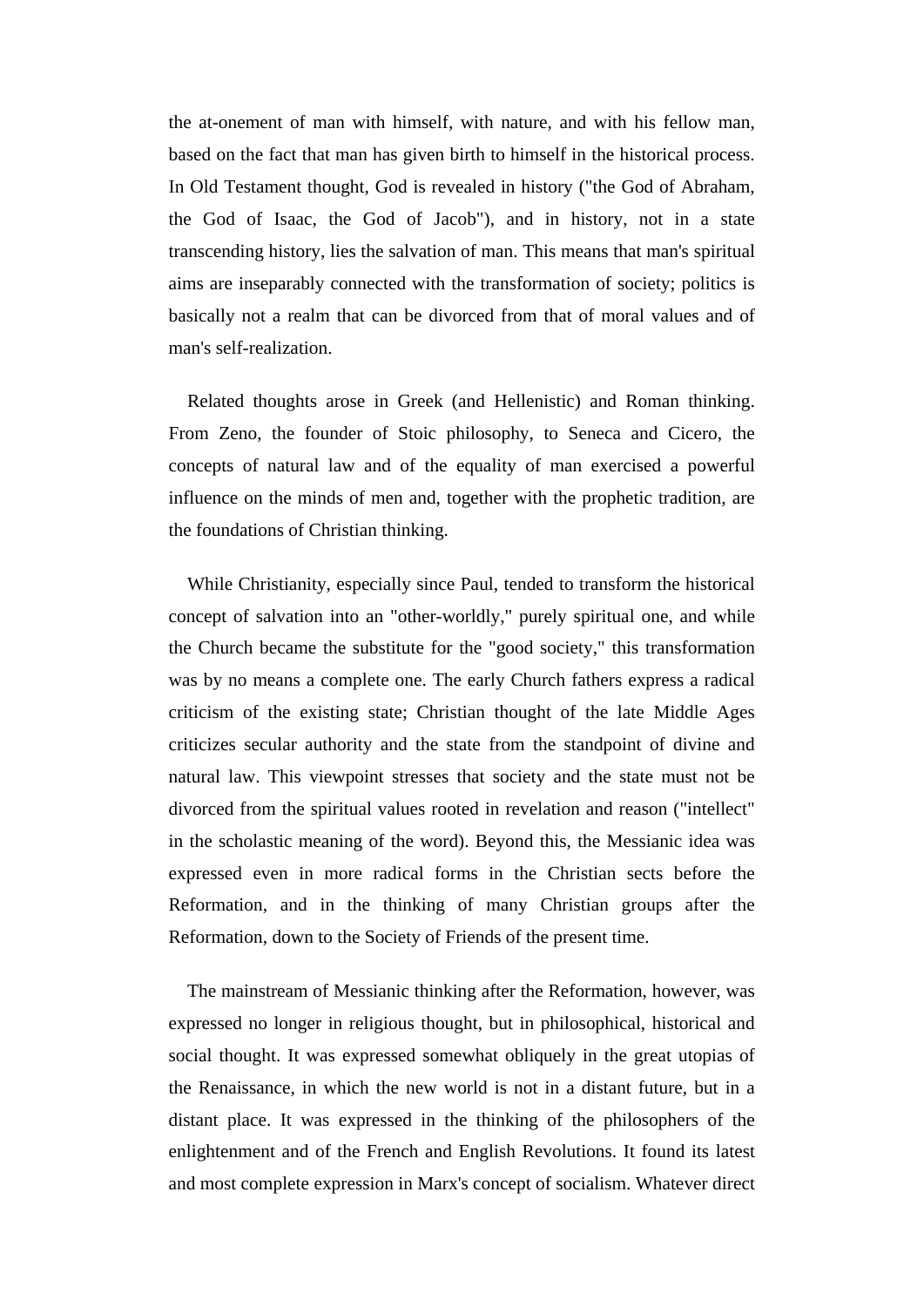influence Old Testament thinking might have had on him through socialists like Moses Hess, no doubt the prophetic Messianic tradition influenced him indirectly through the thought of the enlightenment philosophers and especially through the thought stemming from Spinoza, Goethe, Hegel. What is common to prophetic, thirteenth-century Christian thought, eighteenthcentury enlightenment, [96] and nineteenth-century socialism, is the idea that State (society) and spiritual values cannot be divorced from each other; that politics and moral values are indivisible. This idea was attacked by the secular concepts of the Renaissance ( Machiavelli) and again by the secularism of the modern state. It seems that Western man, whenever he was under the influence of gigantic material conquests, gave himself unrestrictedly to the new powers he had acquired and, drunk with these new powers, forgot himself. The elite of these societies became obsessed with the wish for power, luxury, and the manipulation of men, and the masses followed them. This happened in the Renaissance with its new science, the discovery of the globe, the prosperous City States of Northern Italy; it happened again in the explosive development of the first and the present second industrial revolutions.

But this development has been complicated by the presence of another factor. If the state or the society is meant to serve the realization of certain spiritual values, the danger exists that a supreme authority tells man -and forces him -- to think and behave in a certain way. The incorporation of certain objectively valid values into social life tends to produce authoritarianism. The spiritual authority of the Middle Ages was the Catholic Church. Protestantism fought this authority, at first promising greater independence for the individual, only to make the princely state the undisputed and arbitrary ruler of man's body and soul. The rebellion against princely authority occurred in the name of the nation, and for a while the national state promised to be the representative of freedom. But soon the national state devoted itself to the protection of the material interests of those who owned capital, and could thus exploit the labor of the majority of the population. Certain classes of society protested against this new authoritarianism and insisted on the freedom of the individual from the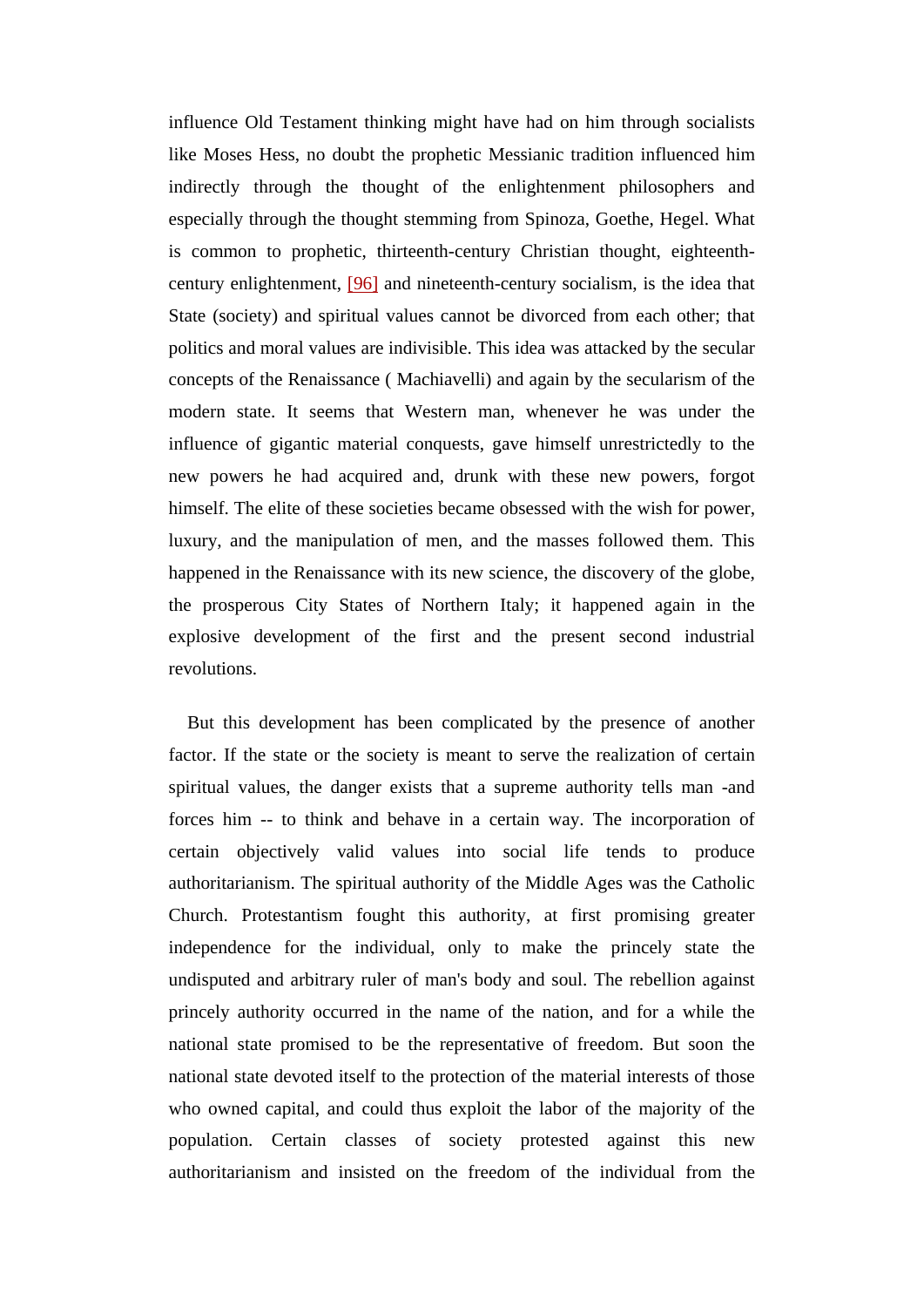interference of secular authority. This postulate of liberalism, which tended to protect "freedom from," led, on the other hand, to the insistence that state and society must not attempt to realize "freedom to," that is to say, liberalism had to insist not only on separation from State and Church, but had also to deny that it was the function of the state to help realize certain spiritual and moral values; these values were supposed to be entirely a matter for the individual.

Socialism (in its Marxist and other forms) returned to the idea of the "good society" as the condition for the realization of man's spiritual needs. It was antiauthoritarian, both as far as the Church and the State are concerned, hence it aimed at the eventual disappearance of the state and at the establishment of a society composed of voluntarily cooperating individuals. Its aim was a reconstruction of society in such a way as to make it the basis for man's true return to himself, without the presence of those authoritarian forces which restricted and impoverished man's mind.

Thus, Marxist and other forms of socialism are the heirs of prophetic Messianism, Christian Chiliastic sectarianism, thirteenth-century Thomism, Renaissance Utopianism, and eighteenth-century enlightenment. [97] It is the synthesis of the prophetic-Christian idea of society as the plane of spiritual realization, and of the idea of individual freedom. For this reason, it is opposed to the Church because of its restriction of the mind, and to liberalism because of its separation of society and moral values. It is opposed to Stalinism and Krushchevism, for their authoritarianism as much as their neglect of humanist values.

Socialism is the abolition of human self-alienation, the return of man as a real human being. "It is the definitive resolution of the antagonism between man and nature, and between man and man. It is the true solution of the conflict between existence and essence, be tween objectification and selfaffirmation, between freedom and necessity, between individual and species. It is a solution of the riddle of history and knows itself to be this solution". [98], [99] For Marx, socialism meant the social order which permits the return of man to himself, the identity between existence and essence, the overcoming of the separateness and antagonism between subject and object, the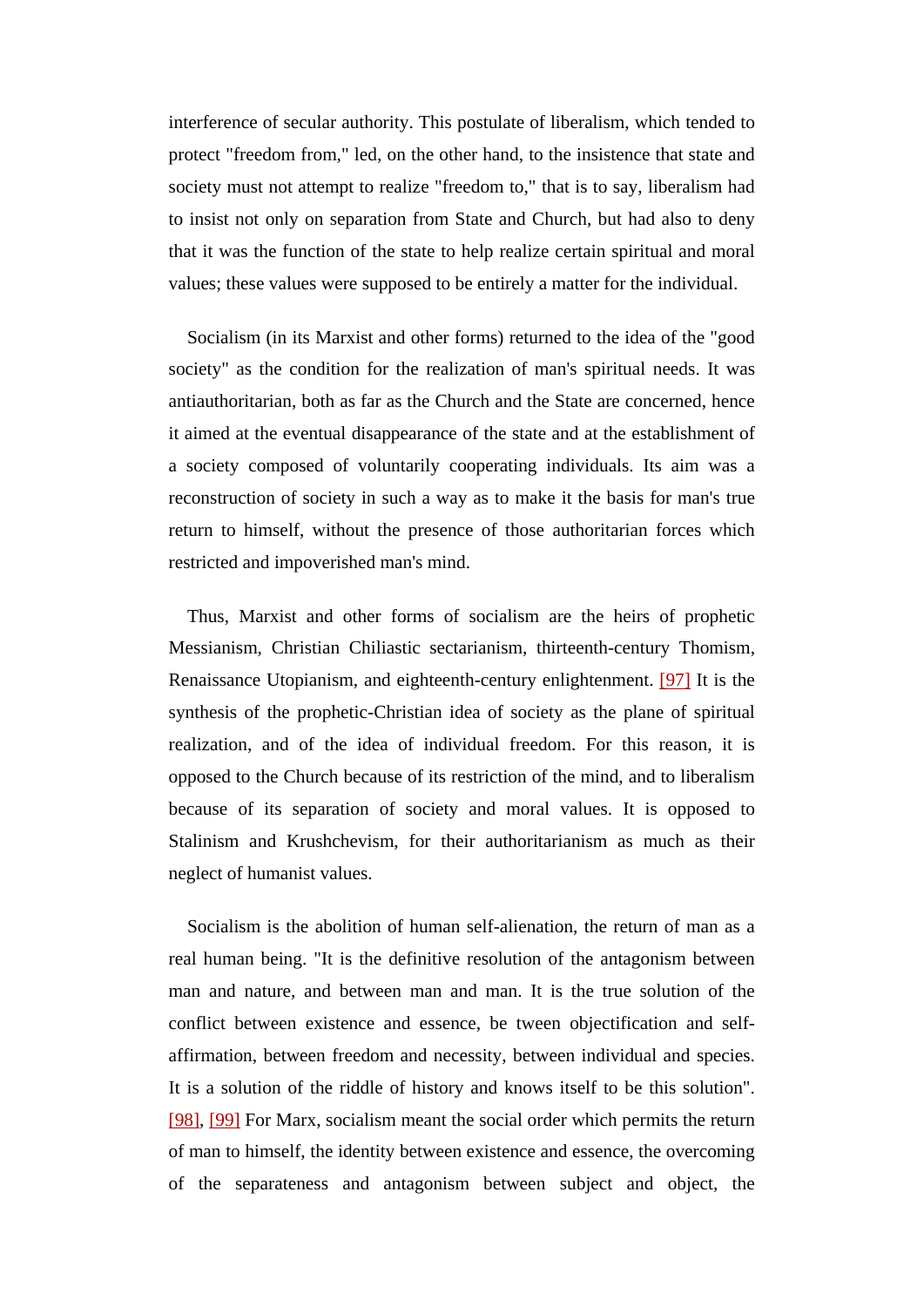humanization of nature; it meant a world in which man is no longer a stranger among strangers, but is in his world, where he is at home.

#### **7. The Continuity in Marx's Thought**

Our presentation of Marx's concept of human nature, alienation, activity, etc., would be quite one-sided and, in fact, misleading if they were right who claim that the ideas of the "young Marx" contained in the Economic and Philosophical Manuscripts were abandoned by the older and mature Marx as remnants of an idealistic past connected with Hegel's teaching. If those who make this claim were right, one might still prefer the young to the old Marx, and wish to connect socialism with the former rather than with the latter. However, there is fortunately no such need to split Marx into two. The fact is that the basic ideas on man, as Marx expressed them in the Economic and Philosophical Manuscripts, and the ideas of the older Marx as expressed in Capital, did not undergo a basic change; that Marx did not renounce his earlier views, as the spokesmen of the above-mentioned thesis claim.

First of all, who are those who claim that the "young Marx" and the "old Marx" have contradictory views on man? This view is presented mainly by the Russian Communists; they can hardly do anything else, since their thinking, as well as their social and political system, is in every way a contradiction of Marx's humanism. In their system, man is the servant of the state and of production, rather than being the supreme aim of all social arrangements. Marx's aim, the development of the individuality of the human personality, is negated in the Soviet system to an even greater extent than in contemporary capitalism. The materialism of the Communists is much closer to the mechanistic materialism of the nineteenth-century bourgeoisie that Marx fought against, than to Marx's historical materialism.

The Communist party of the Soviet Union expressed this view by forcing G. Lukacs, who was the first one to revive Marx's humanism, to a "confession" of his errors when Lukacs was in Russia in 1934, after being forced to escape from the Nazis. Similarly, Ernst Bloch, who presents the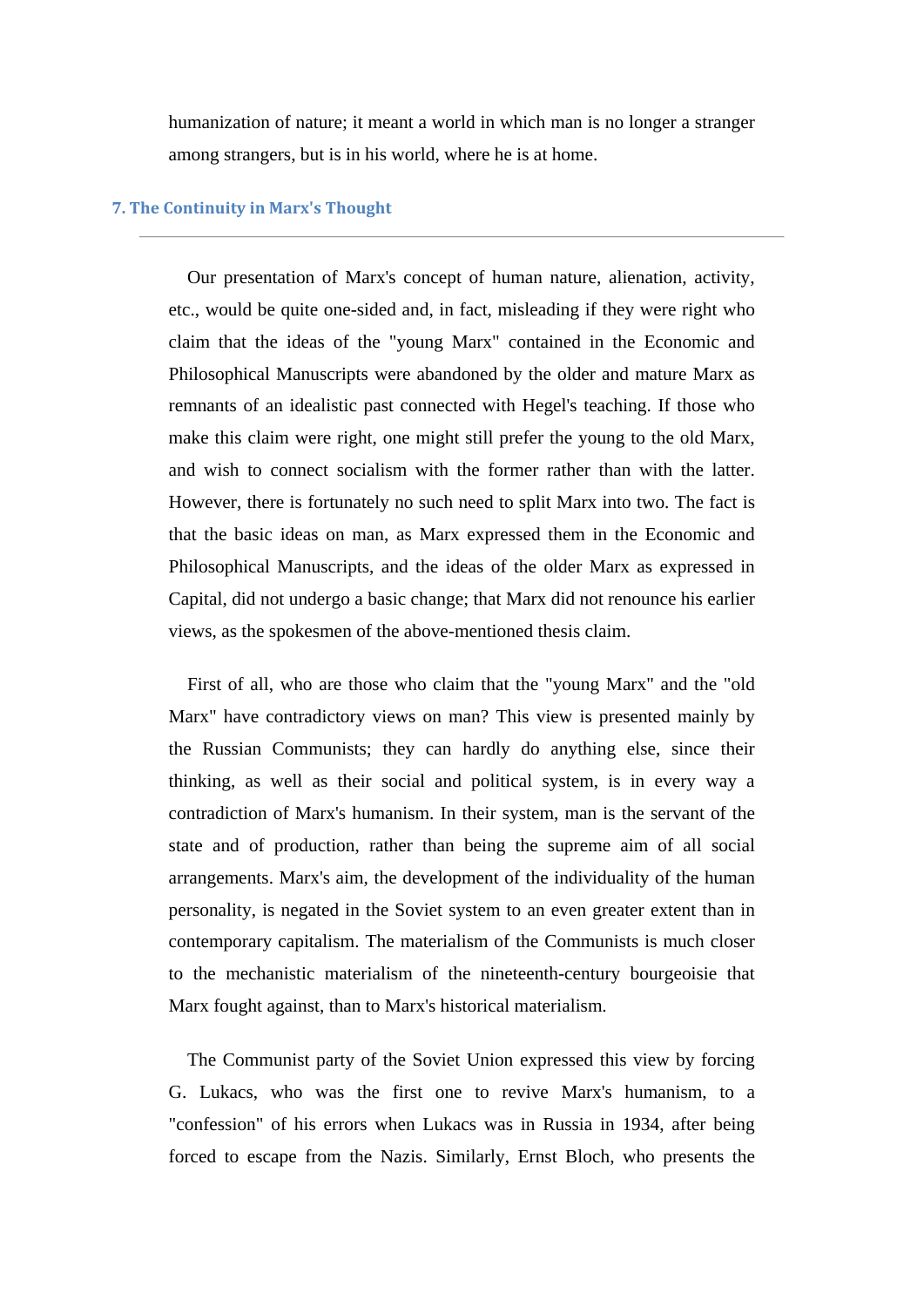same emphasis on Marx's humanism in his brilliant book Das Prinzip Hoffnung (The Principle Hope), [100] suffered severe attacks from Communist party writers, despite the fact that his book contains a number of admiring remarks about Soviet Communism. Aside from the Communist writers, Daniel Bell has recently taken the same position by claiming that the view of Marx's humanism based on the Economic and Philosophical Manuscripts "is not the historical Marx." "While one may be sympathetic to such an approach," says Bell, "it is only further myth-making to read this concept back as a central theme of Marx." [101]

It is indeed true that the classic interpreters of Marx, whether they were reformists like Bernstein, or orthodox Marxists like Kautsky, Plechanow, Lenin or Bucharin, did not interpret Marx as being centered around his humanist existentialism. Two facts mainly explain this phenomenon. First, the fact that the Economic and Philosophical Manuscripts were not published before 1932, and were unknown until then even in manuscript form; and the fact that German Ideology was never published in full until 1932, and for the first time in part only in 1926. [102] Naturally, these facts contributed a great deal to the distorted and one-sided interpretation of Marx's ideas by the abovementioned writers. But the fact that these writings of Marx were more or less unknown until the early twenties and the thirties, respectively, is by no means a sufficient explanation for the neglect of Marxist humanism in the "classic" interpretation, since Capital and other published writings of Marx, such as the Critique of Hegel's Philosophy of Law (published in 1844) could have given a sufficient basis to visualize Marx's humanism. The more relevant explanation lies in the fact that the philosophical thinking of the time from the death of Marx to the 1920's was dominated by positivistic-mechanistic ideas which influenced thinkers like Lenin and Bucharin. It must also not be forgotten that, like Marx himself, the classic Marxists were allergic to terms which smacked of idealism and religion, since they were well aware that these terms were to a large extent, used to hide basic economic and social realities.

For Marx this allergy to idealistic terminology was all the more understandable, since he was deeply rooted in the spiritual, though nontheistic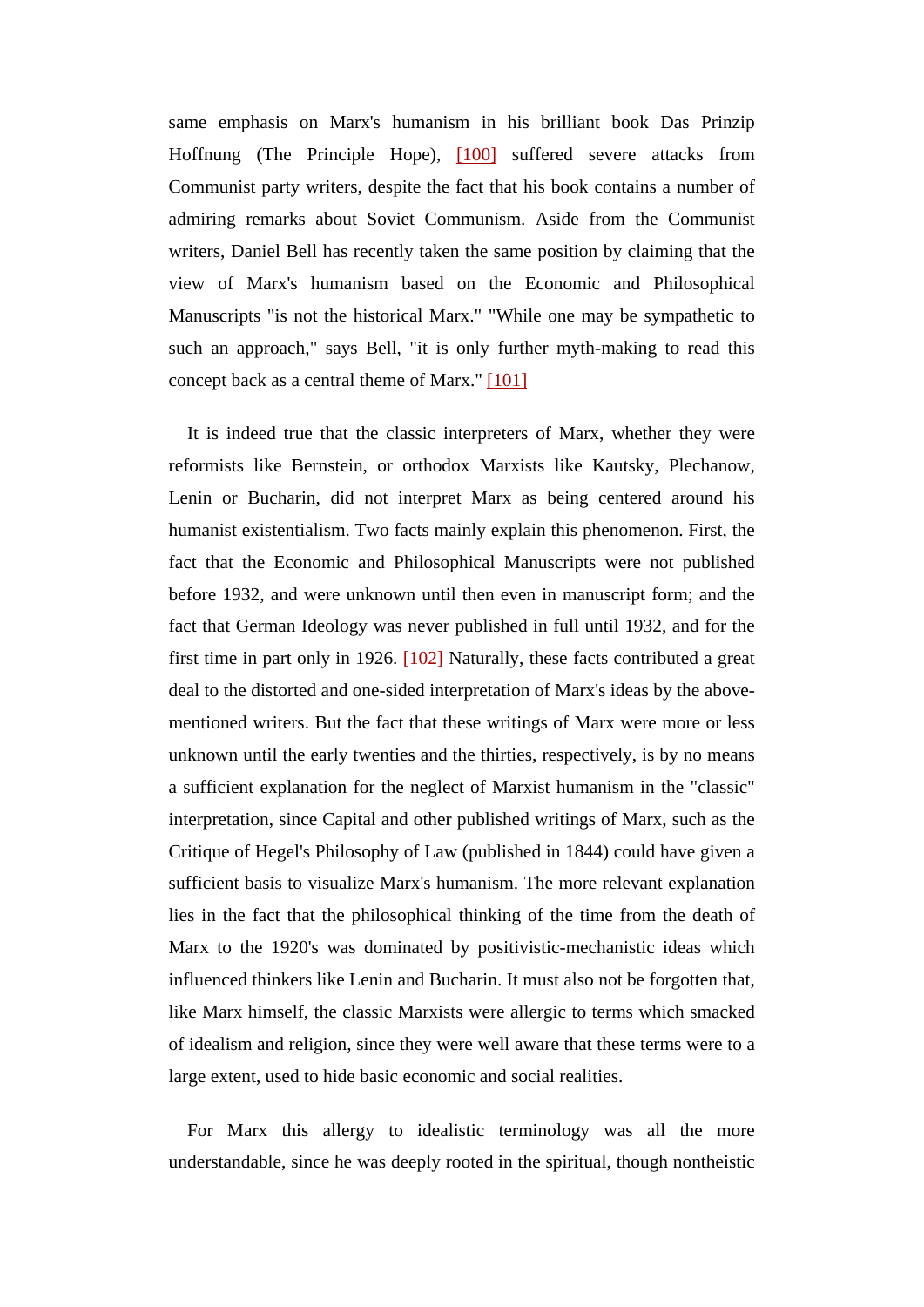tradition, which stretches not only from Spinoza and Goethe to Hegel, but which also goes back to Prophetic Messianism. These latter ideas were quite consciously alive in socialists like St. Simon and Moses Hess, and certainly formed a great part of the socialist thinking of the nineteenth-century and even of the thinking of leading socialists up to the First World War (such as Jean Jaurès).

The spiritual-humanistic tradition, in which Marx still lived and which was almost drowned by the mechanistic-materialistic spirit of successful industrialism, experienced a revival, although only on a small scale in individual thinkers, at the end of the First World War, and on a larger scale during and after the Second World War. The dehumanization of man as evidenced in the cruelties of the Stalinist and Hitler regimes, in the brutality of indiscriminate killing during the war, and also the increasing dehumanization brought about by the new gadget-minded consumer and organization man, lead to this new expression of humanistic ideas. In other words, the protest against alienation expressed by Marx, Kierkegaard and Nietzsche, then muted by the apparent success of capitalist industrialism, raised its voice again after the human failure of the dominant system, and led to a re-interpretation of Marx, based on the whole Marx and his humanist philosophy. I have mentioned already the Communist writers who are outstanding in this humanist revisionism. I should add here the Yugoslav Communists who, although they have not as far as I know raised the philosophical point of alienation, have emphasized as their main objection to Russian Communism their concern for the individual as against the machinery of the state, and have developed a system of decentralization and individual initiative which is in radical contrast to the Russian ideal of centralization and of complete bureaucratization.

In Poland, East Germany and Hungary, the political opposition to the Russians was closely allied to the representatives of humanist socialism. In France, Germany and to a smaller extent in England, there is lively discussion going on regarding Marx which is based on a thorough knowledge and understanding of his ideas. Of literature in German, I mention only the papers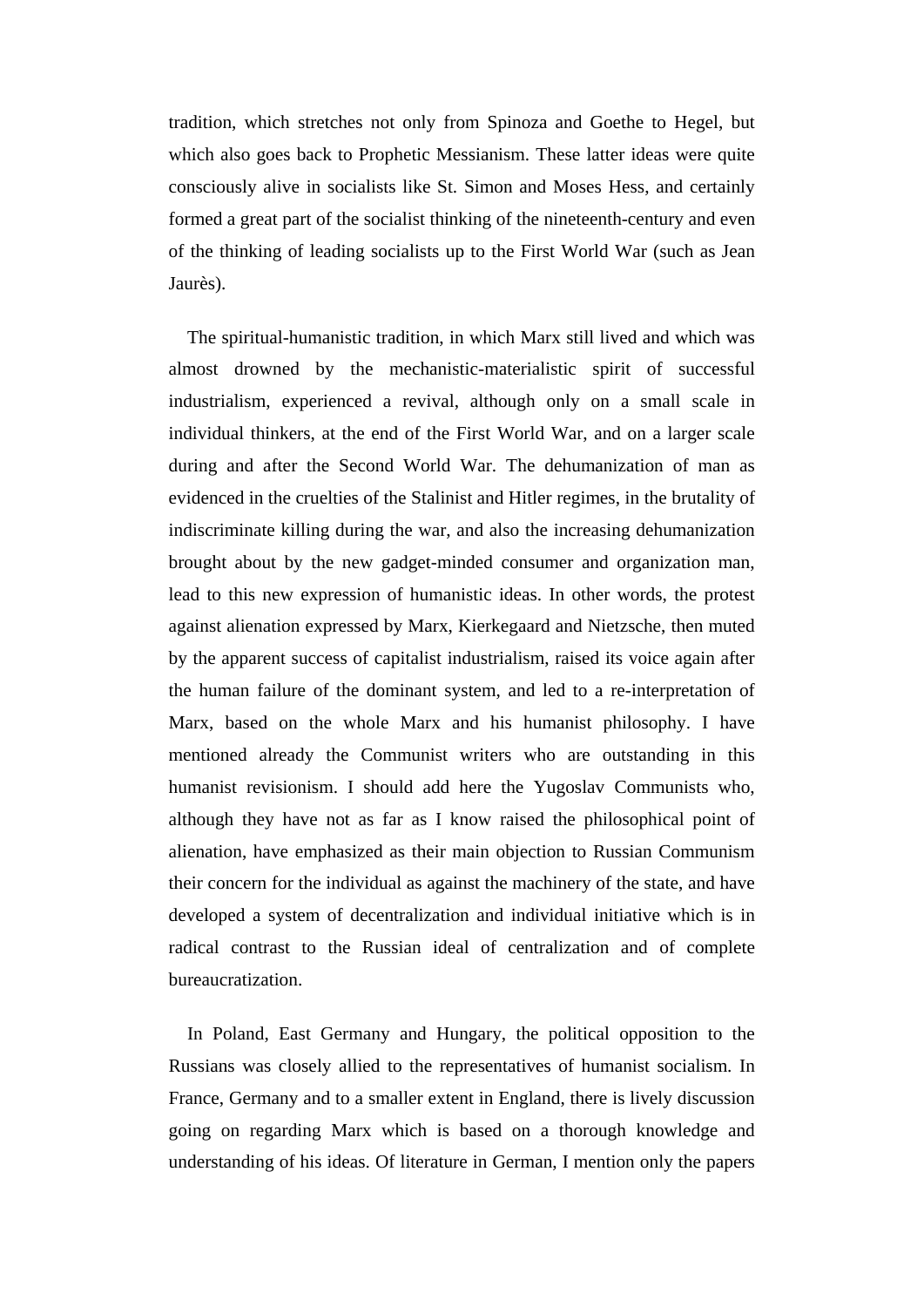contained in the Marxismusstudien, [103] written largely by Protestant theologians; French literature is even larger, and written by Catholics [104] as well as by Marxists and non-Marxist philosophers. [105]

The revival of Marxist humanism in English-speaking countries has suffered from the fact that the Economic and Philosophical Manuscripts had never been translated into English until recently. Nevertheless, men like T. B. Bottomore and others share the ideas on Marxist humanism represented by the aforementioned writers. In the United States, the most important work which has opened up an understanding of Marx's humanism is Herbert Marcuse's Reason and Revolution; [106] Raya Dunayevskaya's Marxism and Freedom, with a preface by H. Marcuse,  $[107]$  is also a significant addition to Marxisthumanist thought.

Pointing to the fact that the Russian Communists were forced to postulate the split between the young and the old Marx, and adding the names of a number of profound and serious writers who negate this Russian position does not, however, constitute a proof that the Russians (and D. Bell) are wrong. While it would transcend the limits of this volume to attempt as full a refutation of the Russian position as is desirable, I shall try, nevertheless, to demonstrate to the reader why the Russian position is untenable.

There are some facts which, superficially appraised, might seem to support the Communist position. In German Ideology, Marx and Engels no longer used the terms "species" and "human essence" ("Gattung" and "menschliches Wesen"), which are used in the Economic and Philosophical Manuscripts. Furthermore, Marx said later (in the preface to The Critique of Political Economy, 1859) that in German Ideology he and Engels "resolved to work out in common the opposition of our view to the ideological view of German philosophy, in fact, to settle accounts with our erstwhile philosophical conscience." [108] It has been claimed that this "settling of accounts" with their erstwhile philosophical conscience meant that Marx and Engels had abandoned the basic ideas expressed in the Economic and Philosophical Manuscripts. But even a superficial study of German Ideology reveals that this is not true. While German Ideology does not use certain terms such as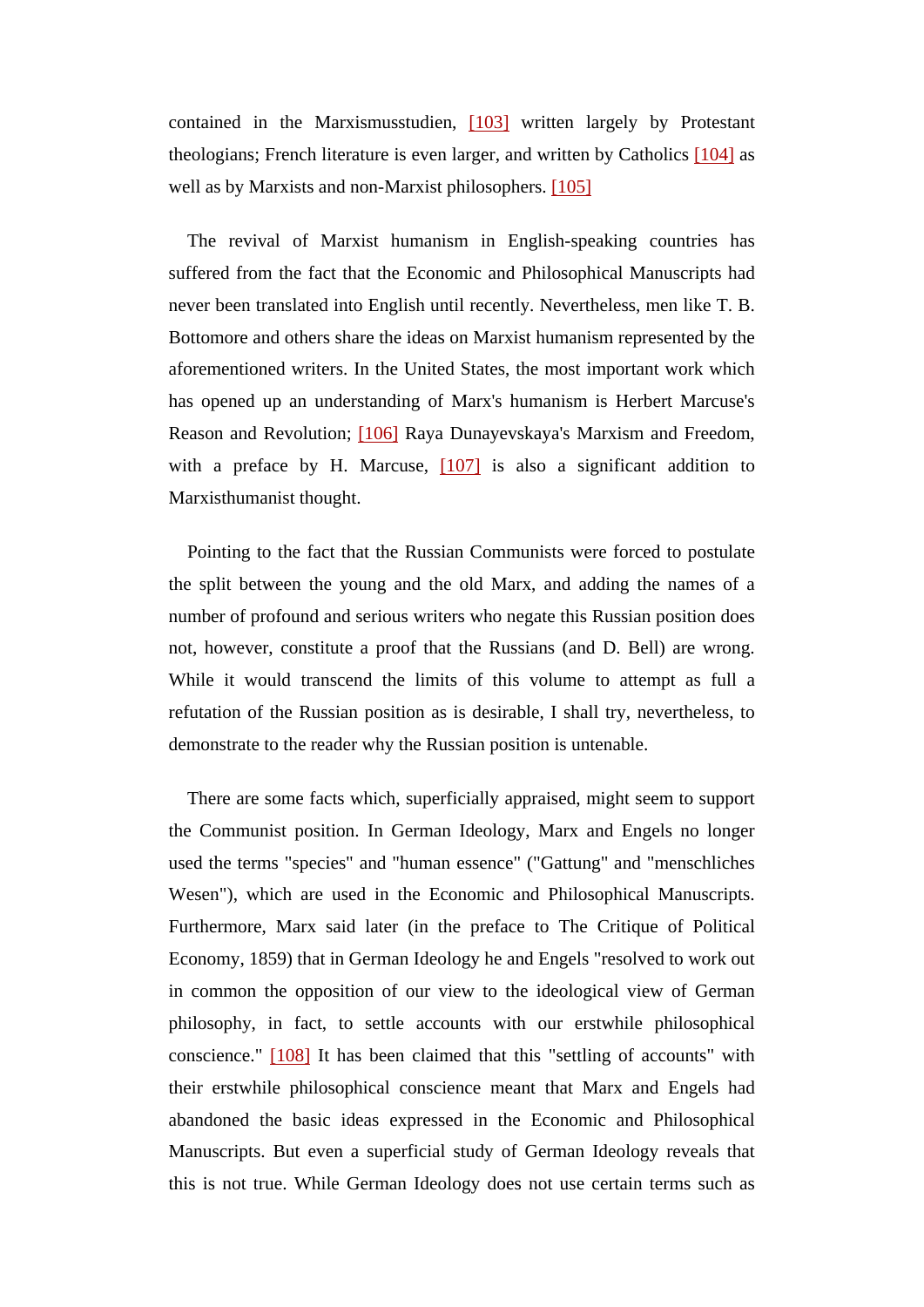"human essence," etc., it nevertheless continues the main trend of thought of the Economic and Philosophical Manuscripts, especially the concept of alienation.

Alienation, in German Ideology, is explained as the result of the division of labor which "implies the contradiction between the interest of the separate individual or the individual family and the communal interest of all individuals who have intercourse with one another." [109] In the same paragraph the concept of alienation is defined, as in the Economic and Philosophical Manuscripts, in these words: "man's own deed becomes an alien power opposed to him, which enslaves him instead of being controlled by him." [110] Here, too, we find the definition of alienation with reference to circumstances already quoted above: "This crystallization of social activity, this consolidation of what we ourselves produce into an objective power above us, growing out of our control, thwarting our expectations, bringing to naught our calculations, is one of the chief factors in historical development up till now." [111], [112]

Fourteen years later, in his polemic with Adam Smith (in 1857-8), Marx used the same allegedly "idealistic" arguments which he used in the Economic and Philosophical Manuscripts, arguing that the need to work does not constitute in itself a restriction of freedom (provided it is not alienated work). Marx speaks of the "selfrealization" of the person, "hence [of] true freedom." [113] Eventually, the same idea that the aim of human evolution is the unfolding of man, the creation of the "wealthy" man who has overcome the contradiction between himself and nature and achieved true freedom, is expressed in many passages of Capital, written by the mature and old Marx. As quoted earlier, Marx wrote in the third volume of Capital: "Beyond it [the realm of necessity] begins that development of human power, which is its own end, the true realm of freedom, which, however, can flourish only upon that realm of necessity as its basis. The shortening of the working day is its fundamental premise." [114]

In other parts of Capital, he speaks of the importance of producing "fully developed human beings," [115] the full development of the human race,"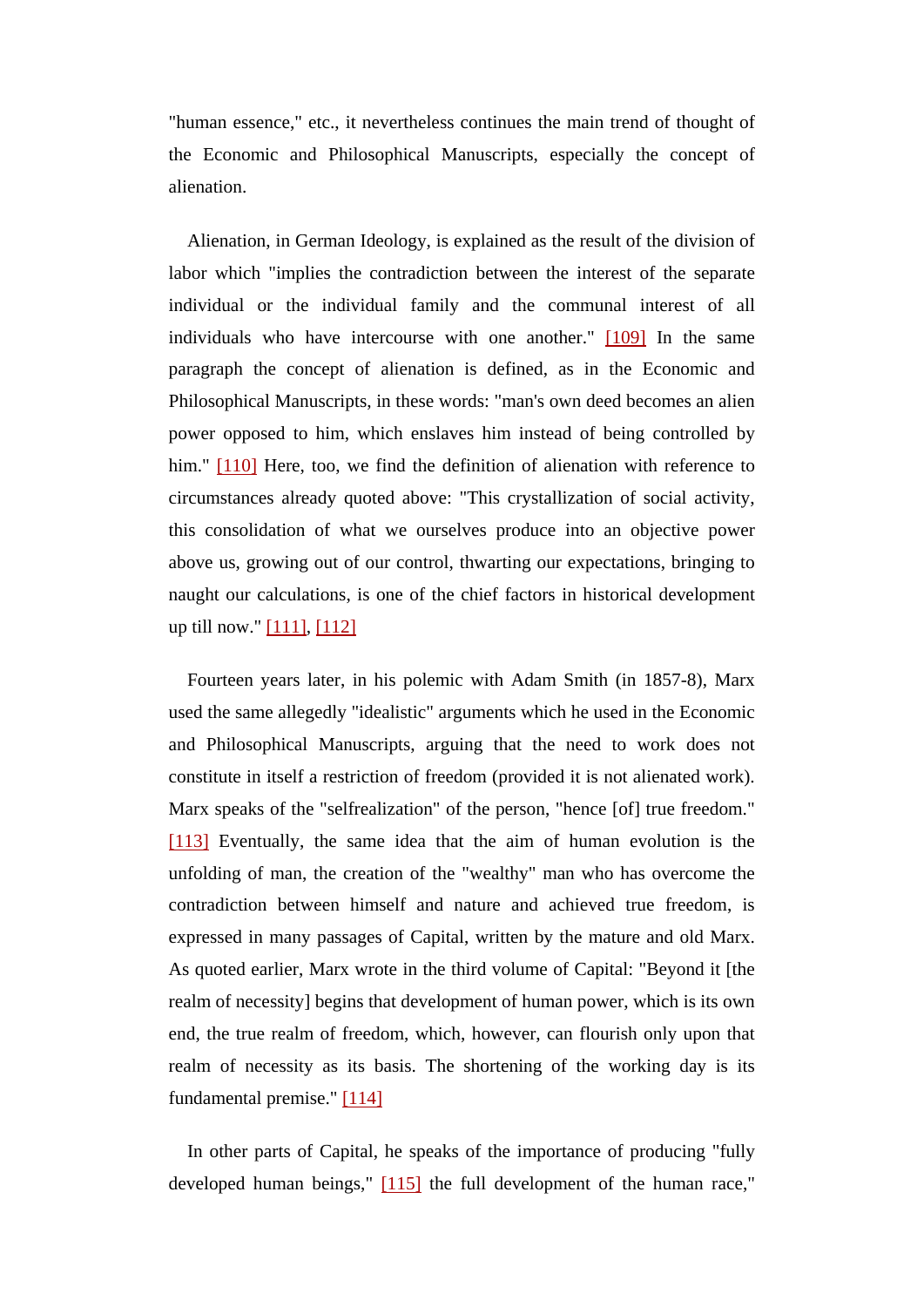[116] and "man's necessity to develop himself," [117] and of the "fragment of a man" as the result of the process of alienation. [118]

Since D. Bell is one of the few American writers interested in Marx's concept of alienation, I want to demonstrate why his position, which is in effect the same as that taken by the Russian Communists, for exactly the opposite motives, is also untenable. Bell's main claim is that to interpret Marx from the standpoint of the humanist writers quoted above is further mythmaking. He claims that "Marx had repudiated the idea of alienation, divorced from the economic system, and, by so doing, closed off a road which would have given us a broader, more useful analysis of society and personality than the Marxiam dogmatics which have prevailed."

This statement is both ambiguous and erroneous. It sounds as if Marx, in his late writings, had repudiated the idea of alienation in its human meaning, and transformed it into a "purely economic category," as Bell says later on. Marx never repudiated the idea of alienation in its human sense, but he claimed that it cannot be divorced from the concrete and real life process of the alienated individual. This is something quite different from putting up the straw man of the "old Marx" who repudiates the "young Marx's" concept of human alienation. Bell must make this error because he accepts the whole cliché of the conventional interpretation of Marx. "For Marx the only social reality is not Man, nor the individual, but economic classes of men. Individuals and their motives count for naught. The only form of consciousness which can be translated into action -- and which can explain history, past, present and future -is class consciousness." In trying to show that Marx was not interested in the individual, but only in the mass, just as he was allegedly no longer interested in human, but only in economic factors, Bell does not see -- or does not mention -- that Marx criticized capitalism precisely because it destroys individual personality (as he criticized "crude communism" for the same reason), and that the statement that history can be explained only by class-consciousness is a statement of fact, as far as previous history is concerned, not an expression of Marx's disregard of the individual.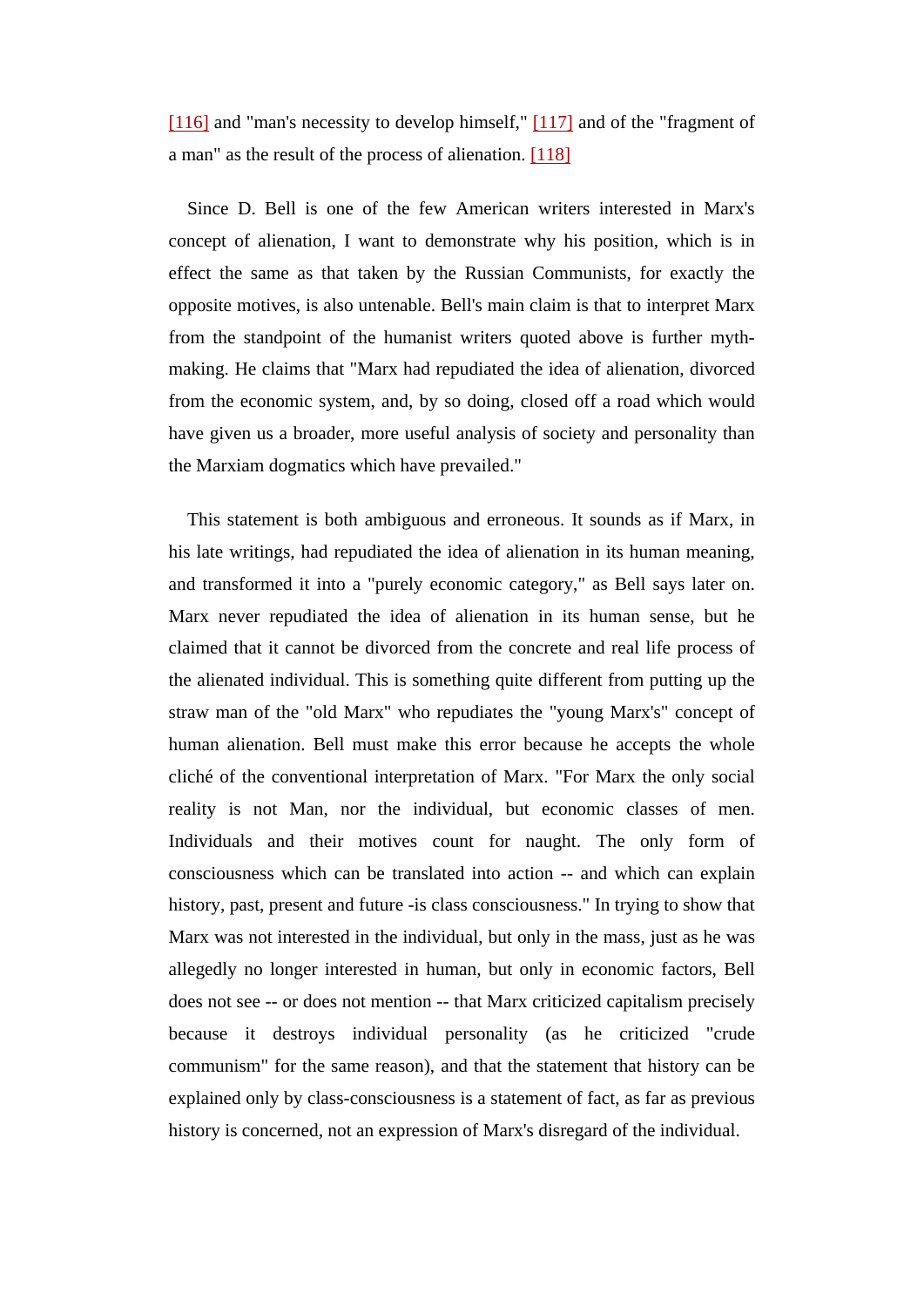Unfortunately Bell misquotes a Marx text which is of decisive importance in order to prove his thesis. He says of Marx: "But in saying there is no human nature 'inherent in each separate individual' (as Marx does in the sixth thesis on Feuerbach) but only classes, one introduces a new person, a new abstraction."

What does Marx say in the sixth thesis on Feuerbach? "Feuerbach resolves the essence of religion into the essence of man. But the essence of man is no abstraction inherent in each separate individual. In its reality it is the ensemble (aggregate) of social relations. Feuerbach, who does not enter more deeply into the criticism of this real essence, is therefore forced: 1) to abstract from the process of history and to establish religious temperament as something independent and to postulate an abstract -- isolated -- human individual. 2) The essence of man can therefore be understood only as 'genus,' the inward, dumb generality which naturally unites the many individuals." [119] Marx does not say, as Bell quotes, that "there is no human nature inherent in each separate individual," but something quite different, namely, that "the essence of man is no abstraction inherent in each individual." It is the essential point of Marx's "materialism" against Hegel's idealism. Marx never gave up his concept of man's nature" (as we have shown by quoting the statement from Capital) but this nature is not a purely biological one, and not an abstraction; it is one which can be understood only historically, because it unfolds in history. The nature (essence) of man can be inferred from its many manifestations (and distortions) in history; it cannot be seen as such, as a statistically existing entity "behind" or "above" each separate man, but as that in man which exists as a potentiality and unfolds and changes in the historical process.

In addition to all this Bell has not properly understood the concept of alienation. He defines it as "the radical dissociation into a subject that strives to control his own fate and an object which is manipulated by others." As follows from my own discussion, as well as that of most serious students of the concept of alienation, this is a completely inadequate and misleading definition. In fact, it is just as inadequate as Bell's assertion that Zen Buddhism (like other "modern tribal and communal philosophies" of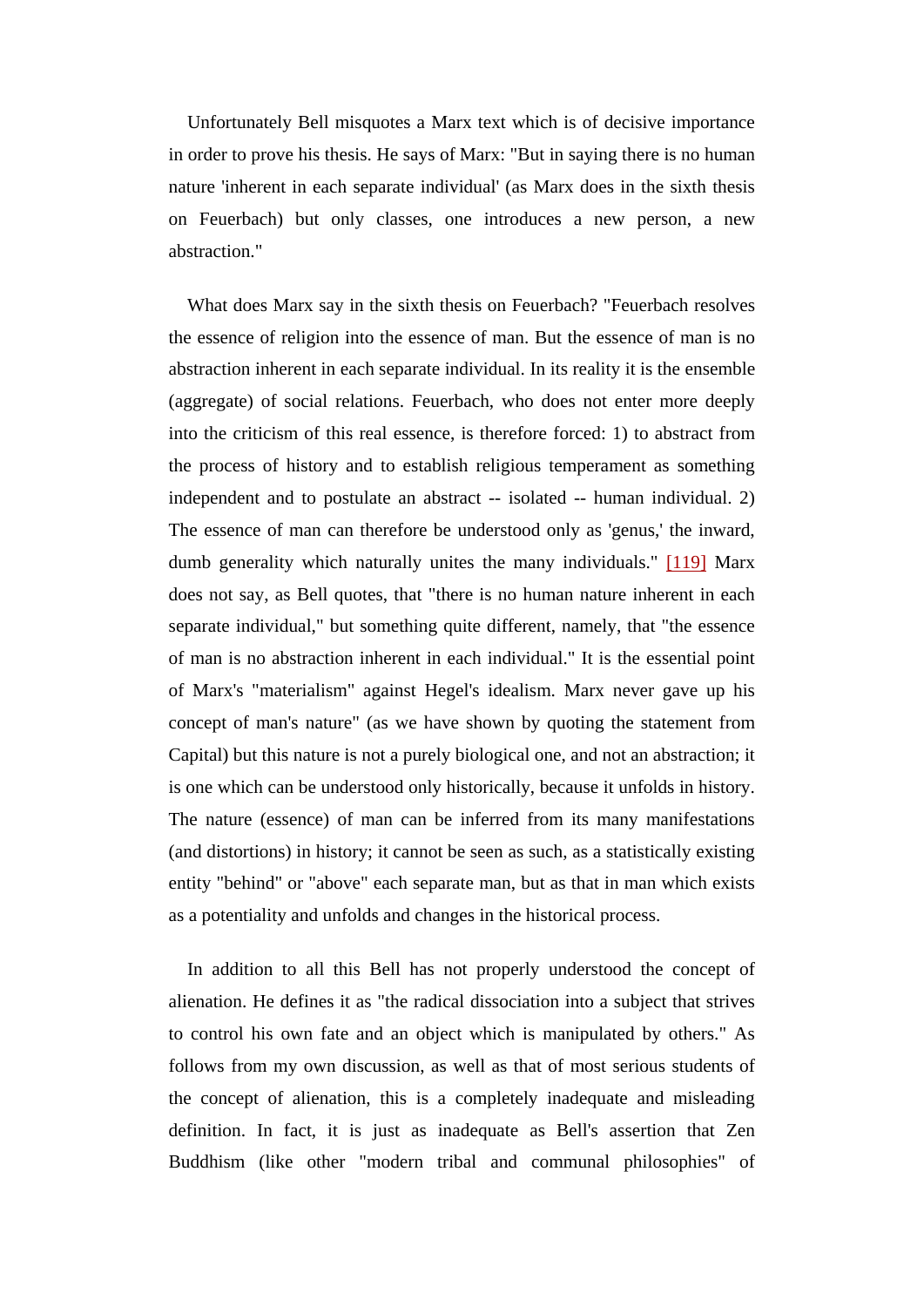"reintegration") aims "at losing one's sense of self" and thus is ultimately antihuman because they [the philosophers of reintegration, including Zen] are anti-individual. There is no space to refute this cliché, except to suggest a more careful and less biased reading of Marx and of Zen Buddhist texts.

To sum up this point of the alleged difference between the young and the mature Marx: it is true that Marx (like Engels), in the course of a lifetime, changed some of his ideas and concepts. He became more adverse to the use of terms too close to Hegelian idealism; his language became less enthusiastic and eschatological; probably he was also more discouraged in the later years of his life than he was in 1844. But in spite of certain changes in concepts, in mood, in language, the core of the philosophy developed by the young Marx was never changed, and it is impossible to understand his concept of socialism, and his criticism of capitalism as developed in his later years, except on the basis of the concept of man which he developed in his early writings.

## **8. Marx, the Man**

The misunderstanding and the misinterpretation of Marx's writings are paralleled only by the misinterpretation of his personality. Just as in the case of his theories, the distortion of his personality also follows a cliché repeated by journalists, politicians, and even social scientists who should know better. He is described as a "lonely" man, isolated from his fellows, aggressive, arrogant, and authoritarian. Anyone who has even a slight knowledge of Marx's life would have great difficulty in accepting this because he would find it difficult to reconcile it with the picture of Marx the husband, the father, and the friend.

There are perhaps few marriages known to the world which were a human fulfillment in such an extraordinary way as was that of Karl and Jenny Marx. He, the son of a Jewish lawyer, fell in love as an adolescent with Jenny von Westphalen, the daughter of a Prussian feudal family, and a descendant of one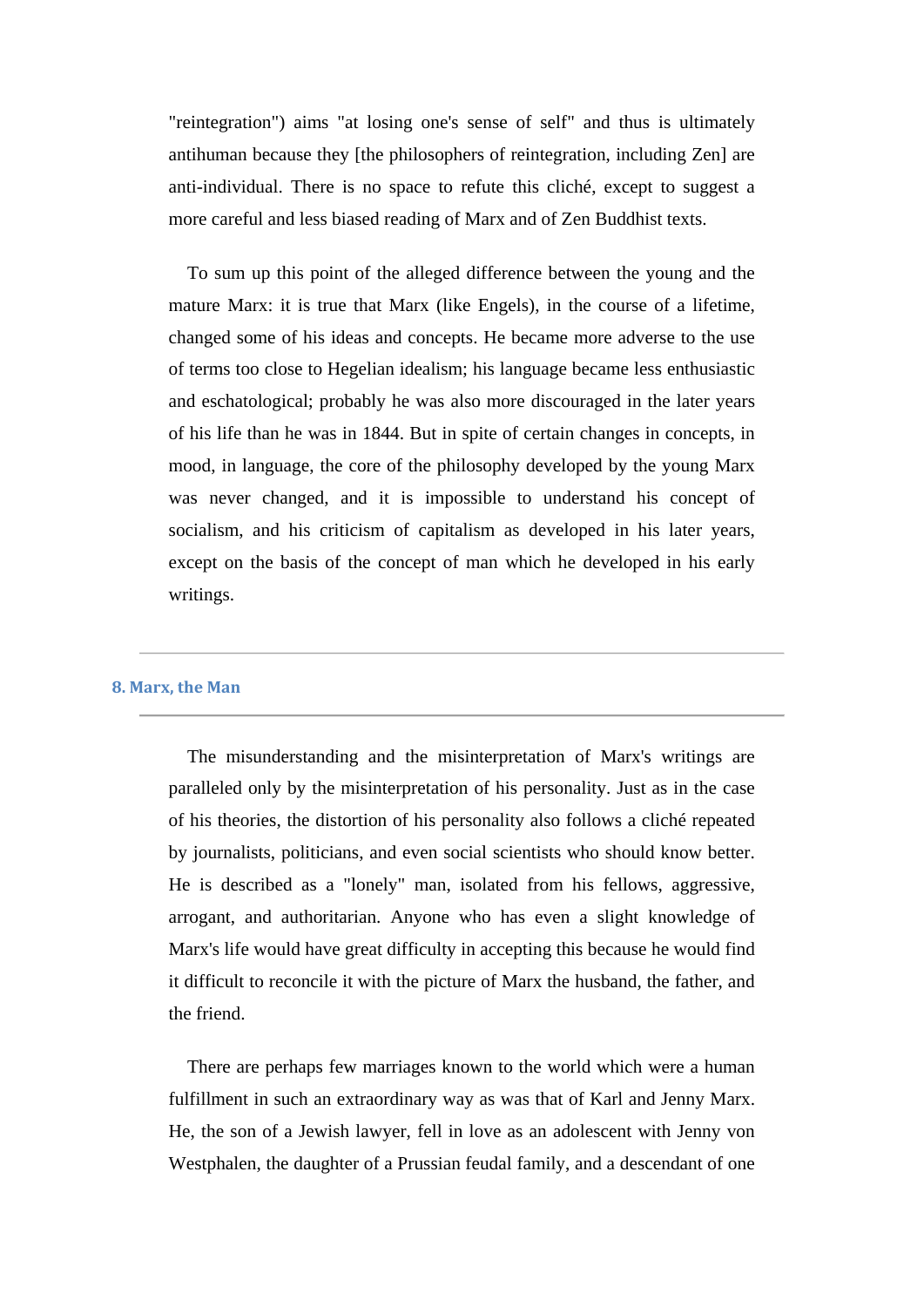of the oldest Scottish families. They married when he was twenty-four years of age, and he survived her death by only a little over a year. This was a marriage in which, despite the differences in background, despite a continual life of material poverty and sickness, there was unwavering love and mutual happiness, possible only in the case of two people with an extraordinary capacity for love, and deeply in love with each other.

His youngest daughter, Eleanor, described the relationship between her parents in a letter referring to a day shortly before her mother's death, and over a year before the death of her father. "Moor" [ Marx's nickname], she writes, "got the better of his illness again. Never shall I forget the morning he felt himself strong enough to go into mother's room. When they were together they were young again -- she a young girl and he a loving youth, both on life's threshold, not an old, disease-ridden man and an old, dying woman parting from each other for life." [120]

Marx's relationship to his children was as free from any taint of domination, and as full of productive love, as that to his wife. One needs only to read the description given by his daughter Eleanor of his walks with his children, when he told them tales, tales measured by miles, not chapters. "Tell us another mile," was the cry of the girls. "He read the whole of Homer, the whole Nibelungenlied, Gudrun, Don Quixote, the Arabian Nights, etc. As to Shakespeare, he was the Bible of our house, and seldom out of our hands or mouths. By the time I was six, I knew scene upon scene of Shakespeare by heart." [121]

His friendship with Frederick Engels is perhaps even more unique than his marriage and his relationship to his children. Engels himself was a man of extraordinary human and intellectual qualities. He always recognized and admired Marx's superior talent. He devoted his life to Marx's work, and yet he was never reluctant to make his own contribution, and did not underestimate it. There was hardly ever any friction in the relationship between these two men, no competitiveness, but a sense of comradeship rooted in as deep a love for each other as one ever might find between two men.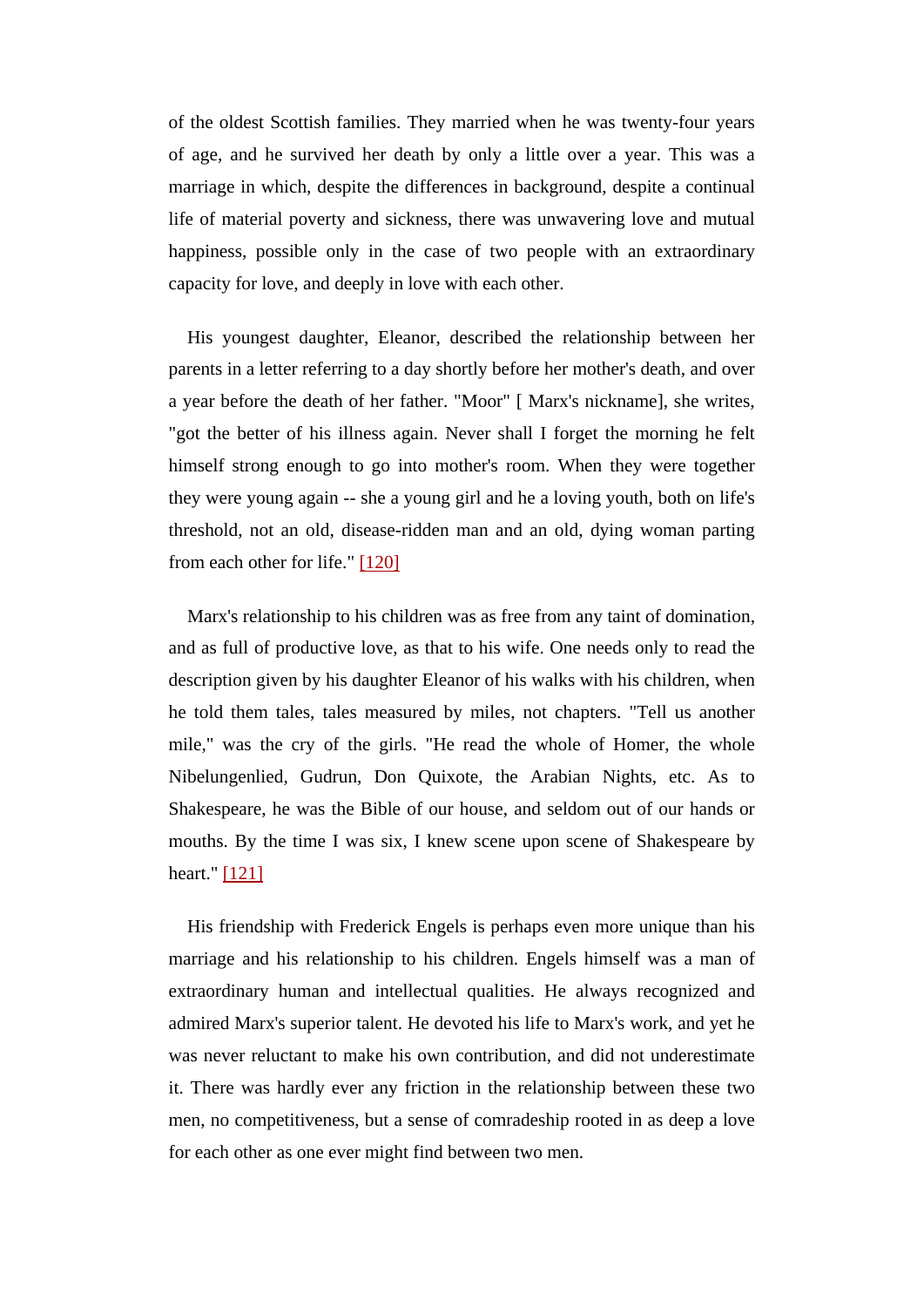Marx was the productive, nonalienated, independent man whom his writings visualized as the man of a new society. Productively related to the whole world, to people, and to ideas, he was what he thought. A man who read Aeschylus and Shakespeare every year in the original languages, and who during his saddest time, that of the illness of his wife, plunged into mathematics and studied calculus, Marx was a humanist through and through. Nothing was more wonderful to him than man, and he expressed that feeling in a frequently repeated quotation from Hegel: "even the criminal thought of a malefactor has more grandeur and nobility than the wonders of heaven." His answers to the questionnaire made up for him by his daughter Laura reveal a great deal of the man: his idea of misery was submission; the vice he detested most was servility, and his favorite maxims were "nothing human is alien to me" and "one must doubt of everything."

Why was this man supposed to be arrogant, lonely, authoritarian? Aside from the motive of slander, there were some reasons for this misunderstanding. First of all, Marx (like Engels) had a sarcastic style, especially in writing, and was a fighter with a good deal of aggressiveness. But, more importantly, he was a man with a complete inability to tolerate sham and deception, and with an utter seriousness about the problems of human existence. He was incapable of accepting dishonest rationalizations, or fictitious statements about important matters, politely and with a smile. He was incapable of any kind of insincerity, whether it referred to personal relations or to ideas. Since most people prefer to think in fictions rather than in realities, and to deceive themselves and others about the facts underlying individual and social life, they must indeed regard Marx as one who was arrogant or cold, but this judgment says more about them than it does about Marx.

If and when the world returns to the tradition of humanism and overcomes the deterioration of Western culture, both in its Soviet and in its capitalist form, it will see, indeed, that Marx was neither a fanatic nor an opportunist - that he represented the flowering of Western humanity, that he was a man with an uncompromising sense of truth, penetrating to the very essence of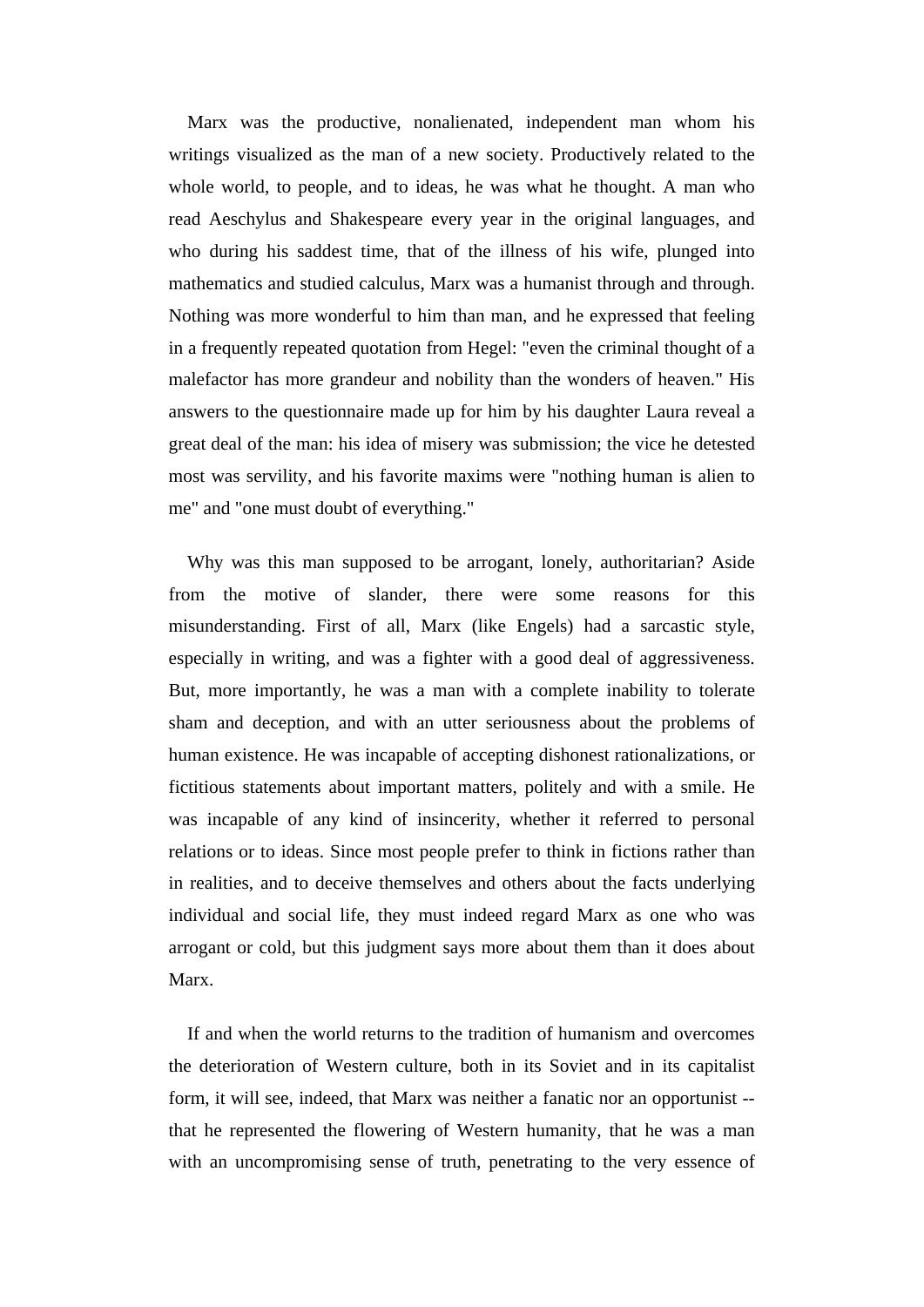reality, and never taken in by the deceptive surface; that he was of an unquenchable courage and integrity; of a deep concern for man and his future; unselfish, and with little vanity or lust for power; always alive, always stimulating, and bringing to life whatever he touched. He represented the Western tradition in its best features: its faith in reason and in the progress of man. He represented, in fact, the very concept of man which was at the center of his thinking. The man who is much, and has little; the man who is rich because he has need of his fellow man.

#### **Notes**

**1.** It is a sad comment, yet one which cannot be avoided, that this ignorance and distortion of Marx are to be found more in the United States than in any other Western country. It must be mentioned especially that in the last fifteen years there has been an extraordinary renaissance of discussions on Marx in Germany and France, centered especially around the Economic and Philosophical Manuscripts published in this volume. In Germany the participants in this discussion are mainly Protestant theologians. I mention first the extraordinary Marxismusstudien, ed. by I. Fetscher, 2 vols. J.C.B. Mohr ( Tübingen, 1954 and 1957). Further, the excellent introduction by Landshut to the Kroener edition of the Economic and Philosophical Manuscripts. Then, the works of Lukacs, Bloch, Popitz and others, quoted later. In the United States a slowly increasing interest in Marx's work has been observed recently. Unfortunately, it is in some part expressed in a number of biased and falsifying books like Schwarzschild The Red Prussian, or in oversimplified and misleading books like the Overstreets' The Meaning of Communism. In contrast, Joseph A. Schumpeter, in his Capitalism, Socialism and Democracy ( Harper & Bros., 1947) offers an excellent presentation of Marxism. Cf. further on the problem of historical naturalism, John C. Bennett Christianity and Communism Today ( Association Press, New York). See also the excellent anthologies (and introductions) by Feuer ( Anchor Books) and by Bottomore and Rubel, ( Watts and Co., London). Specifically, on Marx's view of human nature I want to mention Venable Human Nature: The Marxist View, which, although knowledgeable and objective, suffers severely from the fact that the author could not make use of the Economic and Philosophical Manuscripts. Cf. also, for the philosophical basis of Marx's thought, H. Marcuse brilliant and penetrating book,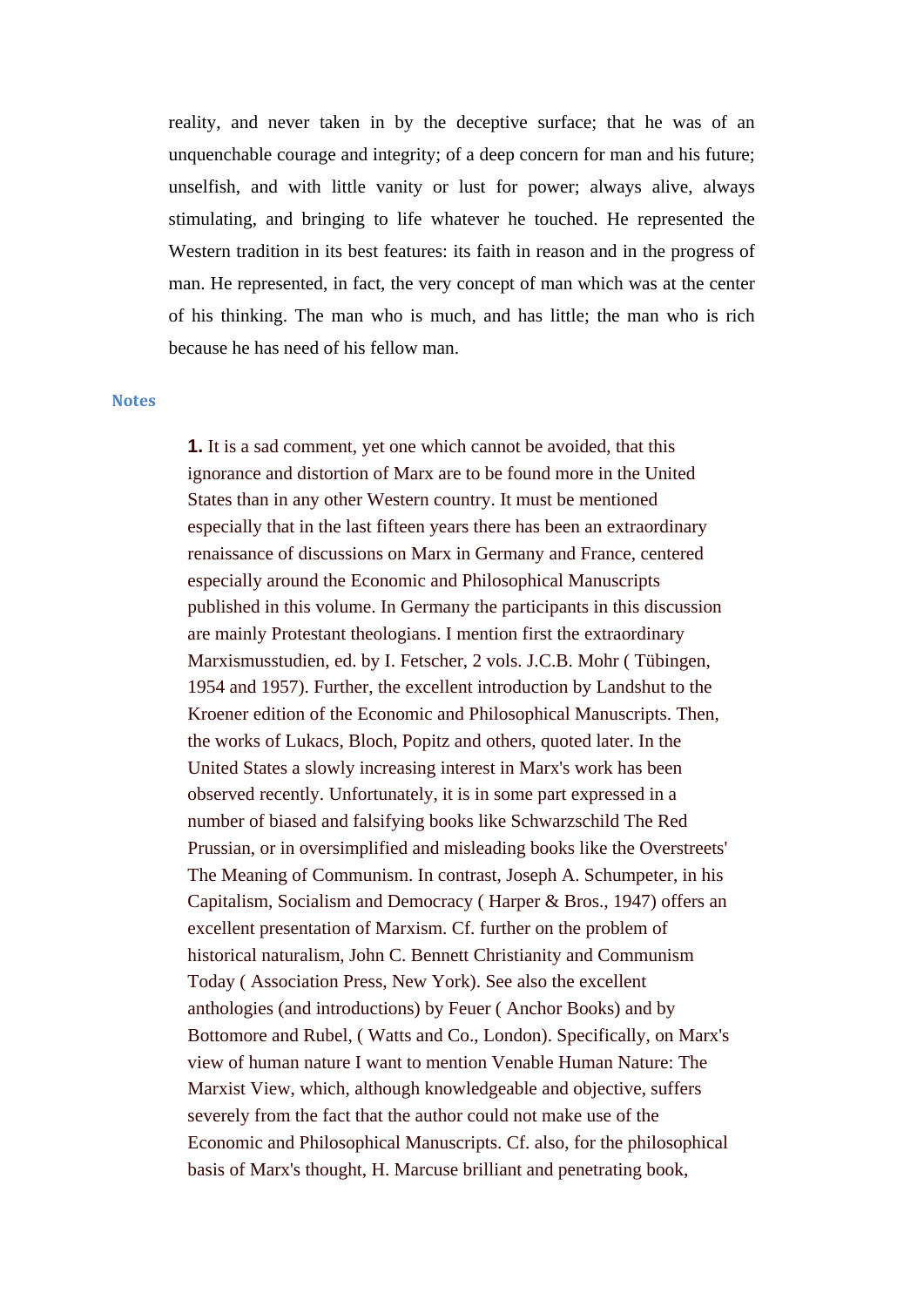Reason and Revolution ( Oxford University Press, New York, 1941), and the same author's discussion of Marx's theories vs. Soviet Marxism in Soviet Marxismk ( Columbia University Press, New York, 1958). Cf. also my discussion of Marx in The Sane Society ( Rinehart & Co. Inc., New York, 1955) and my earlier discussion of Marx's theory in Zeitschrift für Sozialforschung, Vol. I ( Hirschfeld, Leipzig, 1932). In France, the discussion has been led partly by Catholic priests and partly by philosophers, most of them socialists. Among the former I refer especially to J. Y. Calvez' La Pensée de Karl Marx, ed. du Seuil, Paris 1956; among the latter, A. Kojcve, Sartre, and especially the various works of H. Lefèbvre.

**2.** The first English version was published in 1959 in Great Britain by Lawrence and Wishart, Ltd., using a recently published translation by the Foreign Language Publishing House, Moscow. The translation by T. B. Bottomore included in this volume is the first by any Western scholar.

**3.** Capital I, K. Marx, Charles H. Kerr & Co., Chicago 1906, p. 406.

**4.** Economic and Philosophical Manuscripts, p. 181.

**5.** German Ideology, K. Marx and F. Engels, ed. with an introduction by R. Pascal, New York, International Publishers, Inc., 1939, p. 14. [My italics -- E.F.]

**6.** K. Marx and F. Engels, Die Heilige Familie (The Holy Family), 1845. [My translation -- E.F. ]

**7.** German Ideology, l.c. p. 7.

**8.** Theses on Feuerbach, German Ideology, 1.c. p. 197.

**9.** "While the capitalist of the classical type brands individual consumption as a vice against his function, of abstinence from accumulating, the modernized capitalist is capable of looking upon accumulation as abstinence from pleasure." ( Capital I, 1.c. p. 650).

**10.** I have tried to clarify this problem in a paper Über Aufgabe und Methode einer Analytischen Sozialpsychologie (On the Method and Aim of Analytic Social Psychology), Zeitschrift für Sozialforschung, Vol. I, C.L. Hirschfeld, Leipzig, 1932, p. 28-54.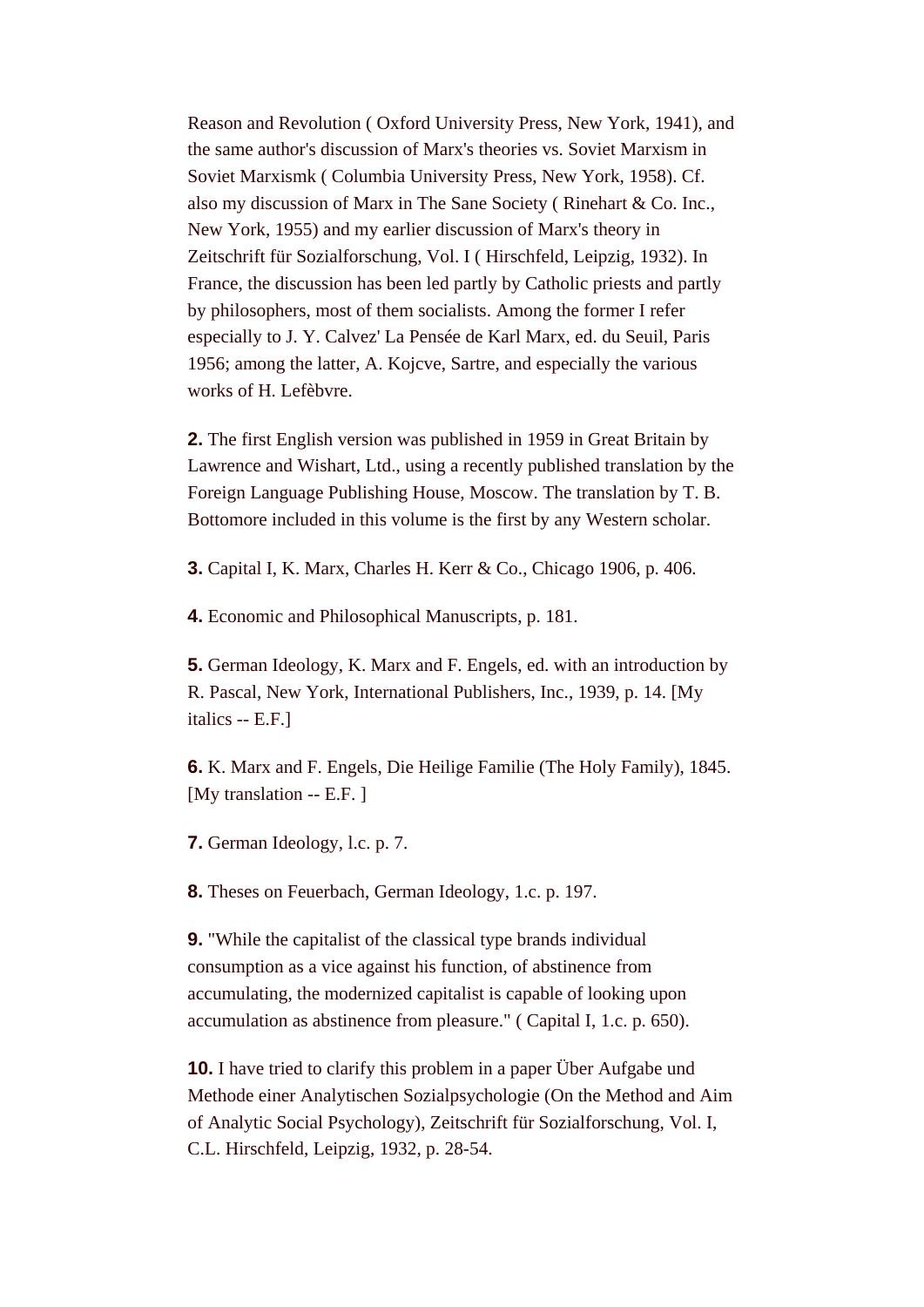**11.** Marx-Engels Gesamtausgabe, Marx-Engels Verlag, ed. D. Rjazanow, Berlin, 1932. I., 6, p. 179. The abbreviation MEGA will be used in all following references.

**12.** While revising this manuscript I came across an excellent interpretation of Marx, characterized both by thorough knowledge and genuine penetration, by Leonard Krieger, The Uses of Marx for History in Political Science Quarterly, Vol. XXXV, 3. "For Marx," Krieger writes, "the common substance of history was the activity of men -- 'men as simultaneously the authors and actors of their own history' -and this activity extended equally to all levels: modes of production, social relations and categories." (p. 362). As to the alleged "materialistic" character of Marx, Krieger writes: "What intrigues us about Marx is his capacity to find an essentially ethical rationale running within and across the centuries at the very same time that he perceives the diversity and complexity of historical existence." (p. 362) [My italics -- E.F.] Or later (p. 368): "There is no more characteristic feature of Marx's philosophical framework than his categorical reprobation of economic interest as a distortion vis-à-vis the whole moral man."

**13.** Cf. MEGA V, p. 596.

**14.** German Ideology, 1.c. p. 7.

**15.** Capital I, 1.c. p. 406.

**16.** Capital I, 1.c. p. 91-2.

**17.** Preface to a Contribution to a Critique of Political Economy, Marx, Engels, Selected Works, Vol. I, Foreign Languages Publishing House, Moscow, 1955, p. 362-4.

**\*.** An instrument perfected in the late Middle Ages, to throw, by means of mirrors, an image of a scene on a plane surface. It was widely used by artists to establish the correct proportions of a natural object or scene. The image appeared on the paper inverted, though the later use of a lens corrected this.

**18.** German Ideology, 1.c. p. 13-4.

**19.** Cf. my article in Suzuki, Fromm, de Martino, Zen Buddhism and Psychoanalysis, Harper and Brothers, New York, 1960. Cf. also Marx's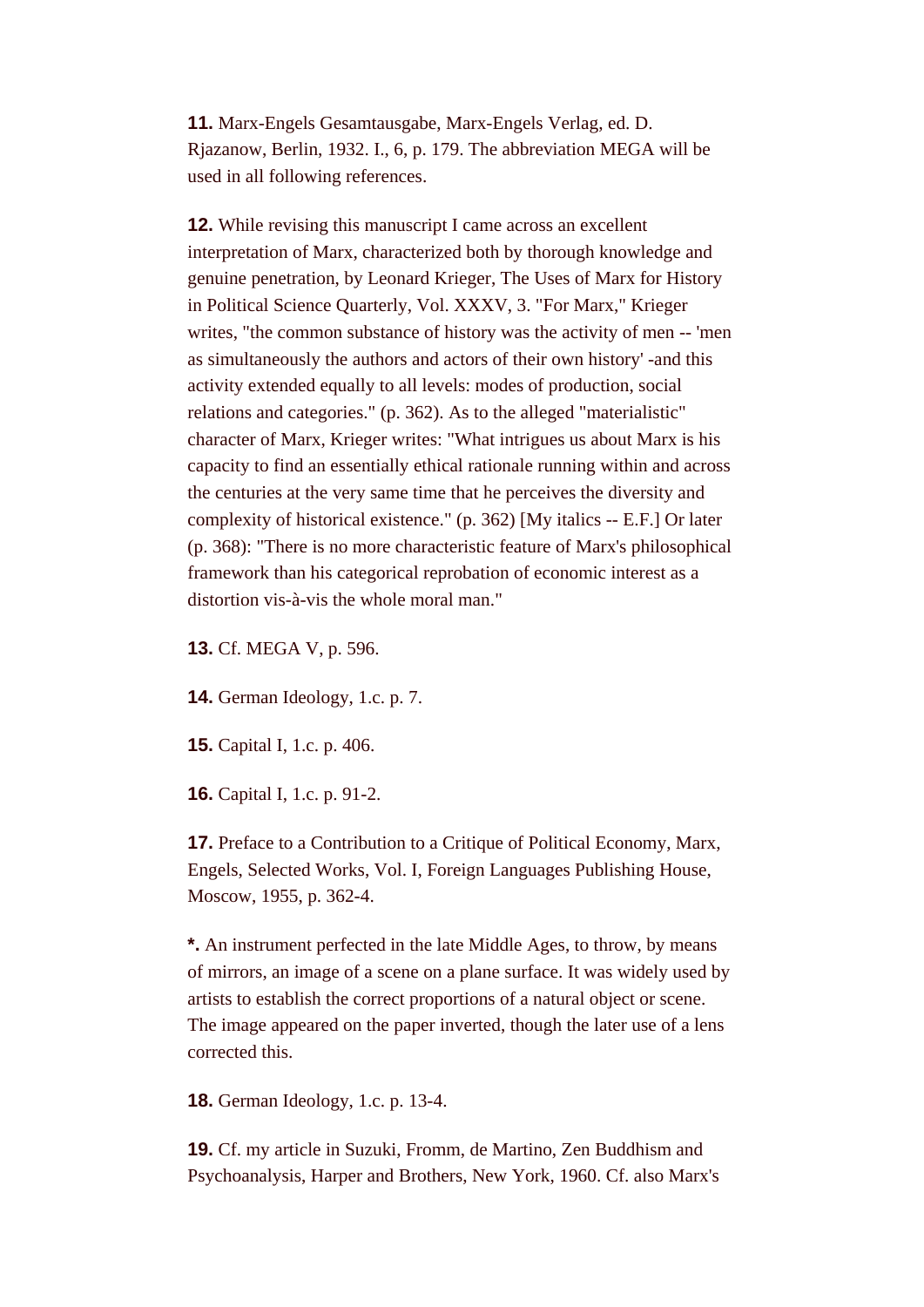statement: "Language is as old as consciousness, language is practical consciousness, as it exists for other men, and for that reason is really beginning to exist for me personally as well; for language, like consciousness, only arises from the need, the necessity of intercourse with other men. Where there exists a relationship, it exists for me: the animal has no 'relations' with anything, cannot have any. For the animal, its relation to others does not exist as a relation. Consciousness is therefore from the very beginning a social product, and remains so as long as men exist at all. Consciousness is at first, of course, merely consciousness concerning the immediate sensuous environment and consciousness of the limited connection with other persons and things outside the individual who is growing self-conscious. At the same time it is consciousness of nature, which first appears to men as a completely alien, all-powerful and unassailable force, with which men's relations are purely animal and by which they are overawed like beasts; it is thus a purely animal consciousness of nature (natural religion)." -- German Ideology, 1.c. p. 19.

**20.** German Ideology, 1.c. p. 197-8 [My italics -- E.F.] Cf. also Engels' famous letter to Mehring ( July 14, 1893) in which he states that Marx and he "had neglected [by emphasizing the formal aspects of the relationship between the socioeconomic structure and ideology to study] the manner and mode of how ideas come into being."

**21.** Capital I, 1.c., p. 824.

**22.** Capital I, 1.c., p. 668.

**23.** German Ideology, 1.c., p. 198.

**24.** Heilige Familie, MEGA V, p. 359. [My translation -E. F. ]

**25.** E.P. MSS., p. 141.

**26.** E.P. MSS. p. 139

**27.** H. Marcuse, Reason and Revolution, Oxford University Press, New York, 1941, p. 146.

**28.** Marcuse, 1.c., p. 113.

**29.** Marcuse, 1.c., p. 142. Cf. Hegel, Science and Logic, Vol. I, p. 404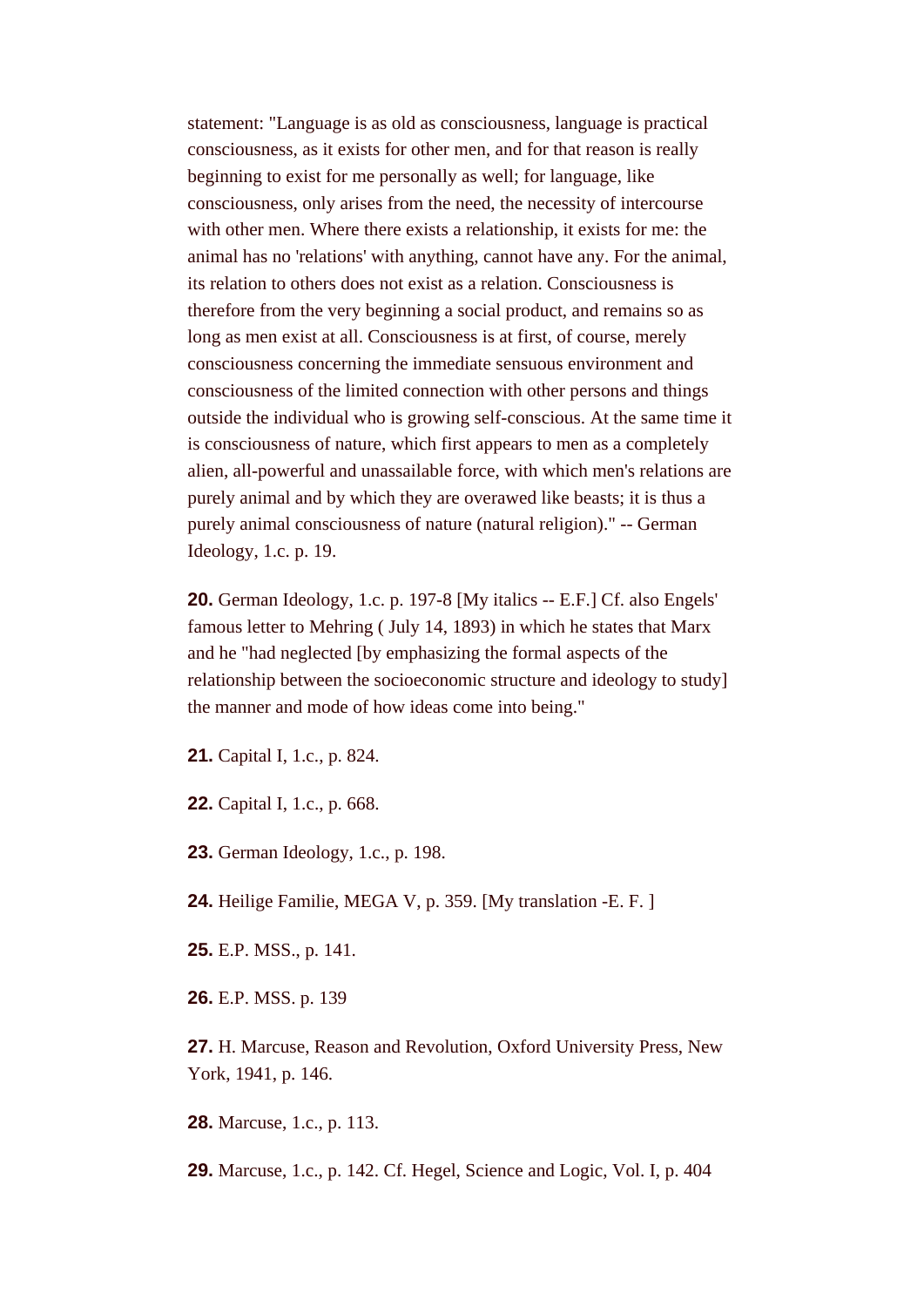**30.** Marcuse, 1.c., p. 149

**31.** Marcuse, 1.c. p. 152.

**32.** Cf. Goethe's conversation with Eckermann, January 29, 1826.

**33.** Goethe, conversation with Eckermann on January 29, 1826. [My italics, and translation -- E.F. ]

**34.** Quoted by K. Löwith, Von Hegel zu Nietzsche, W. Kohlhammer Verlag, Stuttgart, 1941, p. 24. [My translation -E.F. ]

**35.** Cf. the detailed description of the productive character orientation in E. Fromm, Man for Himself, Rinehart & Co., New York, 1947.

**36.** Cf. H. Popitz, Der entfremdete Mensch" (The Alienated Man) Verlag für Recht und Gesellschaft, A.G., Basel, p. 119.

**37.** E.P. MSS., p. 168.

**38.** E.P. MSS., pp. 126-7.

**39.** E.P. MSS., p. 134.

**40.** E.P. MSS., p. 134.

**41.** E.P. MSS., p. 133.

**42.** MEGA, Vol. III, p. 191.

**43.** E.P. MSS., p. 132. This last statement is one which is almost literally the same as has been made in Zen Buddhist thinking, as well as by Goethe. In fact, the thinking of Goethe, Hegel and Marx is closely related to the thinking of Zen. What is common to them is the idea that man overcomes the subject-object split; the object is an object, yet it ceases to be an object, and in this new approach man becomes one with the object, although he and it remain two. Man, in relating himself to the objective world humanly, overcomes self-alienation.

**44.** By "private property" as used here and in other statements, Marx never refers to the private property of things for use (such as a house, a table, etc.) Marx refers to the property of the "propertied classes," that is, of the capitalist who, because he owns the means of production, can hire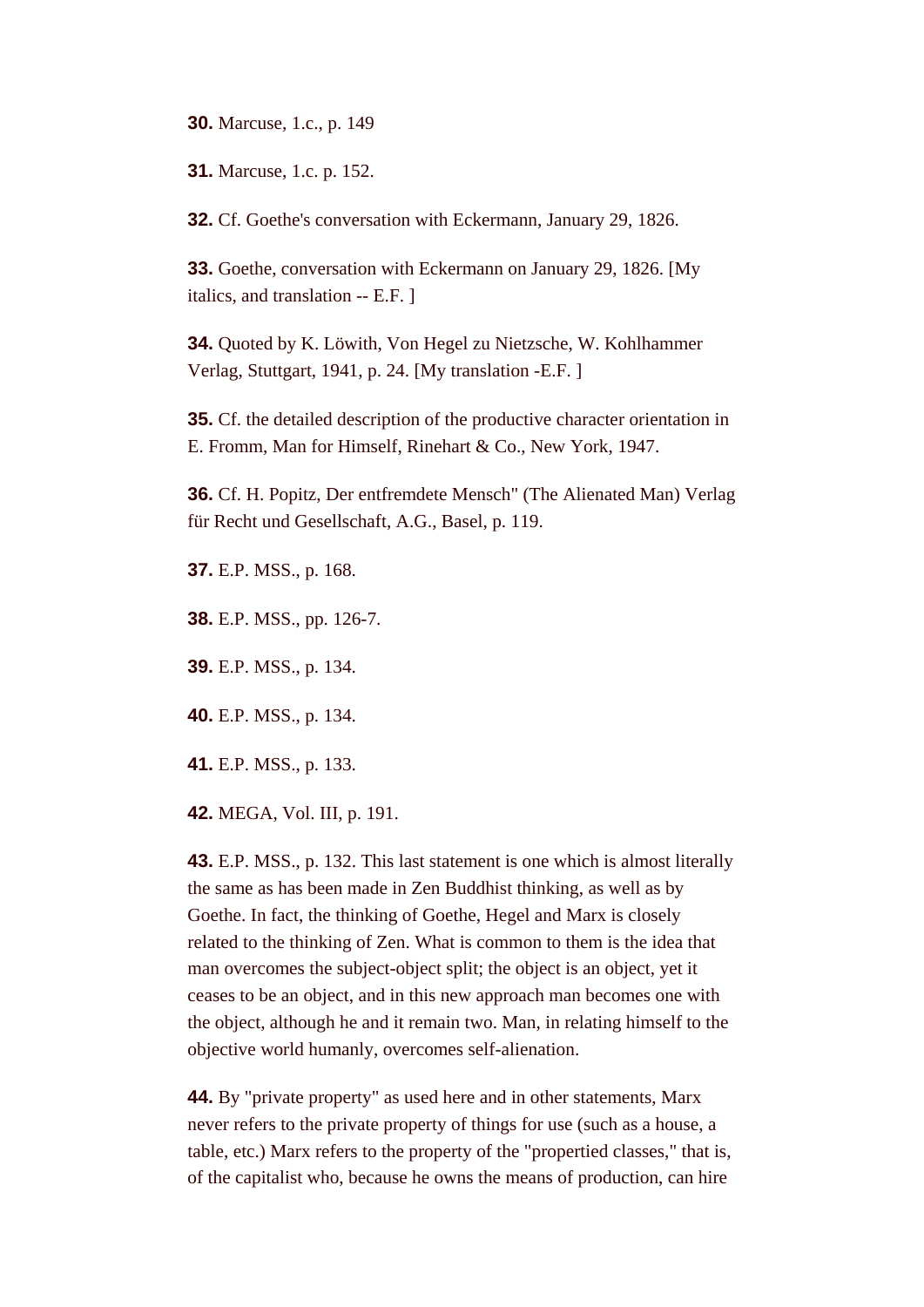the property-less individual to work for him, under conditions the latter is forced to accept. "Private property" in Marx's usage, then, always refers to private property within capitalist class society and thus is a social and historical category; the term does not refer to things for use, as for instance, in a socialist society.

**45.** E.P. MSS., p. 127.

**46.** E.P. MSS., p. 101.

**47.** E.P. MSS., pp. 137-8. This dialectic concept of the wealthy man as being the poor man in need of others is, in many ways, similar to the concept of poverty expressed by Meister Eckhart, in his sermon "Blessed Are the Poor," ( Meister Eckhart, transl. by R. B. Blakney, Harper and Bros., New York, 1941)

**48.** MEGA I, i a p. 184.

**49.** E.P. MSS., pp. 134-5.

**50.** E.P. MSS., p. 132.

**51.** E.P. MSS., pp. 144-5.

**52.** E.P. MSS., p. 145.

**53.** E.P. MSS., p. 138.

**54.** Marx refers here to speculations among certain eccentric communist thinkers of his time who thought that if everything is common property women should be too.

**55.** E.P. MSS., pp. 124 - 6.

**56.** Capital I, l.c. p. 197-8.

**57.** German Ideology, l.c. p. 22.

**58.** E.P. MSS., p. 107.

**59.** The connection between alienation and idolatry has also been emphasized by Paul Tillich in Der Mensch im Christentum und im Marxismus, Düsseldorf, 1953, p. 14. Tillich also points out in another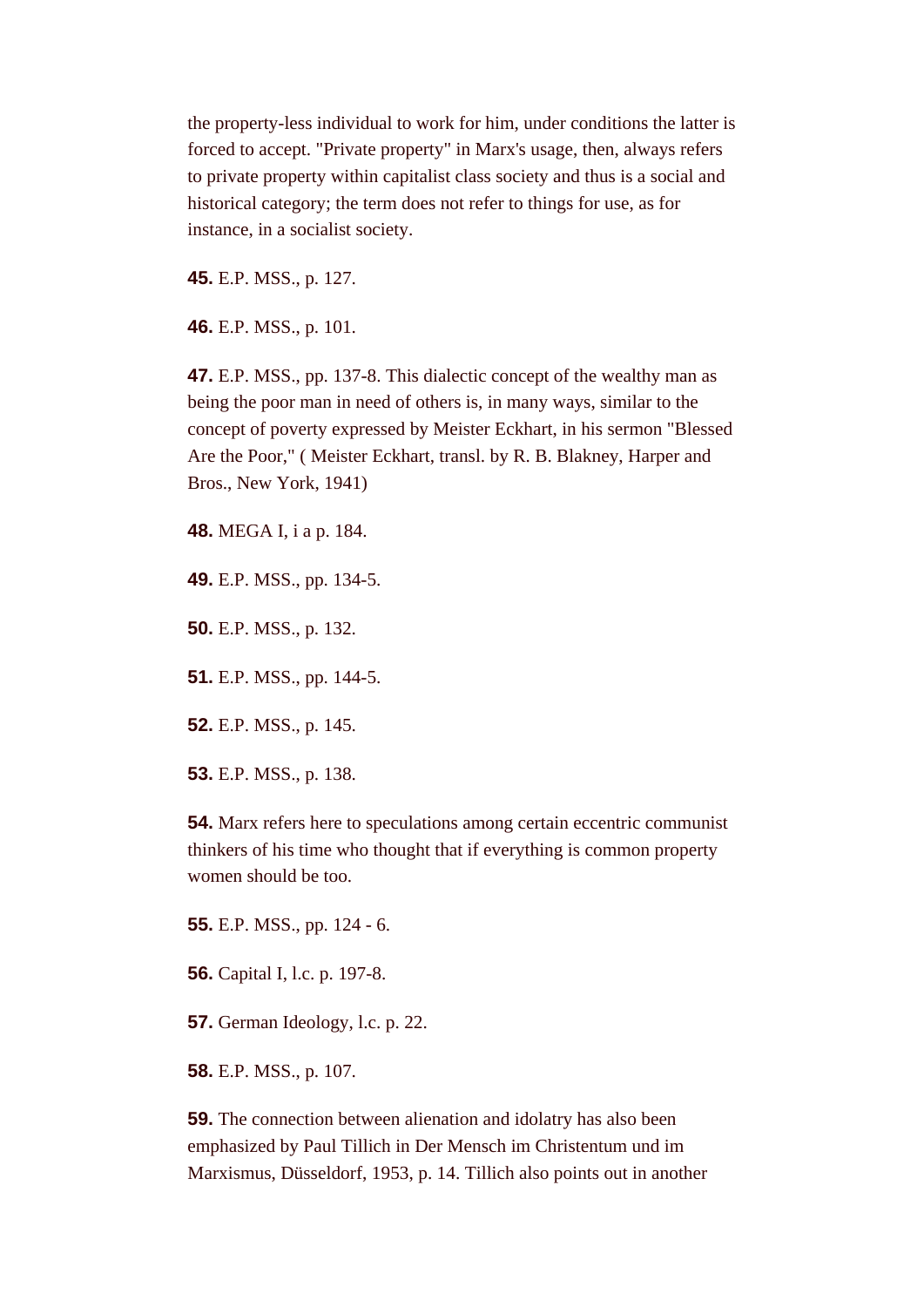lecture, "Protestantische Vision," that the concept of alienation in substance is to be found also in Augustine's thinking. Löwith also has pointed out that what Marx fights against are not the gods, but the idols, [cf. Von Hegel zu Nietzsche, l.c. p. 378 ].

**60.** This is, incidentally, also the psychology of the fanatic. He is empty, dead, depressed, but in order to compensate for the state of depression and inner deadness, he chooses an idol, be it the state, a party, an idea, the church, or God. He makes this idol into the absolute, and submits to it in an absolute way. In doing so his life attains meaning, and he finds excitement in the submission to the chosen idol. His excitement, however, does not stem from joy in productive relatedness; it is intense, yet cold excitement built upon inner deadness or, if one would want to put it symbolically, it is "burning ice."

**61.** Eckermann's conversation with Goethe, February 18, 1829, published in Leipzig, 1894, page 47. [My translation -- E.F. ]

**62.** 18th Brumaire of Louis Bonaparte.

**63.** The Philosophy of History, translated by J. Sibree, The Colonial Press, New York, 1899.

**64.** E.P. MSS., p. 95.

- **65.** Capital I, l.c. p. 536.
- **66.** E.P. MSS., p. 98.
- **67.** E.P. MSS., p. 99.
- **68.** E.P. MSS., p. 99.
- **69.** E.P. MSS., pp. 102-3.
- **70.** E.P. MSS., p. 107.
- **71.** Capital I, 1.c. p. 396.
- **72.** Capital I, 1.c. p. 680-1.
- **73.** E.P. MSS., p. 143.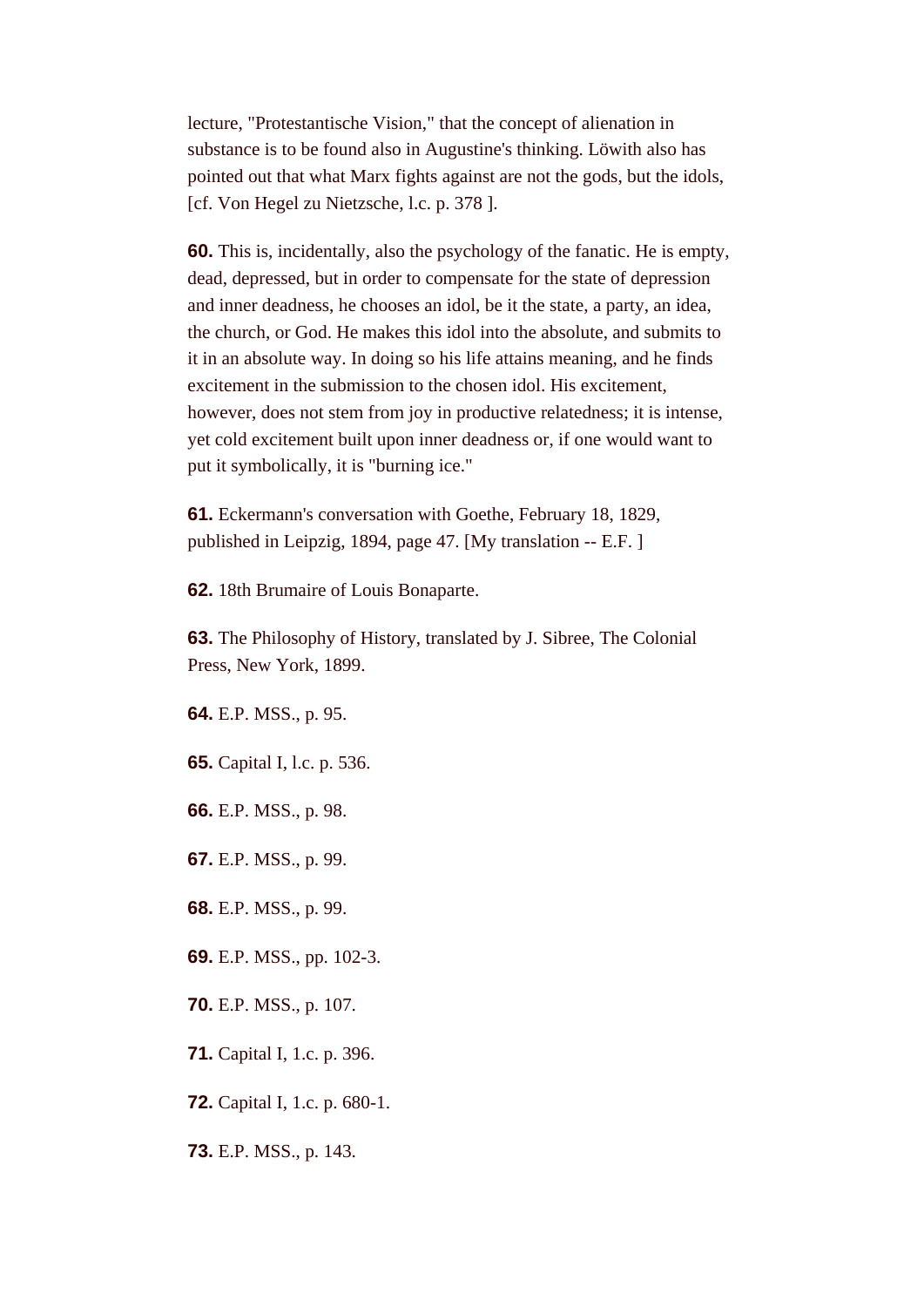- **74.** Capital I, 1.c. p. 461-2.
- **75.** E.P. MSS., p. 95.
- **76.** Capital I, 1.c. p. 708.
- **77.** E.P. MSS., pp. 105-6
- **78.** German Ideology, 1.c. p. 23.
- **79.** E.P. MSS., p. 103
- **80.** E.P. MSS., p. 103.
- **81.** E.P. MSS., p. 146.
- **82.** E.P. MSS., p. 146.
- **83.** E.P. MSS., p. 146
- **84.** E.P. MSS., p. 140.
- **85.** E.P. MSS., pp. 140-2
- **86.** E.P. MSS., p. 111.
- **87.** E.P. MSS., p. 144.
- **88.** E.P. MSS., p. 111.
- **89.** Capital I, 1.c. p. 689.

**90.** Protestantische Vision, Ring Verlag, Stuttgart, 1952, p. 6. [My translation -- E. F. ]

**91.** Capital III, translated by Ernest Untermann, Charles H. Kerr & Co., Chicago 1909, p. 954

**92.** Quoted by R. Dunayevskaya, Marxism and Freedom, with a preface by H. Marcuse, Bookman Associates, New York, 1958, p. 19.

**93.** MEGA I, 1 a, p. 184.

**94.** Cf. my Man for Himself, Rinehart & Co., Inc., New York, 1947.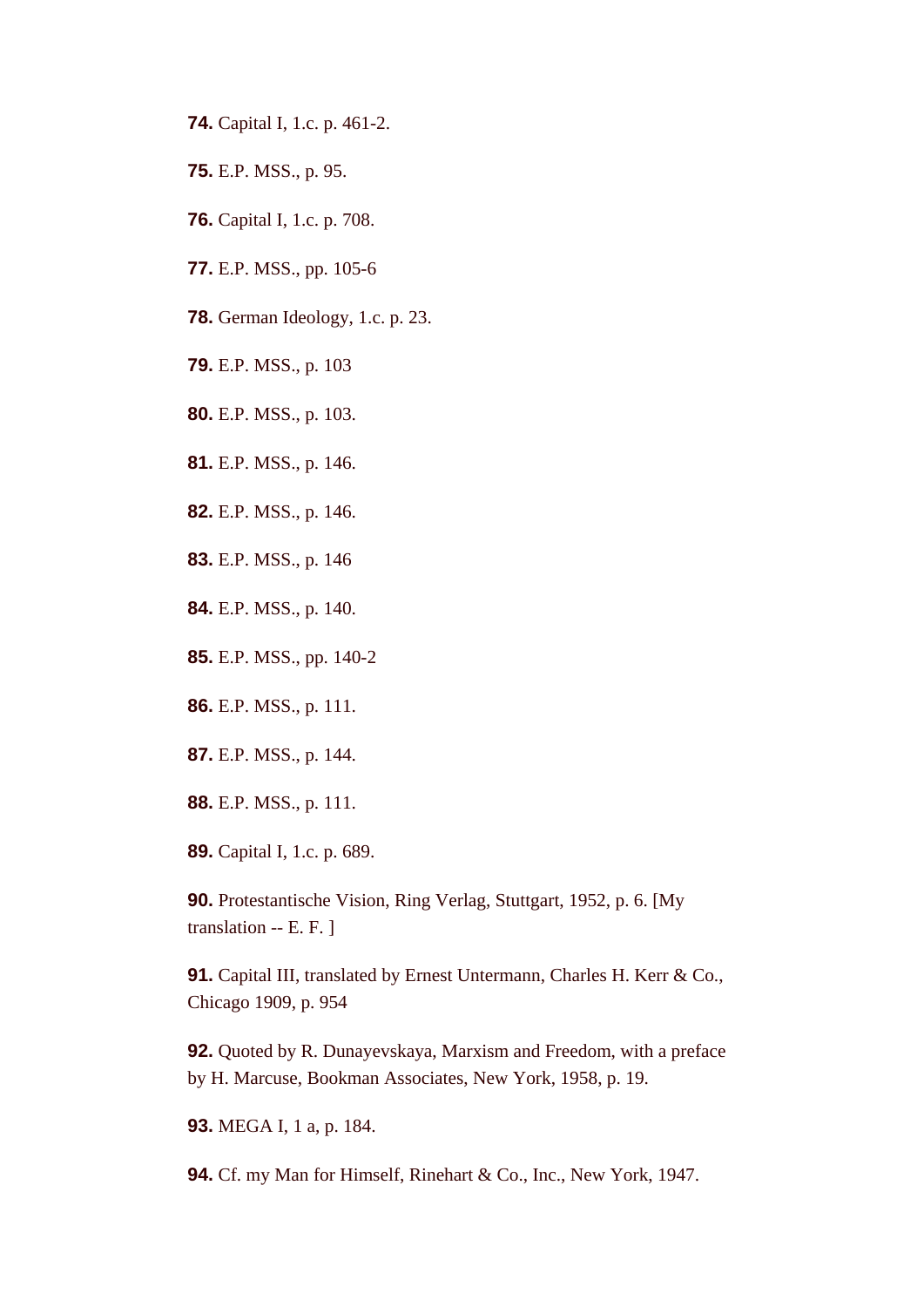**95.** A. Huxley, The Perennial Philosophy, Harper and Brothers, New York, 1944, p. 93.

**96.** Cf. Carl L. Becker, The Heavenly City of the EighteenthCentury Philosophers, Yale University Press, New Haven, 1932 and 1959; A. P. d'Entrèves, The Medieval Contribution to Political Thought, Oxford University Press, 1939; Baron Hans , Fifteenth-Century Civilization and the Renaissance, in Cambridge Modern History, Vol. 8; Harold J. Laski, Political Theory in the Later Middle Ages, The New Cambridge Modern History, Vol. I.

**97.** I shall deal with this development in detail in a forthcoming book in the World Perspective Religious Series, ed. by Ruth Nanda Anshen, Harper & Brothers, New York.

**98.** E.P. MSS., p. 127.

**99.** The idea of the relation between Messianic prophetism and Marx's socialism has been stressed by a number of authors. The following may be mentioned here: Karl Löwith, Meaning in History, Chicago University Press, 1949; Paul Tillich in writings quoted here. Lukacs, in Geschichte und Klassenbewusstsein speaks of Marx as of an eschatological thinker. Cf. also statements by Alfred Weber, J.A. Schumpeter, and a number of other authors, quoted in Marxismusstudien.

**100.** Ernst Bloch, Das Prinzip Hoffnung, Suhrkamp Verlag, Frankfurt am Main, 1959, 2 volumes.

**101.** This and all following quotations from D. Bell are from his paper "The Meaning of Alienation" in Thought, 1959.

**102.** In Marx-Engels Archiv I, ed. by Rjazanow

**103.** C.B. Mohr, Tübingen, Vol. I and II, 1954, 1957.

**104.** The main work on this theme is by a Jesuit priest, Jean- Yves Calvez , La Pensée de Karl Marx, Editions du Seui Paris, 1956.

**105.** I will mention only the works of H. Lefèbvre, Navill, Goldmann, and of A. Kojève, J.-P. Sartre, M. Merlean-Ponty. Cf. the excellent paper Der Marxismus im Spiegel der FranzLösischen Philosophie by I. Fetscher, in Marxismusstudien, 1.c. Vol. I, p. 173 ff.